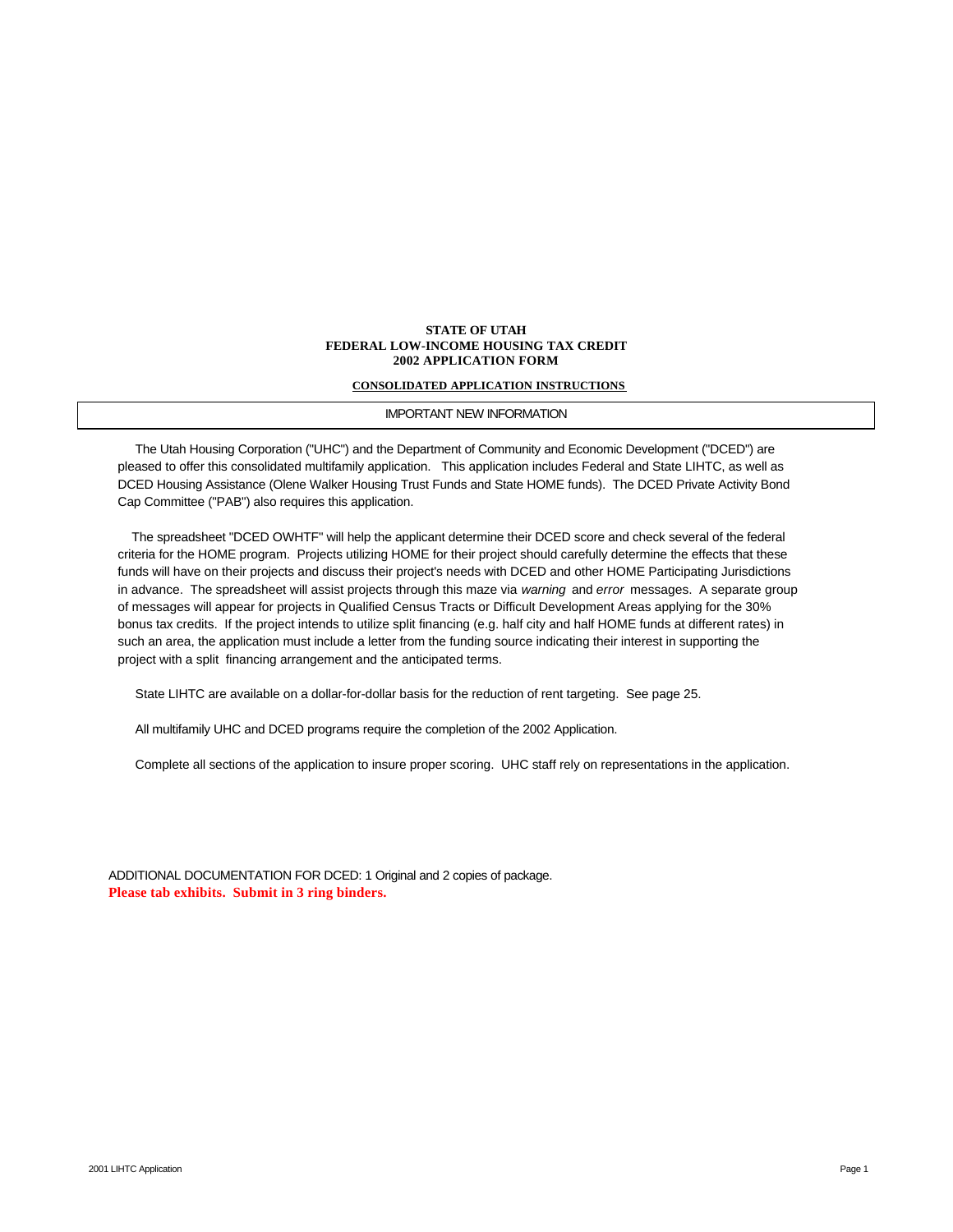### **STATE OF UTAH FEDERAL LOW-INCOME HOUSING TAX CREDIT 2002 APPLICATION FORM**

### **REQUIRED DOCUMENTS**

This **COMPLETED checklist must** accompany the standard LIHTC Application Form. Applications lacking this documentation will be considered non-conforming and returned without consideration. ALL scoring items must be supported by third-party documentation.

#### **Please Check Box if enclosed:**

|                          | 1 Submit 3 SETS: Completed Application & tabbed Exhibits, signed, attaching any additional pages AND DISK.<br>1 Original and two complete package copies.                                                                                                                                                                           |
|--------------------------|-------------------------------------------------------------------------------------------------------------------------------------------------------------------------------------------------------------------------------------------------------------------------------------------------------------------------------------|
|                          | 2 Enclose the Non-refundable Application Fee for:<br>-\$                                                                                                                                                                                                                                                                            |
|                          | 3 An Executive Summary attached to the front of the LIHTC Application describing any pertinent information<br>about the project that you feel should be considered in the LIHTC review.                                                                                                                                             |
|                          | 4 Certified copies of the organizational documents of all the entities involved in the project;<br>(Articles of Incorporation and/or Partnership Agreements).                                                                                                                                                                       |
|                          | 5 Evidence of Site Control, Title Report/Policy and Environmental Survey or Study. Site Location map.                                                                                                                                                                                                                               |
|                          | 6 For Non-Profits, a copy of the IRS Determination Letter of Non-Profit Status and a copy of the non-profit's<br>articles or bylaws evidencing that one of its exempt puposes is the providing of low income housing.<br>If a CHDO, provide a designation certificate or letter attesting to the designation from the State or HUD. |
|                          | 7 Letters of Interest and terms (or Commitment Letters) from each of the proposed sources of funds,<br>including grants, investors and operating subsidies. Acquisition/rehab projects should not understate land values.                                                                                                           |
|                          | 8 Resume's and current financial statements of the Applicant/Sponsor(s)                                                                                                                                                                                                                                                             |
|                          | 9 Current Utility Allowance Documentation. If the project is receiving HUD subsidies, then use HUD Utility<br>Allowances. Similarly RD projects must use RD utility allowances, otherwise use local public housing<br>authority's utility allowances or the utility company's calculations. No other source is acceptable.          |
|                          | 10 Evidence from the appropriate governmental authority stating the property is properly zoned for the<br>proposed project and the current status, including procedures and time table for the project relative to<br>conditional use permits ("CUP"), density, public meetings, etc.                                               |
|                          | 11 A certification that all profits and fees are reported and that there are no "related party" transactions<br>that are undisclosed. See Administration Section, Exhibit "L".                                                                                                                                                      |
|                          | 12 Independent third party Market Study is required on ALL applications. See Section C and D of the<br>Allocation Plan.                                                                                                                                                                                                             |
| $\overline{\phantom{0}}$ | 13 Copy of "concerted" or regular Community Revitalization Plans and letter from local government<br>supporting and verifying that the project is consistent with the Plan.                                                                                                                                                         |
|                          | 14 PAB application REQUIREMENTS: See list on "Bond Projects" spreadsheet.                                                                                                                                                                                                                                                           |

### **Basic Instructions:**

**1. Moving around in the application: The application is "Protected" to prevent deletion of formulas and text. USE the TAB key to get from one cell to another. You may pass by a cell you think needs to have some data entered, however, these cells will be automatically updated as the application is completed. 2. Enter an "X" into check boxes when applicable or leave blank. Do not enter "No" or "n/a" X 3. Enter "Yes" or "No" for questions on entry lines. Sample: Is project in a Qualified Census Tract? \_\_\_\_\_ 4. Use NUMBERS, not "one", "two", "third", etc. Also avoid 1st, 5th, etc. Enter dates in "4/10/02" format.** *5. HELP ! If you see a small flag at the top right corner of a cell, move the mouse cursor over cell for HELP assistance.* **OR OR OR 6. Error Messages appear as: < Rents exceed 60% limit > See SCORES spreadsheet for explanations.**

uhc 2002 rev 8.0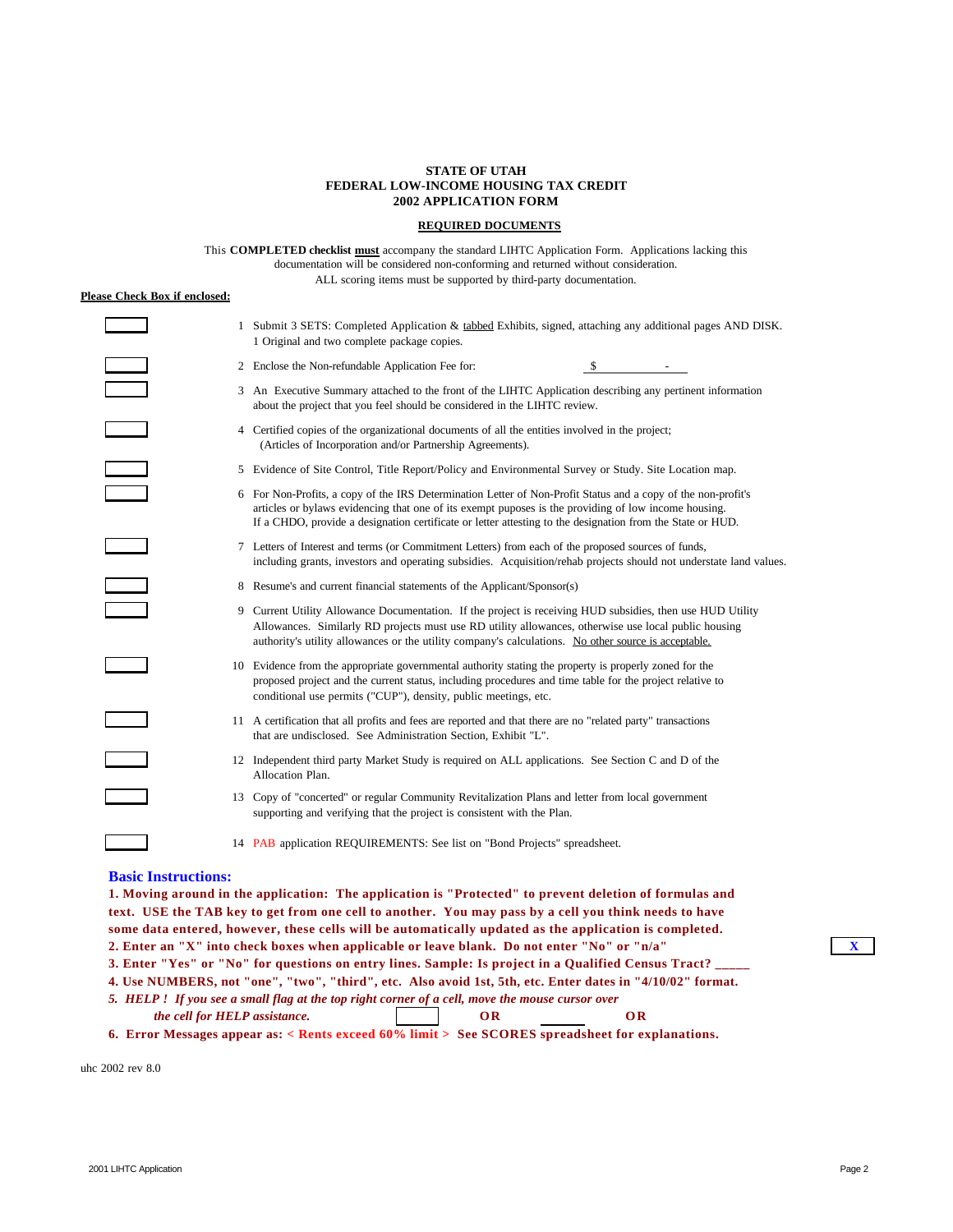Copyright 1996-2002 UHC, All Rights Reserved.

| FOR UHC USE ONLY     |  |  |  |  |  |  |
|----------------------|--|--|--|--|--|--|
| APPLICATION RECEIVED |  |  |  |  |  |  |
| $\mathbf{DATE}$      |  |  |  |  |  |  |
| <b>TIME</b>          |  |  |  |  |  |  |
| BY.                  |  |  |  |  |  |  |

# FEDERAL LOW-INCOME HOUSING TAX CREDIT APPLICATION FORM STATE OF UTAH **2002**

|                                                          | All Information Must be completed or application Will Be Rejected as Non-Conforming                                                                                                                                            |                                                                  |                |                              |                                          |                                                                                                                                                                                                                                |
|----------------------------------------------------------|--------------------------------------------------------------------------------------------------------------------------------------------------------------------------------------------------------------------------------|------------------------------------------------------------------|----------------|------------------------------|------------------------------------------|--------------------------------------------------------------------------------------------------------------------------------------------------------------------------------------------------------------------------------|
| DATE OF APPLICATION<br>$0$ -Jan- $00$                    | <b>DCED</b> Applications                                                                                                                                                                                                       |                                                                  |                | YEAR 2002 RESERVATION CYCLES |                                          |                                                                                                                                                                                                                                |
|                                                          | <b>DCED Housing Assistance</b>                                                                                                                                                                                                 |                                                                  |                | October 23, 2001             |                                          | January 22, 2002                                                                                                                                                                                                               |
|                                                          | PAB Application                                                                                                                                                                                                                |                                                                  | $\mathbf{x}$   | April 9, 2002                |                                          | July 23, 2002                                                                                                                                                                                                                  |
|                                                          |                                                                                                                                                                                                                                |                                                                  |                |                              | Other                                    |                                                                                                                                                                                                                                |
| APPLICATION TYPE                                         |                                                                                                                                                                                                                                | SET-ASIDE POOL (Select one)                                      |                |                              |                                          |                                                                                                                                                                                                                                |
| Initial (enclose appropriate fee)                        |                                                                                                                                                                                                                                | Non-Profit                                                       |                | Small Project                |                                          | <b>Bond Project</b>                                                                                                                                                                                                            |
| Resubmitted (enclose \$200 fee)                          |                                                                                                                                                                                                                                | General Pool                                                     |                | Rural/Targeted Area          |                                          |                                                                                                                                                                                                                                |
|                                                          |                                                                                                                                                                                                                                |                                                                  |                |                              |                                          |                                                                                                                                                                                                                                |
| PROJECT NAME AND ADDRESS                                 |                                                                                                                                                                                                                                |                                                                  |                |                              |                                          |                                                                                                                                                                                                                                |
|                                                          |                                                                                                                                                                                                                                |                                                                  |                |                              | < Failed to enter Census Tract Number >  |                                                                                                                                                                                                                                |
|                                                          | Name                                                                                                                                                                                                                           |                                                                  |                |                              |                                          |                                                                                                                                                                                                                                |
|                                                          | Address and the contract of the contract of the contract of the contract of the contract of the contract of the contract of the contract of the contract of the contract of the contract of the contract of the contract of th |                                                                  |                |                              |                                          |                                                                                                                                                                                                                                |
| City                                                     |                                                                                                                                                                                                                                |                                                                  | State          | Utah                         |                                          | Zip and the same state of the state of the state of the state of the state of the state of the state of the state of the state of the state of the state of the state of the state of the state of the state of the state of t |
|                                                          | County                                                                                                                                                                                                                         |                                                                  |                | 0000.00                      | Census Tract                             |                                                                                                                                                                                                                                |
|                                                          |                                                                                                                                                                                                                                | Project Located in a Metropolitan Statistical Area?              | Yes            |                              |                                          |                                                                                                                                                                                                                                |
| Qualified Census Tract? No                               |                                                                                                                                                                                                                                | HUD Hard-to-Develop Area?                                        | N <sub>0</sub> |                              | UHC Rural Area? No                       |                                                                                                                                                                                                                                |
| Fed. Congressional Dist:                                 |                                                                                                                                                                                                                                | State Senate Dist:                                               |                |                              | State House District:                    |                                                                                                                                                                                                                                |
|                                                          |                                                                                                                                                                                                                                | <b>Pertinent Criteria and Project Type</b>                       |                |                              |                                          |                                                                                                                                                                                                                                |
|                                                          |                                                                                                                                                                                                                                |                                                                  |                |                              |                                          |                                                                                                                                                                                                                                |
|                                                          | The total Initial and Extended Use periods will be:                                                                                                                                                                            | 99 years.                                                        |                |                              |                                          |                                                                                                                                                                                                                                |
|                                                          | Weighted Percent of Median being served:                                                                                                                                                                                       | 0.00 % based on Average Median Income (AMI) data for CURRENT yr. |                |                              |                                          |                                                                                                                                                                                                                                |
| (See calculation worksheet in the Allocation Procedures) |                                                                                                                                                                                                                                |                                                                  |                |                              |                                          |                                                                                                                                                                                                                                |
| Type of Low-income Housing Tax Credit Requested:         |                                                                                                                                                                                                                                |                                                                  |                |                              |                                          |                                                                                                                                                                                                                                |
|                                                          | New Construction without Federal Subsidies                                                                                                                                                                                     |                                                                  |                |                              | New Construction with Federal Subsidies  |                                                                                                                                                                                                                                |
|                                                          | Acquisition/Rehabilitation without Federal Subsidies                                                                                                                                                                           |                                                                  |                |                              | Acquisition/Rehab with Federal Subsidies |                                                                                                                                                                                                                                |
|                                                          | Acquisition/Rehab with 10-year waiver from Federal Agency                                                                                                                                                                      |                                                                  |                | Tax-exempt Bond Project      |                                          |                                                                                                                                                                                                                                |
| Rural Development Service Financed                       |                                                                                                                                                                                                                                |                                                                  |                | 4% Credit Request ONLY       |                                          |                                                                                                                                                                                                                                |
|                                                          |                                                                                                                                                                                                                                |                                                                  |                |                              |                                          |                                                                                                                                                                                                                                |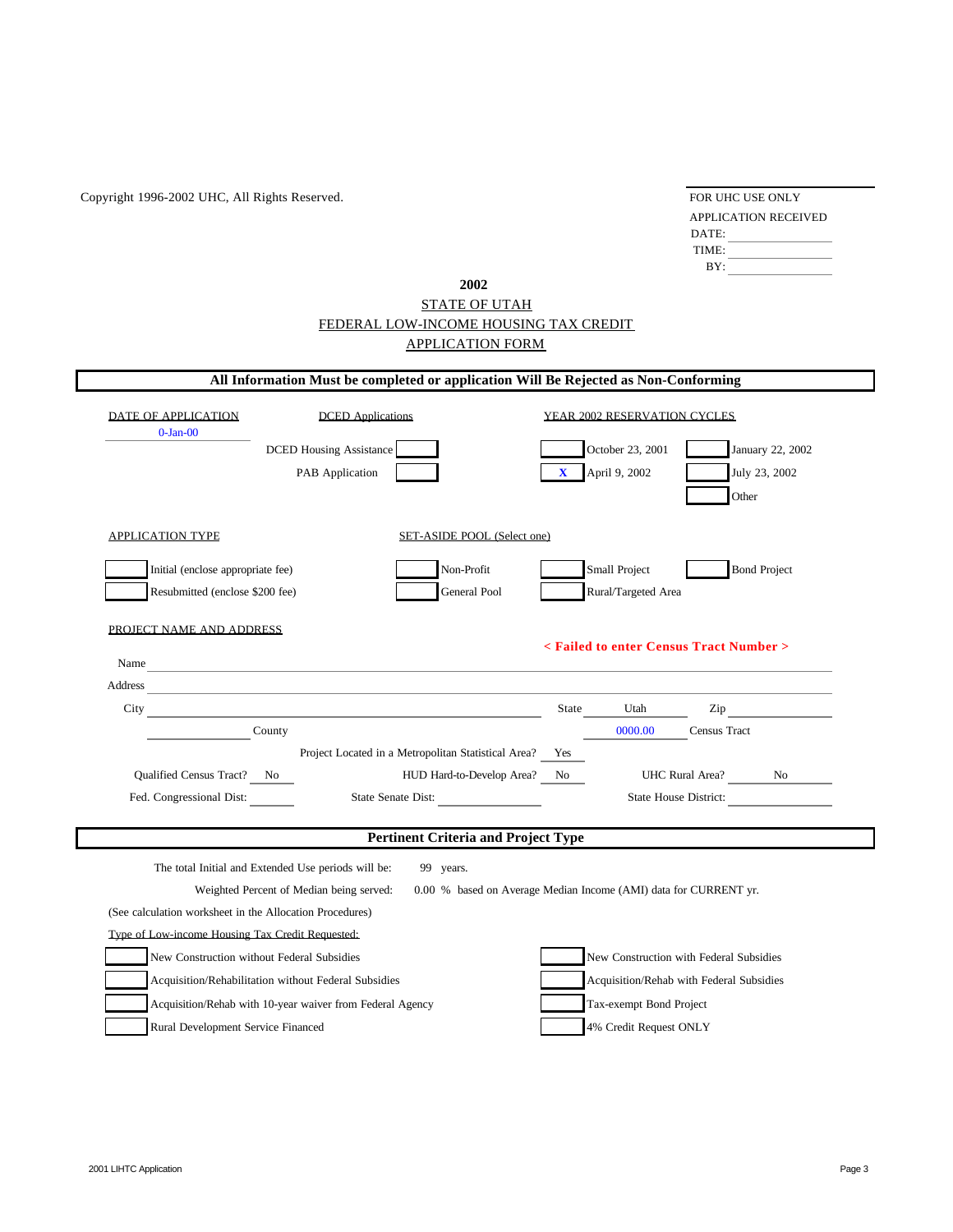|                                                                                                                                                                                              | <b>Organizational Information</b>                                                                                                                                                                                                   |            |                     |                                                                                                                                                                                                                                |
|----------------------------------------------------------------------------------------------------------------------------------------------------------------------------------------------|-------------------------------------------------------------------------------------------------------------------------------------------------------------------------------------------------------------------------------------|------------|---------------------|--------------------------------------------------------------------------------------------------------------------------------------------------------------------------------------------------------------------------------|
| <b>APPLICANT INFORMATION (GENERAL PARTNER/SPONSOR OF PROJECT)</b>                                                                                                                            |                                                                                                                                                                                                                                     |            |                     |                                                                                                                                                                                                                                |
| For-Profit<br>Non-Profit*                                                                                                                                                                    | $\langle$ Check All Applicable $>$                                                                                                                                                                                                  |            |                     | *Must complete the non-profit information section below.                                                                                                                                                                       |
| CHDO*                                                                                                                                                                                        | Government entity whose mission is affordable housing (PHA, etc.).*                                                                                                                                                                 |            |                     |                                                                                                                                                                                                                                |
| Name                                                                                                                                                                                         | <u> 1989 - Johann Barbara, martxa eta batarra (h. 1982).</u>                                                                                                                                                                        | a          |                     |                                                                                                                                                                                                                                |
| Address                                                                                                                                                                                      |                                                                                                                                                                                                                                     |            | State               | Type                                                                                                                                                                                                                           |
|                                                                                                                                                                                              | City State State State State State State State State State State State State State State State State State State State State State State State State State State State State State State State State State State State State S      |            |                     | $\mathsf{Zip} \longrightarrow$                                                                                                                                                                                                 |
| Contact Person                                                                                                                                                                               |                                                                                                                                                                                                                                     | Email      |                     |                                                                                                                                                                                                                                |
| Telephone                                                                                                                                                                                    |                                                                                                                                                                                                                                     | Fax Number |                     |                                                                                                                                                                                                                                |
| <b>Applicant/Developer</b>                                                                                                                                                                   |                                                                                                                                                                                                                                     |            |                     | Applicant is a Utah based multifamily developer with 3 yrs. business licence (enclose):                                                                                                                                        |
| Select one of the boxes for experience points.                                                                                                                                               |                                                                                                                                                                                                                                     |            |                     | Applicant has developed & owns UTAH LIHTC or Sec.103 bond projects:                                                                                                                                                            |
|                                                                                                                                                                                              |                                                                                                                                                                                                                                     |            |                     | Applicant has developed & owns ANY LIHTC projects:                                                                                                                                                                             |
| PROJECT OWNER INFORMATION                                                                                                                                                                    |                                                                                                                                                                                                                                     |            |                     |                                                                                                                                                                                                                                |
| Name                                                                                                                                                                                         | <u> 1989 - Johann Stoff, deutscher Stoffen und der Stoffen und der Stoffen und der Stoffen und der Stoffen und der</u>                                                                                                              | a          |                     |                                                                                                                                                                                                                                |
|                                                                                                                                                                                              | Federal Identification Number                                                                                                                                                                                                       |            | <b>State</b>        | Type                                                                                                                                                                                                                           |
|                                                                                                                                                                                              | Address <u>examples</u> and the contract of the contract of the contract of the contract of the contract of the contract of the contract of the contract of the contract of the contract of the contract of the contract of the con |            |                     |                                                                                                                                                                                                                                |
| City                                                                                                                                                                                         | <u> 1980 - Johann Barbara, martxa eta idazlea (h. 1980).</u>                                                                                                                                                                        | State      |                     | Zip and the same state of the state of the state of the state of the state of the state of the state of the state of the state of the state of the state of the state of the state of the state of the state of the state of t |
| Name of General Partner(s)/Officers                                                                                                                                                          |                                                                                                                                                                                                                                     |            |                     |                                                                                                                                                                                                                                |
|                                                                                                                                                                                              |                                                                                                                                                                                                                                     |            | Ownership           | $\%$                                                                                                                                                                                                                           |
| the control of the control of the control of the control of the control of the control of                                                                                                    | Tel. $\qquad \qquad$                                                                                                                                                                                                                |            | Ownership           | %                                                                                                                                                                                                                              |
|                                                                                                                                                                                              | Tel. The contract of the contract of the contract of the contract of the contract of the contract of the contract of the contract of the contract of the contract of the contract of the contract of the contract of the contr      |            | Ownership           | %                                                                                                                                                                                                                              |
| Previous LIHTC or Sec. 103 Bond participation of General Partner or Applicant                                                                                                                |                                                                                                                                                                                                                                     |            |                     |                                                                                                                                                                                                                                |
| Project Name and Location                                                                                                                                                                    | State                                                                                                                                                                                                                               |            | Date of Application | Status of Project                                                                                                                                                                                                              |
|                                                                                                                                                                                              |                                                                                                                                                                                                                                     |            |                     |                                                                                                                                                                                                                                |
|                                                                                                                                                                                              |                                                                                                                                                                                                                                     |            |                     |                                                                                                                                                                                                                                |
|                                                                                                                                                                                              |                                                                                                                                                                                                                                     |            |                     |                                                                                                                                                                                                                                |
|                                                                                                                                                                                              |                                                                                                                                                                                                                                     |            |                     |                                                                                                                                                                                                                                |
|                                                                                                                                                                                              |                                                                                                                                                                                                                                     |            |                     |                                                                                                                                                                                                                                |
|                                                                                                                                                                                              |                                                                                                                                                                                                                                     |            |                     |                                                                                                                                                                                                                                |
|                                                                                                                                                                                              |                                                                                                                                                                                                                                     |            |                     |                                                                                                                                                                                                                                |
| Development Team Information                                                                                                                                                                 | Please submit information on each member of the development                                                                                                                                                                         |            |                     |                                                                                                                                                                                                                                |
|                                                                                                                                                                                              | team which lists qualification, address and telephone number.                                                                                                                                                                       |            |                     |                                                                                                                                                                                                                                |
|                                                                                                                                                                                              | Developer                                                                                                                                                                                                                           |            |                     |                                                                                                                                                                                                                                |
|                                                                                                                                                                                              | General Partner                                                                                                                                                                                                                     |            |                     |                                                                                                                                                                                                                                |
|                                                                                                                                                                                              | Contractor                                                                                                                                                                                                                          |            |                     | * Use Standard Fee Convention                                                                                                                                                                                                  |
| Management Company <b>Company Company Company Company Company Company Company Company Company Company Company Company Company Company Company Company Company Company Company Company Co</b> |                                                                                                                                                                                                                                     |            |                     | * Use Alternate Fee Convention                                                                                                                                                                                                 |
| Sponsoring Organization                                                                                                                                                                      |                                                                                                                                                                                                                                     |            |                     | * See Section 8 of Plan                                                                                                                                                                                                        |
|                                                                                                                                                                                              | Consultant                                                                                                                                                                                                                          |            |                     |                                                                                                                                                                                                                                |
|                                                                                                                                                                                              | Tax Attorney                                                                                                                                                                                                                        |            |                     |                                                                                                                                                                                                                                |
| Tax Accountant                                                                                                                                                                               | <u> 1980 - Johann Stein, marwolaethau a bhann an t-Amhair an t-Amhair an t-Amhair an t-Amhair an t-Amhair an t-A</u>                                                                                                                |            |                     |                                                                                                                                                                                                                                |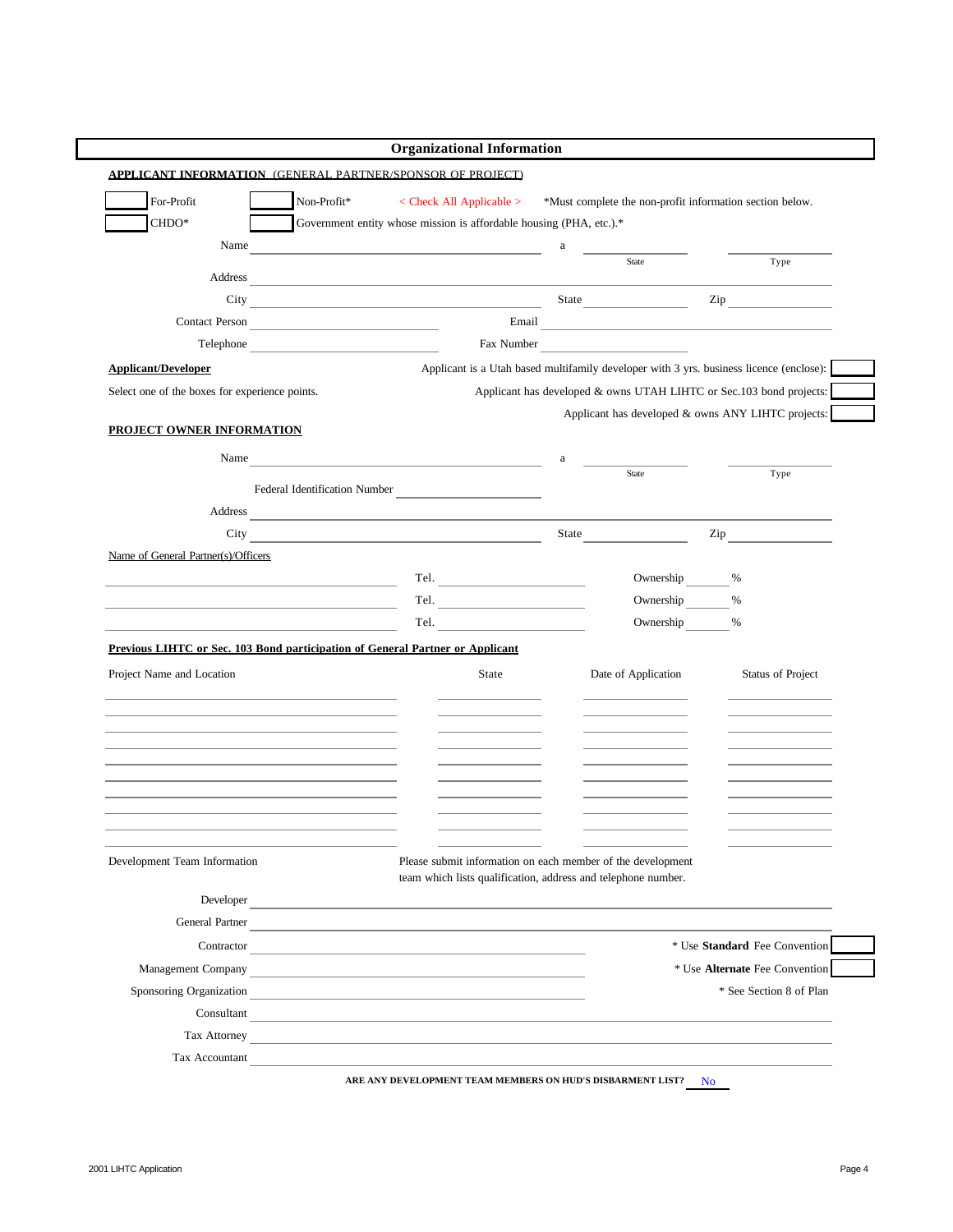List any direct or indirect, financial or other interest a member of the development team may have with another member of the development team. (Enter "None" if there are no identities of interest.)

|         | NON-PROFIT PARTNERSHIP INFORMATION - IF APPLICABLE                                                                                                                                                                                                                                                                                                                                                                                                                                                                                                                                |  |                                                                              |  |  |  |  |
|---------|-----------------------------------------------------------------------------------------------------------------------------------------------------------------------------------------------------------------------------------------------------------------------------------------------------------------------------------------------------------------------------------------------------------------------------------------------------------------------------------------------------------------------------------------------------------------------------------|--|------------------------------------------------------------------------------|--|--|--|--|
|         | For the non-profit set-aside (also includes CHDO organizations), the following information must be provided:                                                                                                                                                                                                                                                                                                                                                                                                                                                                      |  |                                                                              |  |  |  |  |
| (1)     | Articles of Incorporation or bylaws evidencing that exempt purposes of applicant include fostering of<br>Low-income Housing.                                                                                                                                                                                                                                                                                                                                                                                                                                                      |  |                                                                              |  |  |  |  |
| (2)     | IRS Determination Letter as to Internal Revenue Code Section $501(c)$ Status.                                                                                                                                                                                                                                                                                                                                                                                                                                                                                                     |  |                                                                              |  |  |  |  |
|         | To qualify for the non-profit set-aside, the non-profit applicant must materially participate in the<br>development and operation of the project throughout the compliance period within the meaning<br>of IRC 469(h). A non-profit shall be treated as materially participating in an activity only if the<br>non-profit is involved in the operations of the activity on a basis which is regulate, continuous and<br>substantial. The non-profit organization may not be affiliated with or controlled by a for-profit<br>corporation and must own an interest in the project. |  |                                                                              |  |  |  |  |
|         | $501(c)(3)$ Organization                                                                                                                                                                                                                                                                                                                                                                                                                                                                                                                                                          |  | $501(c)(4)$ Organization                                                     |  |  |  |  |
|         | Exempt purposes includes fostering of Low-income Hsg.                                                                                                                                                                                                                                                                                                                                                                                                                                                                                                                             |  | Other                                                                        |  |  |  |  |
|         |                                                                                                                                                                                                                                                                                                                                                                                                                                                                                                                                                                                   |  |                                                                              |  |  |  |  |
|         | Exempt from tax under Section $501(a)$                                                                                                                                                                                                                                                                                                                                                                                                                                                                                                                                            |  | Tax Exempt Government Agency<br>(NOT a "non-profit" for tax credit purposes) |  |  |  |  |
|         | Describe the non-profit's participation in the development and operation of the project. List other activity or<br>involvement in low-income housing projects. If allocation is made under the Non-Profit set-aside, the non-profit<br>activity must be significant and cause real benefit to the project, the population served and the continuation<br>of the non-profit's ability to meet its goals. (See Exhibit "E" in Compliance Monitoring Plan)                                                                                                                           |  |                                                                              |  |  |  |  |
|         |                                                                                                                                                                                                                                                                                                                                                                                                                                                                                                                                                                                   |  |                                                                              |  |  |  |  |
|         | If a CHDO, provide certificate of designation and State/HUD contact and telephone number where CHDO is registered.                                                                                                                                                                                                                                                                                                                                                                                                                                                                |  |                                                                              |  |  |  |  |
| Name    | Phone                                                                                                                                                                                                                                                                                                                                                                                                                                                                                                                                                                             |  | Email                                                                        |  |  |  |  |
| Address |                                                                                                                                                                                                                                                                                                                                                                                                                                                                                                                                                                                   |  | Fax                                                                          |  |  |  |  |
| City    | State                                                                                                                                                                                                                                                                                                                                                                                                                                                                                                                                                                             |  | Zip                                                                          |  |  |  |  |
|         | List the Names of Board members and Officers for the non-profit organization. Are any representatives of<br>special needs housing groups, i.e. homeless advocates, etc., if so, name of the organization and description.                                                                                                                                                                                                                                                                                                                                                         |  |                                                                              |  |  |  |  |
|         |                                                                                                                                                                                                                                                                                                                                                                                                                                                                                                                                                                                   |  |                                                                              |  |  |  |  |
|         |                                                                                                                                                                                                                                                                                                                                                                                                                                                                                                                                                                                   |  |                                                                              |  |  |  |  |
|         |                                                                                                                                                                                                                                                                                                                                                                                                                                                                                                                                                                                   |  |                                                                              |  |  |  |  |
|         |                                                                                                                                                                                                                                                                                                                                                                                                                                                                                                                                                                                   |  |                                                                              |  |  |  |  |

Provide a copy of the latest Annual Report to identify all paid full-time key management and sources and amount of funds for annual operating expenses and current programs.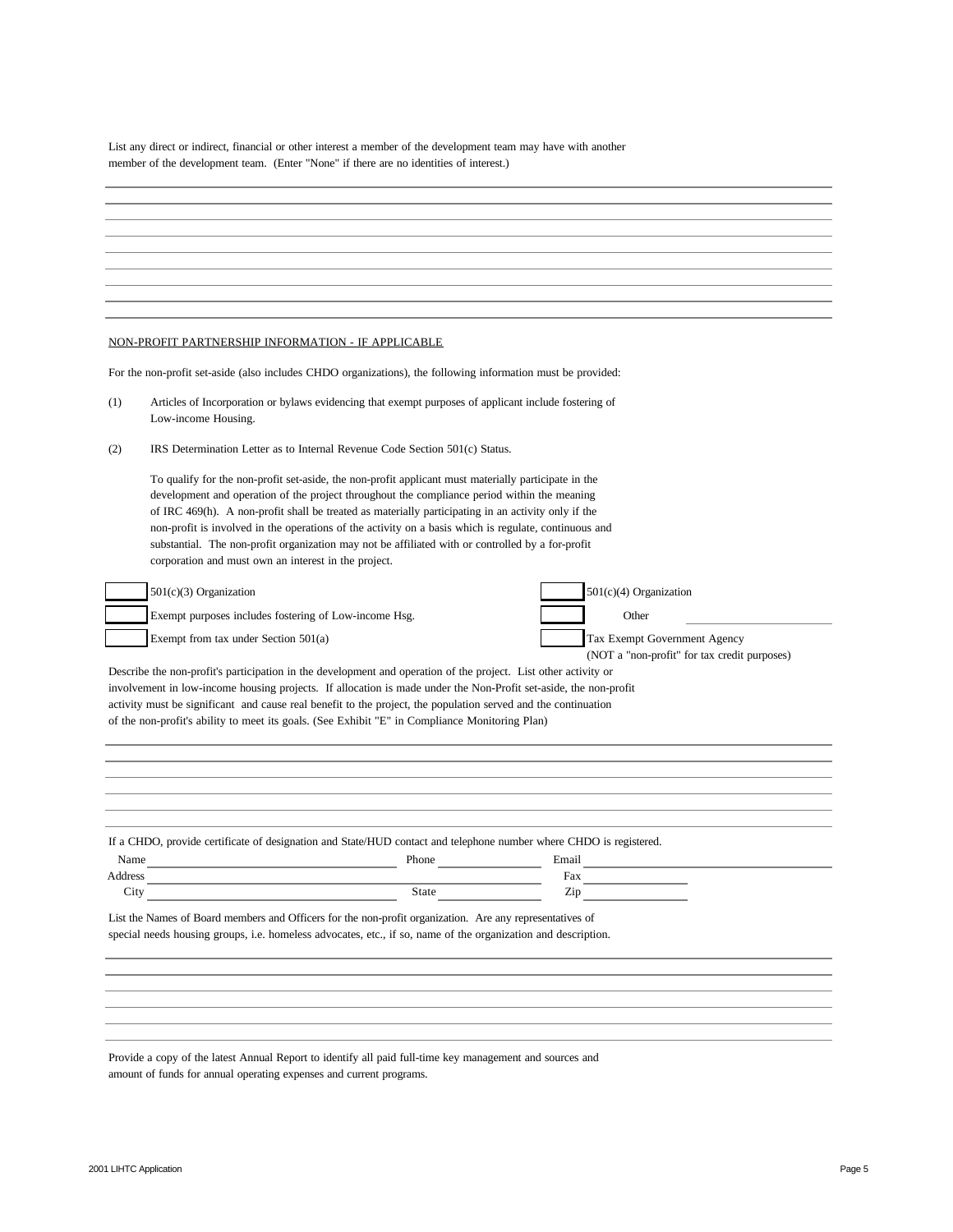|                                                                                                                                                                                                                                      |              | <b>Notification of Local Official</b> |                                                                                                                                                                                                                               |                                        |
|--------------------------------------------------------------------------------------------------------------------------------------------------------------------------------------------------------------------------------------|--------------|---------------------------------------|-------------------------------------------------------------------------------------------------------------------------------------------------------------------------------------------------------------------------------|----------------------------------------|
| Section 42 of the Code requires that the UHC notify the local political jurisdiction of this application for Tax Credits. Please complete<br>the information requested below.                                                        |              |                                       |                                                                                                                                                                                                                               |                                        |
| Name of Political Jurisdiction                                                                                                                                                                                                       |              |                                       | the control of the control of the control of the control of the control of the control of the control of the control of the control of the control of the control of the control of the control of the control of the control |                                        |
| Name of Mayor                                                                                                                                                                                                                        |              |                                       |                                                                                                                                                                                                                               |                                        |
| Name of Chief Administrative Officer                                                                                                                                                                                                 |              |                                       |                                                                                                                                                                                                                               |                                        |
| Title                                                                                                                                                                                                                                |              |                                       |                                                                                                                                                                                                                               | Telephone                              |
|                                                                                                                                                                                                                                      |              |                                       |                                                                                                                                                                                                                               |                                        |
|                                                                                                                                                                                                                                      |              |                                       |                                                                                                                                                                                                                               |                                        |
| Name of Zoning Official<br><u> 1989 - Johann Stoff, deutscher Stoffen und der Stoffen und der Stoffen und der Stoffen und der Stoffen und der</u>                                                                                    |              |                                       |                                                                                                                                                                                                                               |                                        |
| Phone <u>that is a series of the series of the series of the series of the series of the series of the series of the series of the series of the series of the series of the series of the series of the series of the series of</u> |              |                                       |                                                                                                                                                                                                                               | Fax Number                             |
| Does this community have a "concerted" Community Revitalization Plan?                                                                                                                                                                |              |                                       |                                                                                                                                                                                                                               |                                        |
| Does this community have a Community Revitalization Plan?                                                                                                                                                                            |              |                                       |                                                                                                                                                                                                                               | Plan and letter of support is attached |
|                                                                                                                                                                                                                                      |              | <b>Project Information</b>            |                                                                                                                                                                                                                               |                                        |
| New Construction                                                                                                                                                                                                                     |              | Rehabilitation                        | Acquisition and Rehabilitation                                                                                                                                                                                                |                                        |
| Total Number of Low-income Units                                                                                                                                                                                                     | $\mathbf{0}$ |                                       | <b>Total Number of Units</b>                                                                                                                                                                                                  | $\mathbf{0}$                           |
| Percent of Units that are Low-income ######                                                                                                                                                                                          |              |                                       | Percent of Floor Area Low-income ######                                                                                                                                                                                       |                                        |
| <b>Building Type</b>                                                                                                                                                                                                                 |              | <b>Building Characteristics</b>       |                                                                                                                                                                                                                               | Project Type (Select one)              |
| Row House/Townhouse                                                                                                                                                                                                                  |              | Crawl Space                           |                                                                                                                                                                                                                               | Multifamily                            |
| Garden Apartments                                                                                                                                                                                                                    |              | Slab on Grade                         |                                                                                                                                                                                                                               | Elderly & Election                     |
| Duplex or Single Family                                                                                                                                                                                                              |              | Full Basement                         |                                                                                                                                                                                                                               | Special Needs                          |
| Other (please specity)                                                                                                                                                                                                               |              | Elevator                              |                                                                                                                                                                                                                               | Condominium                            |
|                                                                                                                                                                                                                                      |              | Number of Floors                      |                                                                                                                                                                                                                               | Townhouse                              |
| Type of Units                                                                                                                                                                                                                        |              |                                       |                                                                                                                                                                                                                               | Duplex or Single Family                |
| Multifamily Residential                                                                                                                                                                                                              |              | Single Room Occupancy Housing         |                                                                                                                                                                                                                               |                                        |
| Transitional Housing (McKinney Act)                                                                                                                                                                                                  |              |                                       | Other (please specity)                                                                                                                                                                                                        |                                        |
| Are any units set aside for Transitional Housing?<br>If yes, list participating non-profit or Government Agencies providing services                                                                                                 |              | Set-aside units:                      |                                                                                                                                                                                                                               |                                        |
| Do units contain bathroom and kitchen facilities?                                                                                                                                                                                    |              |                                       |                                                                                                                                                                                                                               |                                        |
| <b>Special Needs Targeting of Affordable Units</b>                                                                                                                                                                                   |              |                                       |                                                                                                                                                                                                                               |                                        |
| Number of units:<br><b>Older Americans</b>                                                                                                                                                                                           |              |                                       | Large family (3 Bedrooms or more)                                                                                                                                                                                             |                                        |
| List special features/services to be provided:                                                                                                                                                                                       |              |                                       | Number of Units:                                                                                                                                                                                                              |                                        |
|                                                                                                                                                                                                                                      |              |                                       | Wheelchair units                                                                                                                                                                                                              |                                        |
| Housing for individuals with children                                                                                                                                                                                                |              |                                       |                                                                                                                                                                                                                               | Set-aside Units:                       |
| Mentally ill<br>Set-aside Units:                                                                                                                                                                                                     |              |                                       | List ADA special features below:                                                                                                                                                                                              |                                        |
| Service provider:                                                                                                                                                                                                                    |              |                                       |                                                                                                                                                                                                                               |                                        |
| Homeless/near homeless transitional (not McKinney Act)                                                                                                                                                                               |              |                                       | **Lease-to-Own                                                                                                                                                                                                                |                                        |
| Set-aside Units:                                                                                                                                                                                                                     |              |                                       |                                                                                                                                                                                                                               | Set-aside Units:                       |
| Service provider:                                                                                                                                                                                                                    |              |                                       | **MUST be approved by UHC before Application                                                                                                                                                                                  |                                        |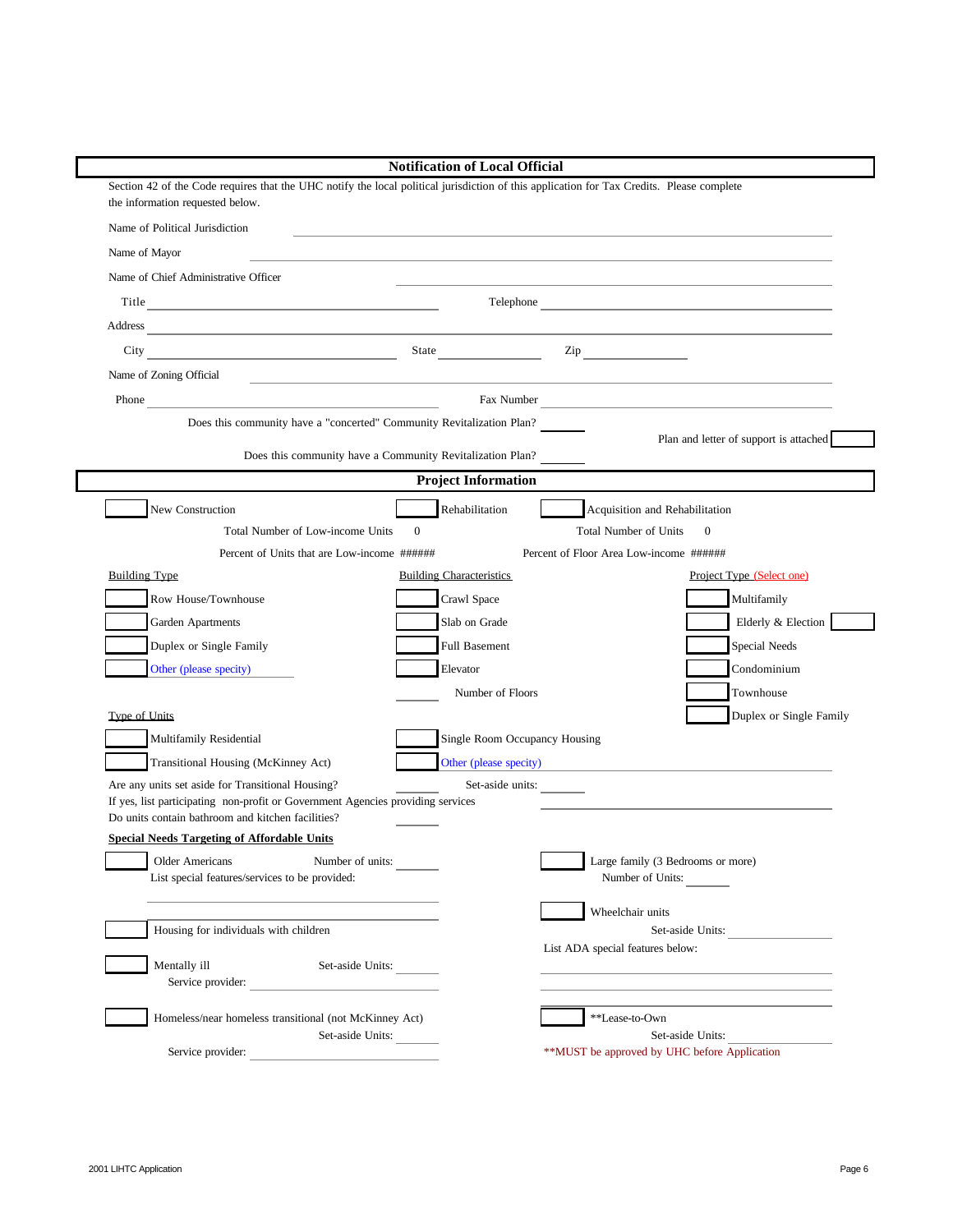Project has entered into a memorandum of understanding (Use Scoring Section Exhibit B) with the Local PHA to accept qualified Section 8 voucherholders or certificate at Project LIHTC rent limits.

|                                                  |                                                                                                                                  | <b>Amenities and Building Information</b> |                                              |              |                     |       |                                                                                                                                                                                                                                |         |
|--------------------------------------------------|----------------------------------------------------------------------------------------------------------------------------------|-------------------------------------------|----------------------------------------------|--------------|---------------------|-------|--------------------------------------------------------------------------------------------------------------------------------------------------------------------------------------------------------------------------------|---------|
| <b>Accessory Buildings:</b>                      |                                                                                                                                  |                                           |                                              |              |                     | Area: |                                                                                                                                                                                                                                | SqFt    |
| Recreation Facilities:                           |                                                                                                                                  |                                           |                                              |              |                     | Fees: |                                                                                                                                                                                                                                |         |
| Commercial/Public Facilities:                    |                                                                                                                                  |                                           |                                              |              |                     | Area: |                                                                                                                                                                                                                                | SqFt    |
| Tot-Lot                                          | *Day-care                                                                                                                        |                                           | *Education                                   |              | *Clubhouse          |       | <i>*Covered Parking</i>                                                                                                                                                                                                        |         |
|                                                  | Other (approved by Agency)                                                                                                       |                                           |                                              |              |                     |       | No. of Covered Stalls:                                                                                                                                                                                                         |         |
| Number of Buildings:                             |                                                                                                                                  |                                           | Total Number of Parking Spaces:              |              |                     |       | Number of Fee parking stalls/garages:                                                                                                                                                                                          |         |
|                                                  | Gross floor area: $\frac{0}{\text{(sq. ft.)}}$                                                                                   |                                           |                                              |              |                     |       | Building common area: Type: Type: Type: Type: Type: Type: Type: Type: Type: Type: Type: Type: Type: Type: Type: Type: Type: Type: Type: Type: Type: Type: Type: Type: Type: Type: Type: Type: Type: Type: Type: Type: Type: Ty |         |
|                                                  |                                                                                                                                  |                                           |                                              |              | (sq. ft.)           |       |                                                                                                                                                                                                                                |         |
|                                                  | Residential floor area: $\frac{0}{(sq. ft.)}$                                                                                    |                                           | Commercial floor area: $\frac{0}{(sq. ft.)}$ |              |                     |       |                                                                                                                                                                                                                                |         |
|                                                  | *Exclusively for non-fee tenant use. Covered parking for each unit, unless there is less than one parking stall/unit in project. |                                           |                                              |              |                     |       |                                                                                                                                                                                                                                |         |
|                                                  |                                                                                                                                  |                                           | <b>Site Information</b>                      |              |                     |       |                                                                                                                                                                                                                                |         |
|                                                  | Provide information concerning the proposed site(s):                                                                             |                                           |                                              |              |                     |       |                                                                                                                                                                                                                                |         |
| Is there a current appraisal for the site?       |                                                                                                                                  |                                           |                                              | Yes          |                     |       | No                                                                                                                                                                                                                             |         |
| Is there a current title report for the site?    |                                                                                                                                  |                                           |                                              | Yes          |                     |       | N <sub>o</sub>                                                                                                                                                                                                                 |         |
| <b>Other Studies:</b>                            |                                                                                                                                  |                                           |                                              |              |                     |       |                                                                                                                                                                                                                                |         |
|                                                  | Is a Complete Comprehensive Market Study Attached?                                                                               |                                           |                                              | Yes          |                     |       | No                                                                                                                                                                                                                             |         |
|                                                  | Is there a substantial rehabilitation Capital Needs Assessmet attached?                                                          |                                           |                                              | Yes          |                     |       | N <sub>o</sub>                                                                                                                                                                                                                 |         |
| <b>Environmental:</b>                            | (Check only ONE box)                                                                                                             |                                           |                                              |              |                     |       |                                                                                                                                                                                                                                |         |
|                                                  | Lender / Investor has determined that a study is NOT needed                                                                      |                                           |                                              | Yes          |                     |       | Don't know                                                                                                                                                                                                                     |         |
|                                                  | Phase I or II and/or habitat study is required, but NOT completed                                                                |                                           |                                              | Yes          |                     |       |                                                                                                                                                                                                                                |         |
|                                                  | Phase I or II and/or habitat study is completed with NO outstanding issues                                                       |                                           |                                              | Yes          |                     |       |                                                                                                                                                                                                                                |         |
|                                                  | Phase I or II and/or habitat study is completed with outstanding issues                                                          |                                           |                                              | Yes          |                     |       |                                                                                                                                                                                                                                |         |
| <b>Site Control:</b>                             |                                                                                                                                  |                                           |                                              |              |                     |       |                                                                                                                                                                                                                                |         |
| Are all parcels for proposed site under control? |                                                                                                                                  |                                           |                                              | Yes          |                     |       | $\rm No$                                                                                                                                                                                                                       |         |
| If yes, what form:                               |                                                                                                                                  |                                           | Contract, Agreement or Option                |              |                     |       | Expiration date:                                                                                                                                                                                                               |         |
|                                                  |                                                                                                                                  |                                           | Deed                                         |              |                     |       |                                                                                                                                                                                                                                |         |
| <b>Site Ownership:</b>                           |                                                                                                                                  |                                           |                                              |              |                     |       |                                                                                                                                                                                                                                |         |
| Will land be contributed by owner?               |                                                                                                                                  |                                           |                                              | Yes          |                     |       | N <sub>o</sub>                                                                                                                                                                                                                 |         |
| Has owner held title longer than 10 years?       |                                                                                                                                  |                                           |                                              | Yes          |                     |       | No                                                                                                                                                                                                                             |         |
| When was land purchased?                         | <u>and the state of the state</u>                                                                                                | (year)                                    |                                              |              |                     |       |                                                                                                                                                                                                                                |         |
|                                                  | Total Cost of Land                                                                                                               |                                           |                                              |              | Exact Area of Site: | Acres |                                                                                                                                                                                                                                | Sq. Ft. |
|                                                  | Name of Seller                                                                                                                   |                                           |                                              |              |                     |       |                                                                                                                                                                                                                                |         |
|                                                  | Address                                                                                                                          |                                           |                                              |              |                     |       |                                                                                                                                                                                                                                |         |
|                                                  | City                                                                                                                             |                                           |                                              | <b>State</b> |                     | Zip   |                                                                                                                                                                                                                                |         |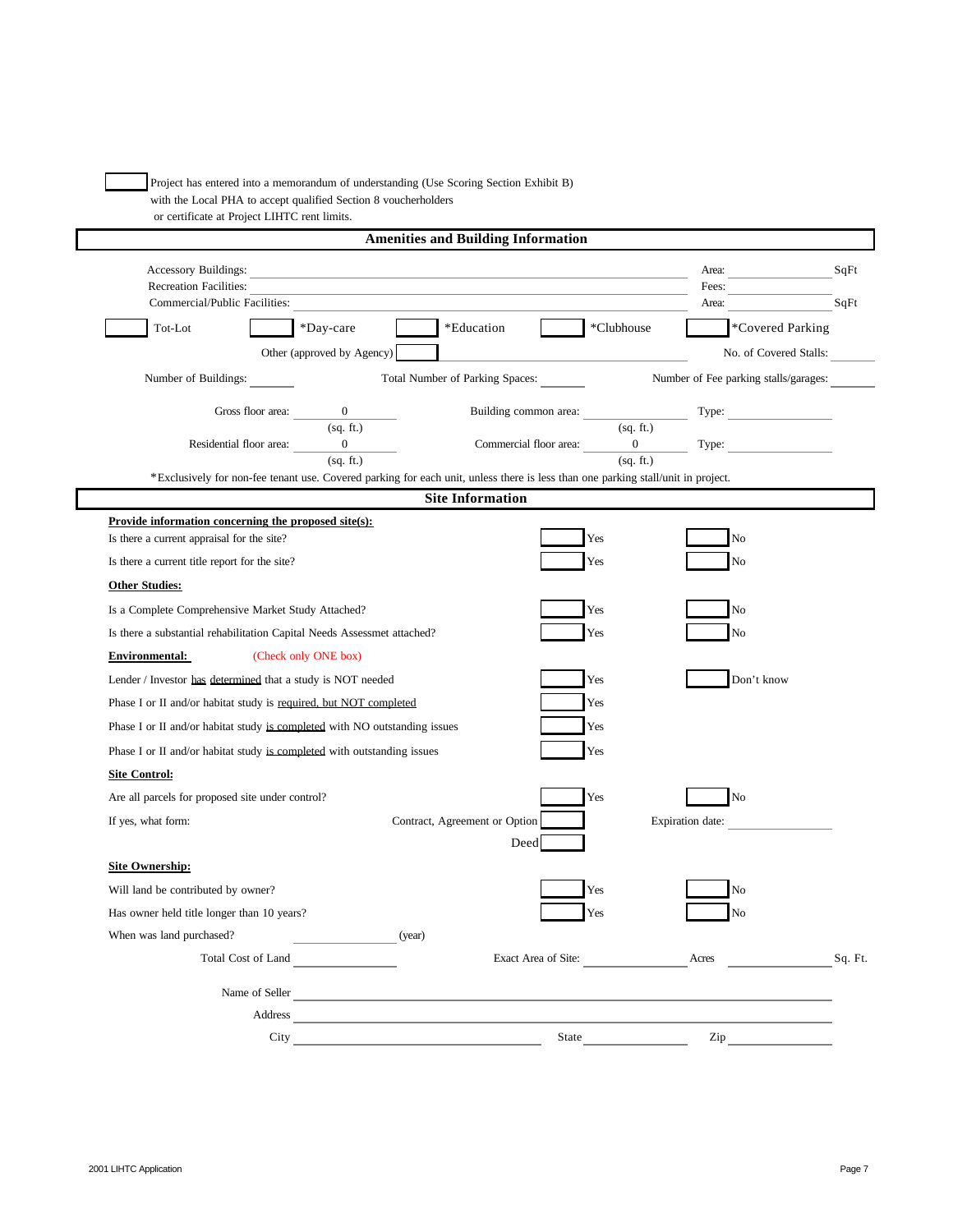| Does zoning permit multiple residential use that is consistent with<br>the proposed project?                    | Yes | N <sub>o</sub>  |        |
|-----------------------------------------------------------------------------------------------------------------|-----|-----------------|--------|
| How many units<br>Has final density been approved?<br>per Acre?                                                 | Yes | No<br>Proposed: | ###### |
| Has project been approved by all public bodies?                                                                 | Yes | N <sub>o</sub>  |        |
| Project is fully entitled and all approvals obtained. Permits can be issued.                                    | Yes | N <sub>o</sub>  |        |
| Construction has commenced.                                                                                     | Yes | N <sub>o</sub>  |        |
| If there is assemblage of parcels--are ALL parcels properly zoned?                                              | Yes | N <sub>0</sub>  |        |
| Are all utilities presently available on the site?                                                              | Yes | N <sub>o</sub>  |        |
| If no, please explain which utilities need to be brought to the site, the distance and the cost to the project. |     |                 |        |
|                                                                                                                 |     |                 |        |

| <b>Acquisition of Existing Buildings</b>                                                         |                 |                      |                         |  |  |  |
|--------------------------------------------------------------------------------------------------|-----------------|----------------------|-------------------------|--|--|--|
| How many buildings will be acquired for the project?                                             |                 |                      |                         |  |  |  |
| Are all the buildings currently under control for the project?                                   |                 | Yes                  | No                      |  |  |  |
| If not, how many buildings are under control for the project?                                    |                 |                      |                         |  |  |  |
| When will the remaining buildings come under control for the project?                            |                 |                      |                         |  |  |  |
| Is there an appriasal enclosed with this application?                                            |                 | Yes                  | No                      |  |  |  |
| (A professional project appraisal is required on all acquisition / rehabilitation projects.)     |                 |                      |                         |  |  |  |
| List buildings under control:                                                                    |                 |                      |                         |  |  |  |
| <b>Identification No./Address</b>                                                                | Type of Control | Number of Units      | <b>Acquisition Cost</b> |  |  |  |
| <u> 1980 - Johann Barbara, martxa alemaniar arg</u>                                              |                 |                      |                         |  |  |  |
| <u> 1989 - Johann Barn, amerikansk politiker (</u>                                               |                 |                      |                         |  |  |  |
| 3<br>4<br><u> 1989 - Johann Barbara, martxa alemaniar amerikan personal (h. 1989).</u>           |                 |                      |                         |  |  |  |
| 5                                                                                                |                 |                      |                         |  |  |  |
| Provide the information listed below concerning the acquisition of building(s) for this project: |                 |                      |                         |  |  |  |
| Building(s) acquired or to be acquired from:                                                     |                 | <b>Related Party</b> | <b>Unrelated Party</b>  |  |  |  |
| Building(s) acquired or to be acquired with Buyer's Basis:                                       |                 |                      |                         |  |  |  |
| Determined with reference to Seller's Basis                                                      |                 |                      |                         |  |  |  |
| Not Determined with reference to Seller's Basis                                                  |                 |                      |                         |  |  |  |
|                                                                                                  |                 |                      |                         |  |  |  |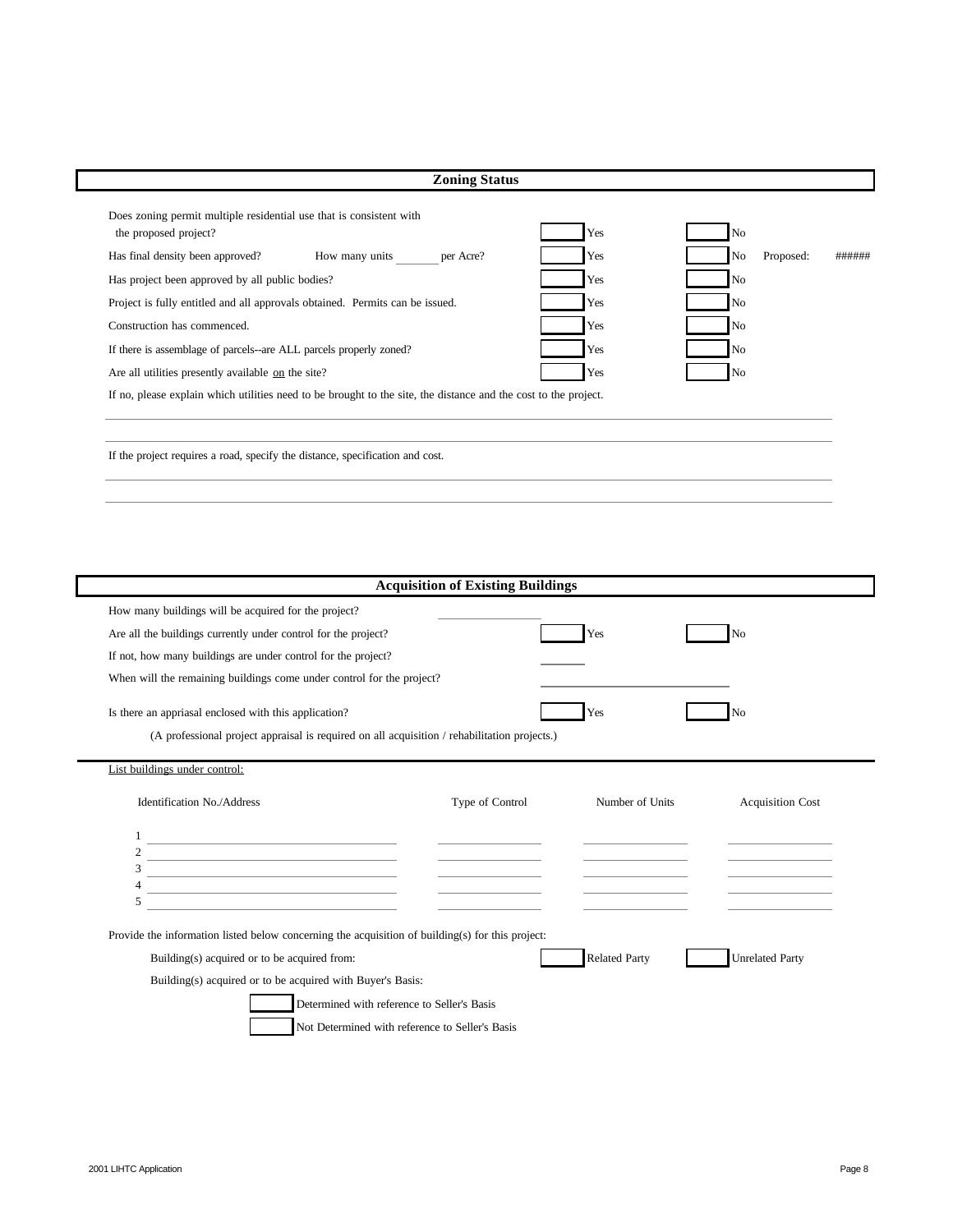List below by building and address the date the building was Placed-in-Service(PIS), the date it was or is planned for acquisition, and the number of years between the date the building was placed in service and date of acquisition. Attach separate sheet(s) with additional information as necessary.

|   | Building(s) Identification<br>or Address(es) | Placed-in-Service (PIS)<br>Date of Building by the | Applicant's<br>Proposed | Number of Years<br>between PIS and |
|---|----------------------------------------------|----------------------------------------------------|-------------------------|------------------------------------|
|   |                                              | most recent owner                                  | <b>Acquisition Date</b> | Acquisition                        |
|   |                                              |                                                    |                         | $0.00\,$                           |
| 2 |                                              |                                                    |                         | 0.00                               |
|   |                                              |                                                    |                         | 0.00                               |
| 4 |                                              |                                                    |                         | 0.00                               |
|   |                                              |                                                    |                         | 0.00                               |
| 6 |                                              |                                                    |                         | 0.00                               |
|   |                                              |                                                    |                         | 0.00                               |
|   |                                              |                                                    |                         | 0.00                               |
|   |                                              |                                                    |                         |                                    |

#### **Relocation Information**

Does this project involve any relocation of tenants? Yes **X** No

If yes, please describe the proposed relocation assistance.

### **Minimum Set-Aside Selection**

The owner irrevocable elects one of the following Minimum Set-Aside Elections (check one only)

DCED HOME/OWHTF applications without Tax Credit financing.

At least 20% of the rental residential units in this development are rent-restricted and to be occupied by individuals whose income is 50%\*\* or less of area median income (AMI). Not recommended. (Call UHC before selecting this election)

**X** At least 40% of the rental residential units in this development are rent-restricted and to be occupied by individuals whose income is 60%\*\* or less of area median income (AMI).

**\*\*NOTE: Owners committing to maintain rent levels below 60% of AMI for any units will also be required to restrict incomes on those units to corresponding levels, at the targeted levels PLUS 5% (not to exceed the election) for the full extended use period established in this application. Not available for Rural Development 515 or HUD Section 8 properties. Other funding sources may limit the 5% increase.**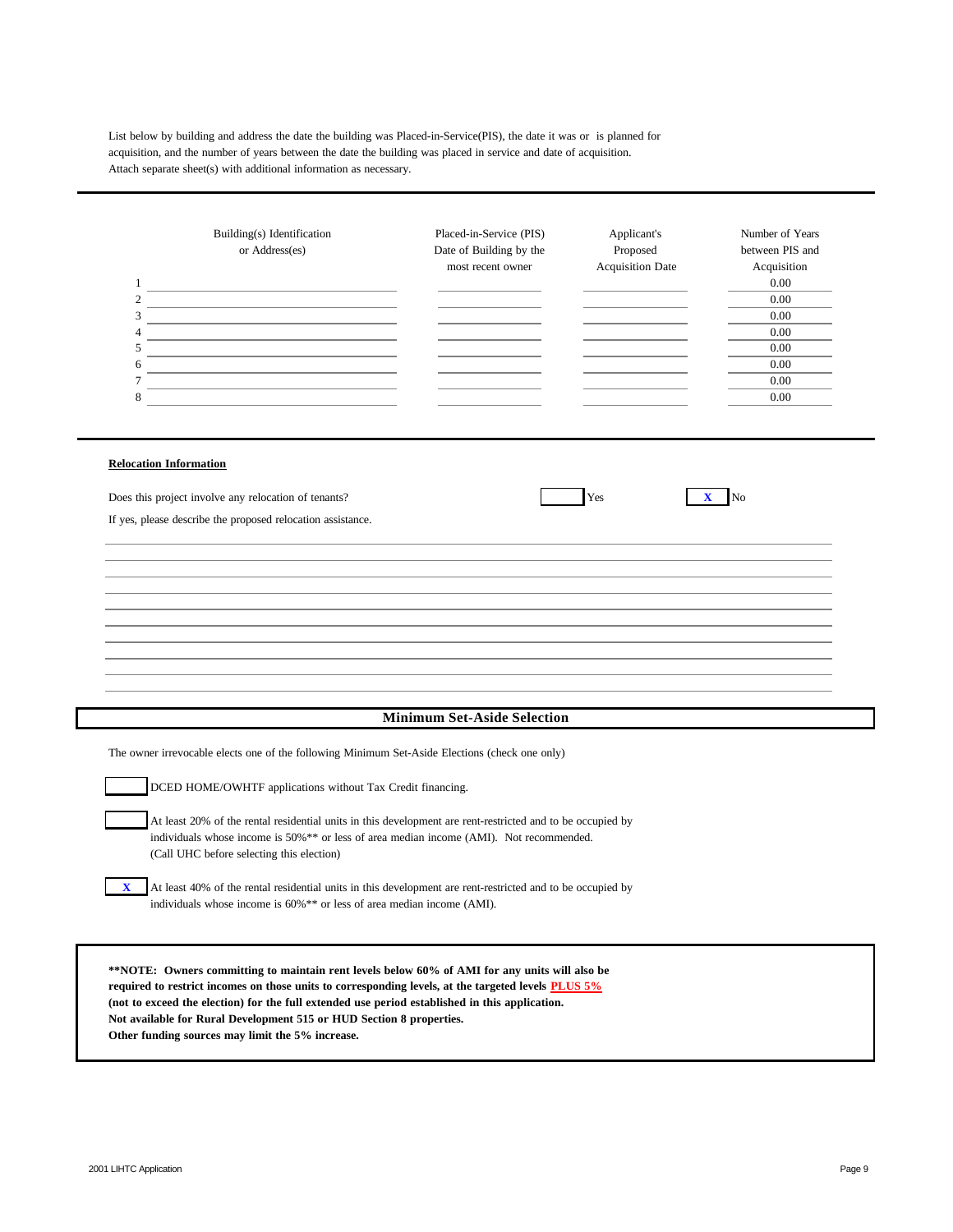# **Direct Construction Cost Breakdown**

# **LIHTC DETAILED CONSTRUCTION COST BREAKDOWN**

Project: 0 Bid or Estimate Date: 0-Jan-00

| <b>Account</b> | <b><i><u>Lategory</u></i></b> |               | <mark>Category</mark> |
|----------------|-------------------------------|---------------|-----------------------|
| Number         | <b>Description</b>            | <b>Budget</b> | <b>Subtotals</b>      |
|                |                               |               |                       |

|     | <b>General Requirements</b>                                      |           |  |
|-----|------------------------------------------------------------------|-----------|--|
|     | 310 Reasonable Construction Supervision                          |           |  |
| 320 | Site engineering Costs attributable to buildings                 |           |  |
| 330 | Job Office Expenses                                              |           |  |
| 430 | On-site temporary buildings, tool sheds, shops and toilets       |           |  |
| 620 | Temporary heat, water, light and power for construction          |           |  |
| 630 | Temporary walkways, fences, roads, siding and docking facilities |           |  |
| 650 | Construction equipment rental not in trade item costs            |           |  |
| 810 | Clean-up and disposal of construction debris                     |           |  |
| 910 | <b>Security Costs</b>                                            |           |  |
| 950 | Medical and first adi supplies and temporary facilities          |           |  |
|     |                                                                  |           |  |
|     |                                                                  |           |  |
|     |                                                                  |           |  |
|     |                                                                  |           |  |
|     | Building permits are entered into category 18 below.             | Subtotal: |  |

|        | On-Site Work                              |           |              |
|--------|-------------------------------------------|-----------|--------------|
|        | 110 Demolition                            |           |              |
| $\sim$ | 230 Site Preparation                      |           |              |
| $\sim$ | 510 Earth Work                            |           |              |
| $\sim$ | 250 Paving and Surfacing                  |           |              |
| $\sim$ | 320 Landscape - Fencing                   |           |              |
| $\sim$ | 350 Trash Enclosures                      |           |              |
|        | 360 Site Signage                          |           |              |
| $\sim$ | 370 Storm Drainage                        |           |              |
| $\sim$ | 340 Sidewalks, Curbs and Parking Ballards |           |              |
|        | 440 Misc On-Site Improvements             |           |              |
|        |                                           | Subtotal: | $\mathbf{0}$ |

|     | Off-Site Work         |           |  |
|-----|-----------------------|-----------|--|
| 700 | Off-Site improvements |           |  |
|     |                       |           |  |
|     |                       | Subtotal: |  |

|     | Concrete                                    |           |          |
|-----|---------------------------------------------|-----------|----------|
|     | 110 Excavation                              |           |          |
|     | 210 Footing/Foundation, Labor and Materials |           |          |
|     | 220 Slab on Grade                           |           |          |
|     | 230 Misc. Concrete                          |           |          |
| 310 |                                             |           |          |
| 350 |                                             |           |          |
| 410 |                                             |           |          |
|     |                                             | Subtotal: | $\Omega$ |

|     | Masonry                         |          |  |
|-----|---------------------------------|----------|--|
|     | 100 Masonry, Labor and Material |          |  |
| 200 |                                 |          |  |
| 310 |                                 |          |  |
| 350 |                                 |          |  |
| 410 |                                 |          |  |
|     |                                 | Subtotal |  |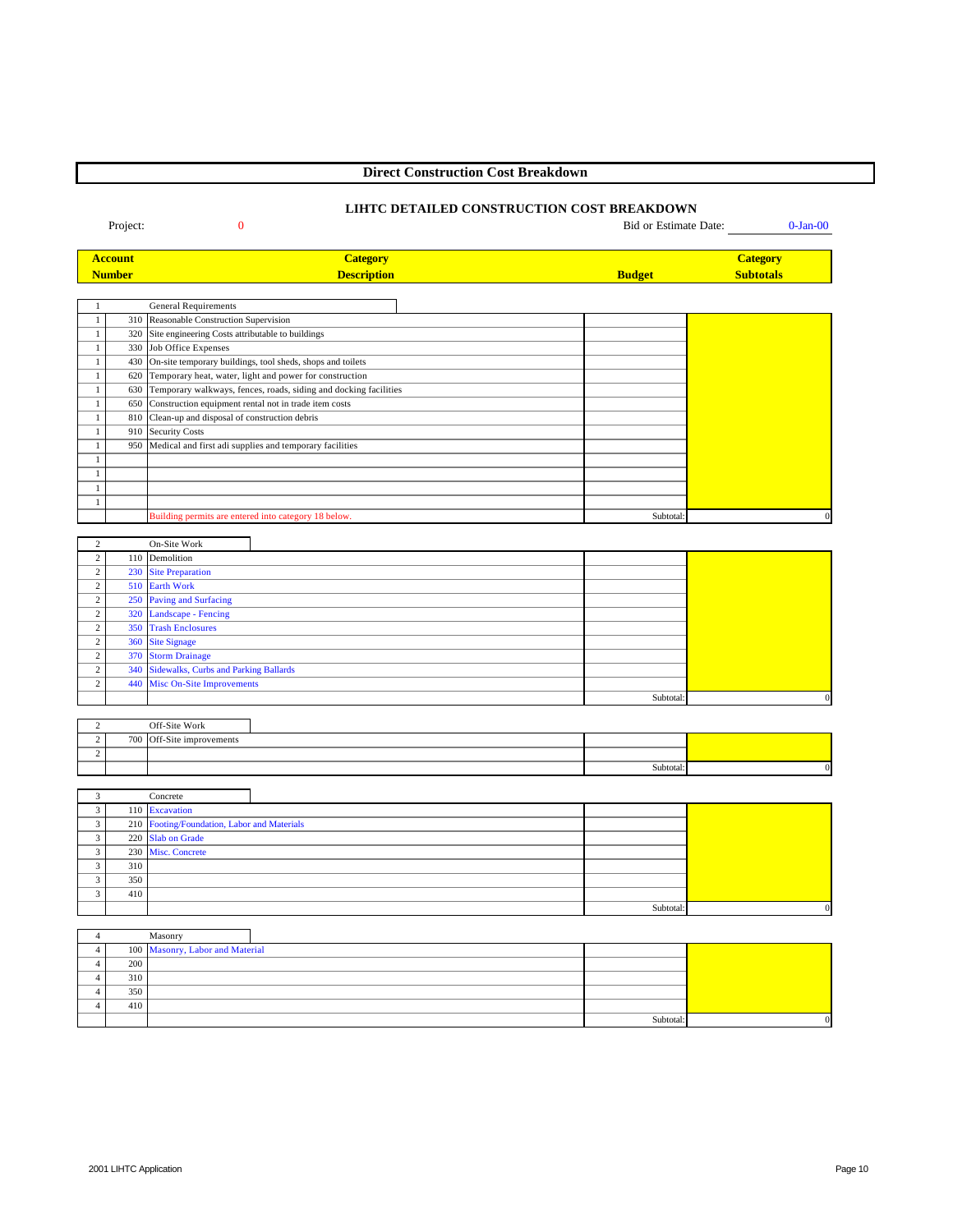# **LIHTC DETAILED CONSTRUCTION COST BREAKDOWN**

|                 | <b>Account</b><br><b>Number</b> | <b>Category</b><br><b>Description</b>  | <b>Budget</b> | <b>Category</b><br><b>Subtotals</b> |
|-----------------|---------------------------------|----------------------------------------|---------------|-------------------------------------|
|                 |                                 |                                        |               |                                     |
| $\mathfrak{S}$  |                                 | Metals                                 |               |                                     |
| 5               | 210                             | Misc. Metals                           |               |                                     |
| 5               | 310                             | <b>Steel Joists and Girders</b>        |               |                                     |
| 5               | 410                             | Carports                               |               |                                     |
|                 |                                 |                                        | Subtotal:     | $\boldsymbol{0}$                    |
|                 |                                 |                                        |               |                                     |
| 6               |                                 | Wood                                   |               |                                     |
| $\sqrt{6}$      | 110                             | <b>Framing Material</b>                |               |                                     |
| 6               |                                 | 115 Framing Labor                      |               |                                     |
| 6               | 310                             | <b>Finish Material</b>                 |               |                                     |
| 6               | 315                             | <b>Finish Labor</b>                    |               |                                     |
| 6               | 510                             | Misc. Wood                             |               |                                     |
| 6               | 550                             |                                        |               |                                     |
| 6               | 610                             |                                        |               |                                     |
| 6               | 640                             |                                        |               |                                     |
|                 |                                 |                                        | Subtotal:     | $\boldsymbol{0}$                    |
|                 |                                 |                                        |               |                                     |
| $\tau$          |                                 | Thermal/Moisture Protection            |               |                                     |
| $7\phantom{.0}$ | 110                             | Misc. Thermal/Moisture Protection      |               |                                     |
| $\tau$          | 210                             | Soffit & Facia                         |               |                                     |
| $\tau$          | 310                             | Gutter and Downspout Labor & Materials |               |                                     |
| $\tau$          |                                 | 410 Insulation Labor & Material        |               |                                     |
| $7\phantom{.0}$ | 510                             | Roofing Labor & Material               |               |                                     |
| $\tau$          | 610                             | Siding                                 |               |                                     |
| $7\phantom{.0}$ | 610                             | <b>Stucco</b>                          |               |                                     |
| $\tau$          | 650                             | Waterproofing                          |               |                                     |
| $7\phantom{.0}$ | 670                             |                                        |               |                                     |
|                 |                                 |                                        | Subtotal:     | $\boldsymbol{0}$                    |
|                 |                                 |                                        |               |                                     |
| 8               |                                 | Doors and Windows                      |               |                                     |

|              |     | 110 Hardware                  |          |  |
|--------------|-----|-------------------------------|----------|--|
| 8            |     | 210 Steel Doors & Frames      |          |  |
| $\mathbf{R}$ |     | 310 Wood Doors & Frames       |          |  |
| ð.           |     | 410 Windows Labor & Materials |          |  |
| 8            |     | 510 Misc. Doors & Windows     |          |  |
|              | 540 |                               |          |  |
|              | 610 |                               |          |  |
|              |     |                               | Subtotal |  |

|                |     | Finishes                                        |           |          |
|----------------|-----|-------------------------------------------------|-----------|----------|
| 9              |     | 210 Drywall Labor & Materials                   |           |          |
| $\overline{9}$ |     | 310 Ceramic Tile Labor & Materials              |           |          |
| $\overline{9}$ |     | 410 Carper Labor & Materials                    |           |          |
| 9 <sup>1</sup> |     | 415 Resilient Flooring Labor & Materials        |           |          |
| $\overline{9}$ |     | 510 Painting and Wallcovering Labor & Materials |           |          |
| Q              |     | 540 Misc. Finishes                              |           |          |
| $\Omega$       | 540 |                                                 |           |          |
| $\Omega$       | 610 |                                                 |           |          |
|                |     |                                                 | Subtotal: | $\Omega$ |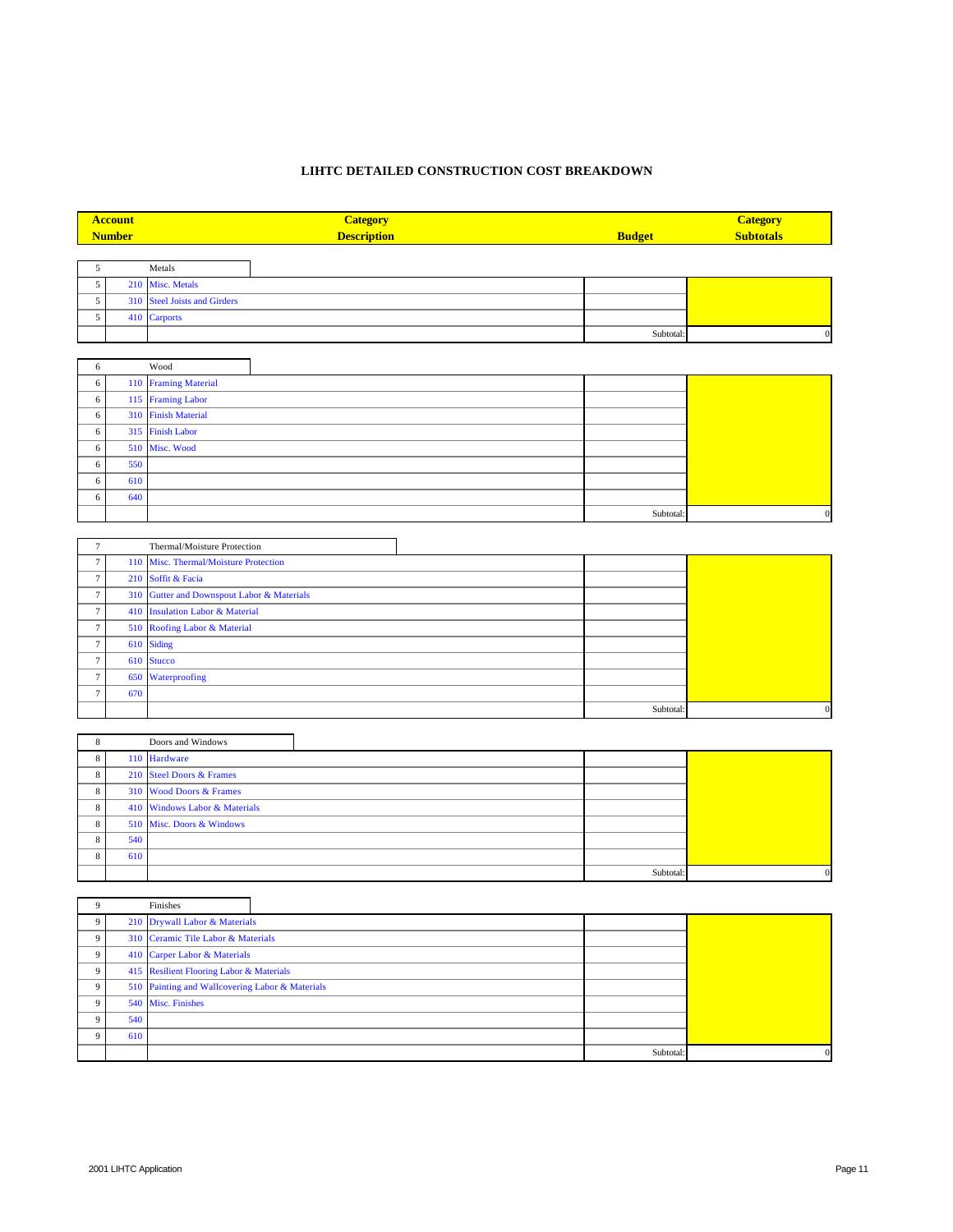# **LIHTC DETAILED CONSTRUCTION COST BREAKDOWN**

| <b>Account</b> |               | <b>Category</b>                                     |               | <b>Category</b>  |
|----------------|---------------|-----------------------------------------------------|---------------|------------------|
|                | <b>Number</b> | <b>Description</b>                                  | <b>Budget</b> | <b>Subtotals</b> |
|                |               |                                                     |               |                  |
| 10             |               | ${\bf Specialities}$                                |               |                  |
| $10\,$         | 110           | <b>Bathroom Accessories</b>                         |               |                  |
| $10\,$         | 210           | Signage                                             |               |                  |
| $10\,$         | 310           | <b>Window Coverings</b>                             |               |                  |
| $10\,$         | 410           | Mirrors Labor & Material                            |               |                  |
| $10\,$         | 510           | <b>Fire Extinguishers</b>                           |               |                  |
| $10\,$         | 610           | Misc. Specialties                                   |               |                  |
|                |               |                                                     | Subtotal:     | $\boldsymbol{0}$ |
|                |               |                                                     |               |                  |
| $11\,$         |               | Equipment                                           |               |                  |
| $11\,$         | 110           | <b>Bath Appliances</b>                              |               |                  |
| $11\,$         | 210           | <b>Kitchen Appliances</b>                           |               |                  |
| $11\,$         | 310           | Exercise & Office Equipment/Common Area Furnishings |               |                  |
|                |               |                                                     | Subtotal:     | $\mathbf{0}$     |
|                |               |                                                     |               |                  |
| $12\,$         |               | Furnishings                                         |               |                  |
| $12\,$         | 110           | <b>Cabinets Labor &amp; Material</b>                |               |                  |
| 12             | 210           | <b>Counter Tops</b>                                 |               |                  |
|                |               |                                                     | Subtotal:     | $\boldsymbol{0}$ |
|                |               |                                                     |               |                  |
| 14             |               | Conveying Systems                                   |               |                  |
| 14             | 110           | <b>Elevator Systems</b>                             |               |                  |
|                |               |                                                     | Subtotal:     | $\boldsymbol{0}$ |
|                |               |                                                     |               |                  |
| 15             |               | HVAC, Plumbing and Mechanical                       |               |                  |
| 15             | 110           | <b>Heating &amp; Cooling</b>                        |               |                  |
| 15             | 210           | Plumbing Labor & Materials                          |               |                  |
| 15             |               |                                                     |               |                  |
|                | 310           | Misc. Electrical                                    |               |                  |
| 15             |               | Pool                                                |               |                  |
| 15             |               |                                                     |               |                  |
|                |               |                                                     | Subtotal:     | $\mathbf{0}$     |
|                |               |                                                     |               |                  |
| 16             |               | Electrical                                          |               |                  |
| $16\,$         | 110           | <b>Security System</b>                              |               |                  |
| 16             | 210           | Electrical Labor & Materials                        |               |                  |
| 16             | 310           | <b>Lighting Fixtures &amp; Materials</b>            |               |                  |
| 16             | 410           | Fire Detection Systems Labor & Material             |               |                  |
| 16             | 420           | Misc. Electrical                                    |               |                  |
| 16             | 510           |                                                     |               |                  |
|                |               |                                                     | Subtotal:     | $\mathbf{0}$     |
|                |               |                                                     |               |                  |
| 17             |               | Profit & Overhead                                   |               |                  |
| $17\,$         | 110           | <b>Builder Profit</b>                               |               |                  |
| $17\,$         | 210           | <b>Builder Overhead</b>                             |               |                  |
| 17             | 310           | Contingency                                         |               |                  |
|                |               |                                                     | Subtotal:     | $\boldsymbol{0}$ |
|                |               |                                                     |               |                  |
| $18\,$         |               | Municipal/Utility Fees                              |               |                  |
| $18\,$         |               | 110 Impact Fees                                     |               |                  |
| $18\,$         | 115           | <b>Building Permits</b>                             |               |                  |
| $18\,$         | 120           | <b>Utility Connection Fees</b>                      |               |                  |
|                |               |                                                     | Subtotal:     | $\boldsymbol{0}$ |
|                |               |                                                     |               |                  |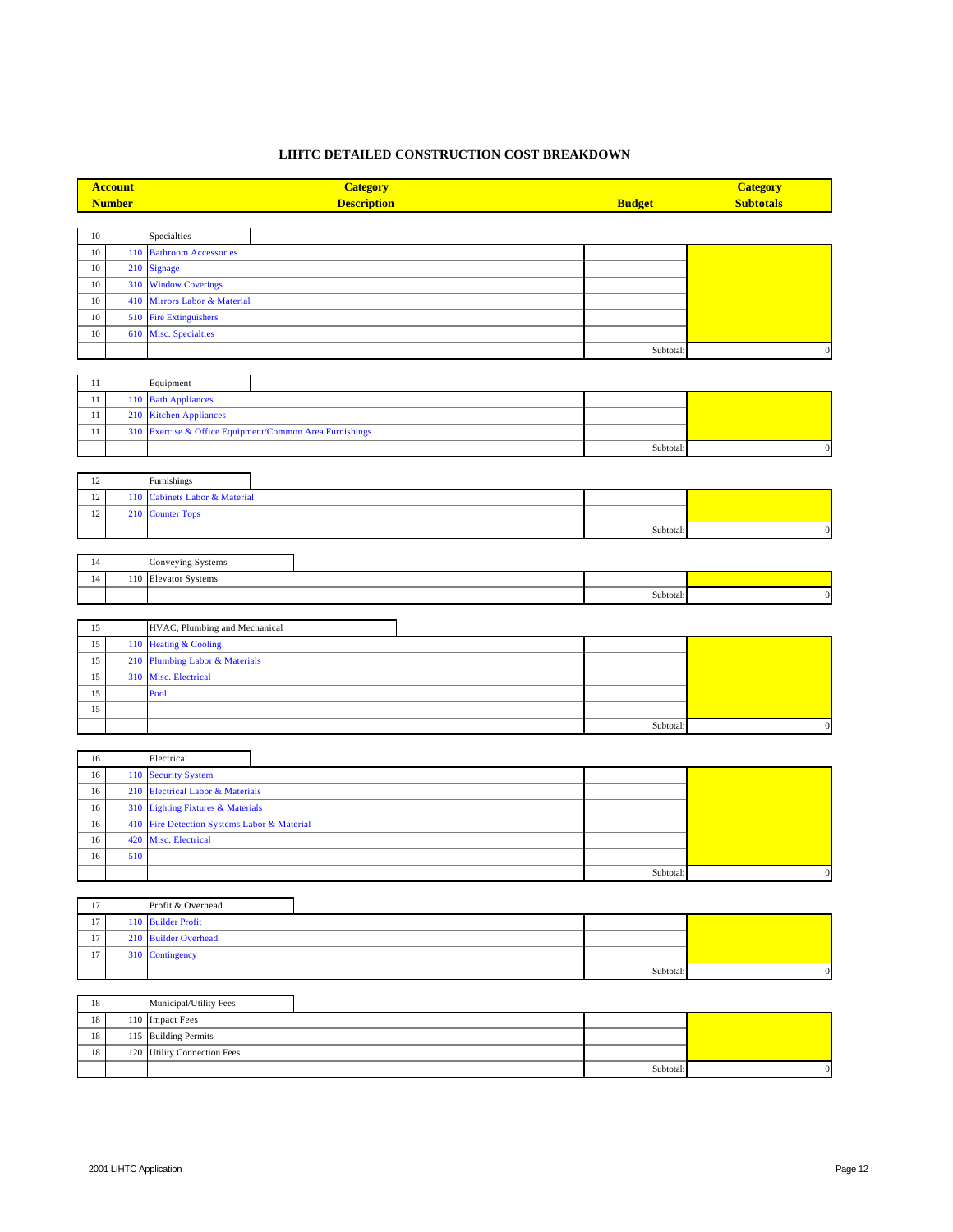|                  |                                                                                                                       |       | <b>LIHTC Project Costs</b> |                                            |                  |
|------------------|-----------------------------------------------------------------------------------------------------------------------|-------|----------------------------|--------------------------------------------|------------------|
|                  | List and indicate Eligible Basis by Credit Type (Residential Portion Only) Adequately describe all "Other" Categories |       |                            |                                            |                  |
|                  | Itemized Cost                                                                                                         |       | <b>Actual Cost</b>         | Eligible Basis by Credit Type<br>4% Credit | 9% Credit        |
|                  | <b>Purchase Land and Buildings</b>                                                                                    |       |                            |                                            |                  |
|                  | Land                                                                                                                  |       | $\bf{0}$                   |                                            |                  |
|                  | <b>Existing Structures</b>                                                                                            |       | $\overline{0}$             | $\bf{0}$                                   |                  |
|                  | <b>Building Acquisition Fee</b>                                                                                       |       | $\bf{0}$                   | $\mathbf{0}$                               |                  |
|                  | Demolition                                                                                                            |       | $\mathbf{0}$               |                                            |                  |
|                  | Other (Do not enter developer fee)                                                                                    |       | $\bf{0}$                   |                                            |                  |
|                  |                                                                                                                       | Total | $\boldsymbol{0}$           | $\boldsymbol{0}$                           |                  |
| <b>Site Work</b> |                                                                                                                       |       |                            |                                            |                  |
|                  | 2 On-Site Work                                                                                                        |       | 0                          | $\bf{0}$                                   | 0                |
|                  | 2 Off Site Improvement                                                                                                |       | $\overline{0}$             | $\bf{0}$                                   | $\mathbf{0}$     |
|                  | Other (Specity)                                                                                                       |       |                            | $\bf{0}$                                   | $\bf{0}$         |
|                  |                                                                                                                       | Total | $\boldsymbol{0}$           | $\boldsymbol{0}$                           | $\boldsymbol{0}$ |
|                  | <b>Rehab and/or New Construction</b>                                                                                  |       |                            |                                            |                  |
|                  | 1 General Requirements                                                                                                |       | $\boldsymbol{0}$           | $\bf{0}$                                   | $\bf{0}$         |
|                  | 3 Concrete                                                                                                            |       | $\boldsymbol{0}$           | $\bf{0}$                                   | $\mathbf{0}$     |
|                  | 4 Masonry                                                                                                             |       | $\boldsymbol{0}$           | $\bf{0}$                                   | $\bf{0}$         |
| 5                | Metals                                                                                                                |       | $\boldsymbol{0}$           | $\bf{0}$                                   | $\bf{0}$         |
|                  | 6 Wood                                                                                                                |       | $\boldsymbol{0}$           | $\bf{0}$                                   | $\mathbf{0}$     |
| 7                | Thermal/Moisture protection                                                                                           |       | $\boldsymbol{0}$           | $\bf{0}$                                   | $\mathbf{0}$     |
| 8                | Door and Windows                                                                                                      |       | $\boldsymbol{0}$           | $\bf{0}$                                   | $\bf{0}$         |
| 9                | Finishes                                                                                                              |       | $\boldsymbol{0}$           | $\bf{0}$                                   | $\bf{0}$         |
| 10               | Specialties                                                                                                           |       | $\boldsymbol{0}$           | $\bf{0}$                                   | $\mathbf{0}$     |
|                  | 11 Equipment                                                                                                          |       | $\boldsymbol{0}$           | $\bf{0}$                                   | $\bf{0}$         |
|                  | 12 Furnishings                                                                                                        |       | $\boldsymbol{0}$           | $\bf{0}$                                   | $\bf{0}$         |
| 14               | Conveying Systems                                                                                                     |       | $\boldsymbol{0}$           | $\bf{0}$                                   | $\mathbf{0}$     |
|                  | 15 Mechanical                                                                                                         |       | $\boldsymbol{0}$           | $\bf{0}$                                   | $\mathbf{0}$     |
| 16               | Electrical                                                                                                            |       | $\boldsymbol{0}$           | $\bf{0}$                                   | $\bf{0}$         |
|                  | 18 Impact Fees and Building permits                                                                                   |       | $\boldsymbol{0}$           | $\bf{0}$                                   | $\bf{0}$         |
|                  | Other (Specify)                                                                                                       |       | $\mathbf{0}$               | $\bf{0}$                                   | $\mathbf{0}$     |
|                  |                                                                                                                       |       | $\boldsymbol{0}$           | $\boldsymbol{0}$                           | $\boldsymbol{0}$ |
| Contingency      |                                                                                                                       |       |                            |                                            |                  |
|                  | 17 Construction Contingency                                                                                           |       | $\bf{0}$                   | $\bf{0}$                                   | $\mathbf{0}$     |
|                  | Other (specify)                                                                                                       |       |                            | $\bf{0}$                                   | $\mathbf{0}$     |
|                  |                                                                                                                       | Total | $\boldsymbol{0}$           | $\boldsymbol{0}$                           | $\mathbf{0}$     |
|                  | <b>Architectural and Engineering Fees</b>                                                                             |       |                            |                                            |                  |
|                  | Architect Fee-Design                                                                                                  |       | $\bf{0}$                   | $\bf{0}$                                   | $\mathbf{0}$     |
|                  | Architect fee-Supervision                                                                                             |       | $\bf{0}$                   | $\bf{0}$                                   | $\bf{0}$         |
|                  | <b>Geotechnical Report</b>                                                                                            |       | $\Omega$                   | $\mathbf{0}$                               | $\mathbf{0}$     |
|                  | Other (specify)                                                                                                       |       | $\bf{0}$                   | $\bf{0}$                                   | $\bf{0}$         |
|                  | Other (specify)                                                                                                       |       | $\bf{0}$                   | $\bf{0}$                                   | $\overline{0}$   |
|                  | Other (specify)                                                                                                       |       | $\bf{0}$                   | $\bf{0}$                                   | $\mathbf{0}$     |
|                  |                                                                                                                       |       | $\mathbf{0}$               | $\bf{0}$                                   | $\mathbf{0}$     |
|                  |                                                                                                                       | Total | $\boldsymbol{0}$           | $\boldsymbol{0}$                           | $\boldsymbol{0}$ |
|                  | Profit and Overhead**                                                                                                 |       |                            |                                            |                  |
|                  | 17 Builder Profit                                                                                                     |       | 0                          | $\bf{0}$                                   | $\bf{0}$         |
|                  | 17 Builder Overhead                                                                                                   |       | $\overline{0}$             | $\mathbf{0}$                               | $\mathbf{0}$     |
|                  | Developer's Overhead                                                                                                  |       | $\mathbf{0}$               | $\bf{0}$                                   | $\overline{0}$   |
|                  | Developer's Fee                                                                                                       |       | $\bf{0}$                   | $\bf{0}$                                   | $\mathbf{0}$     |
|                  | Other related party fees                                                                                              |       | $\boldsymbol{0}$           | $\mathbf{0}$                               | $\mathbf{0}$     |
|                  |                                                                                                                       | Total | $\boldsymbol{0}$           | $\boldsymbol{0}$                           | $\mathbf{0}$     |
|                  |                                                                                                                       |       |                            | Total: \$                                  |                  |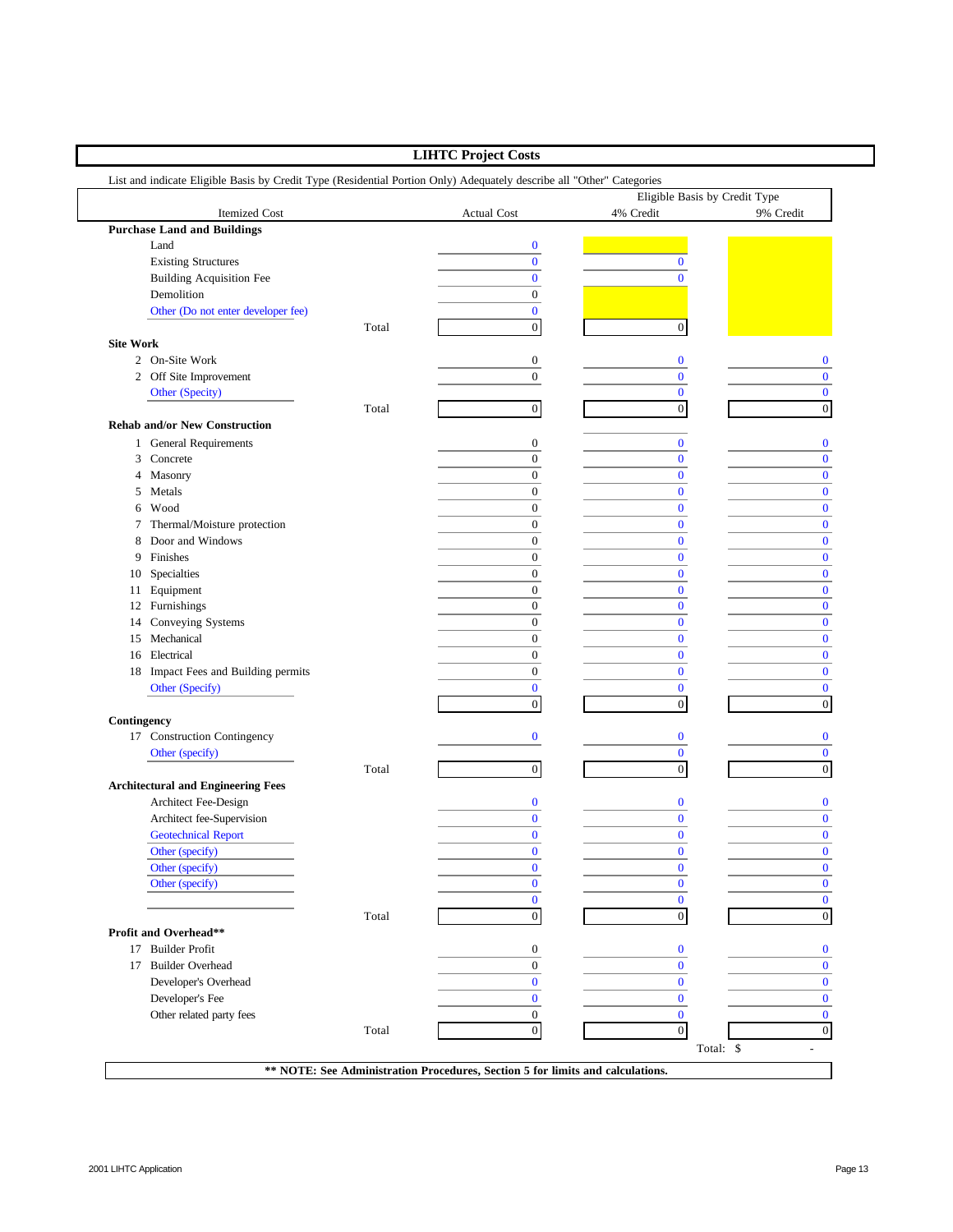|                                                              |                           |                                                                           | Eligible Basis by Credit Type |           |
|--------------------------------------------------------------|---------------------------|---------------------------------------------------------------------------|-------------------------------|-----------|
| Itemized Cost                                                |                           | <b>Actual Cost</b>                                                        | 4% Credit                     | 9% Credit |
| <b>Interim Financing Expenses</b>                            |                           |                                                                           |                               |           |
| <b>Construction Casualty Insurance</b>                       | Read this Note            | $\bf{0}$                                                                  | $\bf{0}$                      |           |
| <b>Construction Interest</b>                                 |                           | $\overline{0}$                                                            | $\Omega$                      |           |
| <b>Construction Loan Fee</b>                                 |                           | $\bf{0}$                                                                  | $\mathbf{0}$                  |           |
| <b>Construction Appraisal</b>                                |                           | $\overline{0}$                                                            | $\overline{0}$                |           |
| Eligible Tax Credit Fees                                     | #DIV/0!                   | $\mathbf{0}$                                                              | $\bf{0}$                      |           |
| Closing, Title & Recording                                   | est. \$0                  | $\bf{0}$                                                                  | $\bf{0}$                      |           |
| <b>Const.</b> Legal Fees                                     |                           | $\Omega$                                                                  | $\bf{0}$                      |           |
| <b>Construction Period Real Estate Taxes</b>                 |                           | $\bf{0}$                                                                  | $\mathbf{0}$                  |           |
| L.O.C. Fee                                                   |                           | $\overline{0}$                                                            | $\bf{0}$                      |           |
| Other (specify)                                              |                           | $\bf{0}$                                                                  | $\bf{0}$                      |           |
| Interim Proration Schedule of Expenses                       |                           | $\overline{0}$                                                            | $\mathbf{0}$                  |           |
|                                                              | Total                     | $\boldsymbol{0}$                                                          | $\boldsymbol{0}$              |           |
|                                                              |                           |                                                                           |                               |           |
| <b>Permanent Financing Expenses</b><br>Loan Origination Fee  |                           | $\bf{0}$                                                                  |                               |           |
| Loan Credit Enhancement                                      |                           | $\mathbf{0}$                                                              |                               |           |
| Other (specify)                                              |                           | $\mathbf{0}$                                                              |                               |           |
| Permanent Proration Schedule of Expenses                     |                           | $\overline{0}$                                                            |                               |           |
|                                                              |                           | $\overline{0}$                                                            |                               |           |
| Permanent Financing Legal Fees<br>Closing, Title & Recording | #DIV/0!                   | $\mathbf{0}$                                                              |                               |           |
|                                                              |                           | $\mathbf{0}$                                                              |                               |           |
| Other (specify)<br>Other (specify)                           |                           | $\mathbf{0}$                                                              |                               |           |
|                                                              | Total                     | $\overline{0}$                                                            |                               |           |
| Appropriate and Reasonable amounts                           |                           |                                                                           |                               |           |
| must be entered below.                                       |                           |                                                                           |                               |           |
| Soft Cost                                                    |                           |                                                                           |                               |           |
| Feasibility Study                                            |                           | $\bf{0}$                                                                  | $\bf{0}$                      |           |
| Market Study                                                 |                           | $\mathbf{0}$                                                              |                               |           |
| Initial Tax Credit Monitoring Fee                            |                           | $\overline{0}$                                                            |                               |           |
| Consultants or Processing Agent                              |                           | $\mathbf{0}$                                                              |                               |           |
| <b>Environmental Study</b>                                   |                           | $\overline{0}$                                                            |                               |           |
| <b>Marketing</b>                                             |                           | $\mathbf{0}$                                                              |                               |           |
| Contingency/Project Administration                           |                           | $\mathbf{0}$                                                              |                               |           |
|                                                              | Total                     | $\boldsymbol{0}$                                                          | $\mathbf{0}$                  |           |
| <b>Syndication Costs</b>                                     |                           |                                                                           |                               |           |
| Organization (Partnership)                                   |                           | $\bf{0}$                                                                  |                               |           |
| Bridge Loan Fees and Expenses                                |                           | $\bf{0}$                                                                  |                               |           |
| Tax Opinion                                                  |                           | $\mathbf{0}$                                                              |                               |           |
| Accounting/Audit                                             |                           | $\bf{0}$                                                                  | $\bf{0}$                      |           |
| Other (specify)                                              |                           | $\mathbf{0}$                                                              |                               |           |
|                                                              | Total                     | $\boldsymbol{0}$                                                          | $\boldsymbol{0}$              |           |
| <b>Project Reserves</b>                                      |                           |                                                                           |                               |           |
| Rent-Up Reserve                                              |                           | $\bf{0}$                                                                  |                               |           |
| <b>Operating Deficit Reserve</b>                             |                           | $\bf{0}$                                                                  |                               |           |
| Reserves for Replacement                                     |                           | $\bf{0}$                                                                  |                               |           |
| Other (specify)                                              |                           | $\bf{0}$                                                                  |                               |           |
| Other (specify)                                              |                           | $\bf{0}$                                                                  |                               |           |
|                                                              | Total                     | $\boldsymbol{0}$                                                          |                               |           |
|                                                              |                           |                                                                           |                               |           |
|                                                              | <b>Total Project Cost</b> | $\boldsymbol{0}$                                                          | $\boldsymbol{0}$              |           |
|                                                              |                           | (2) NOTE: Total Project cost must equal total Source of Funds on Page 15. |                               |           |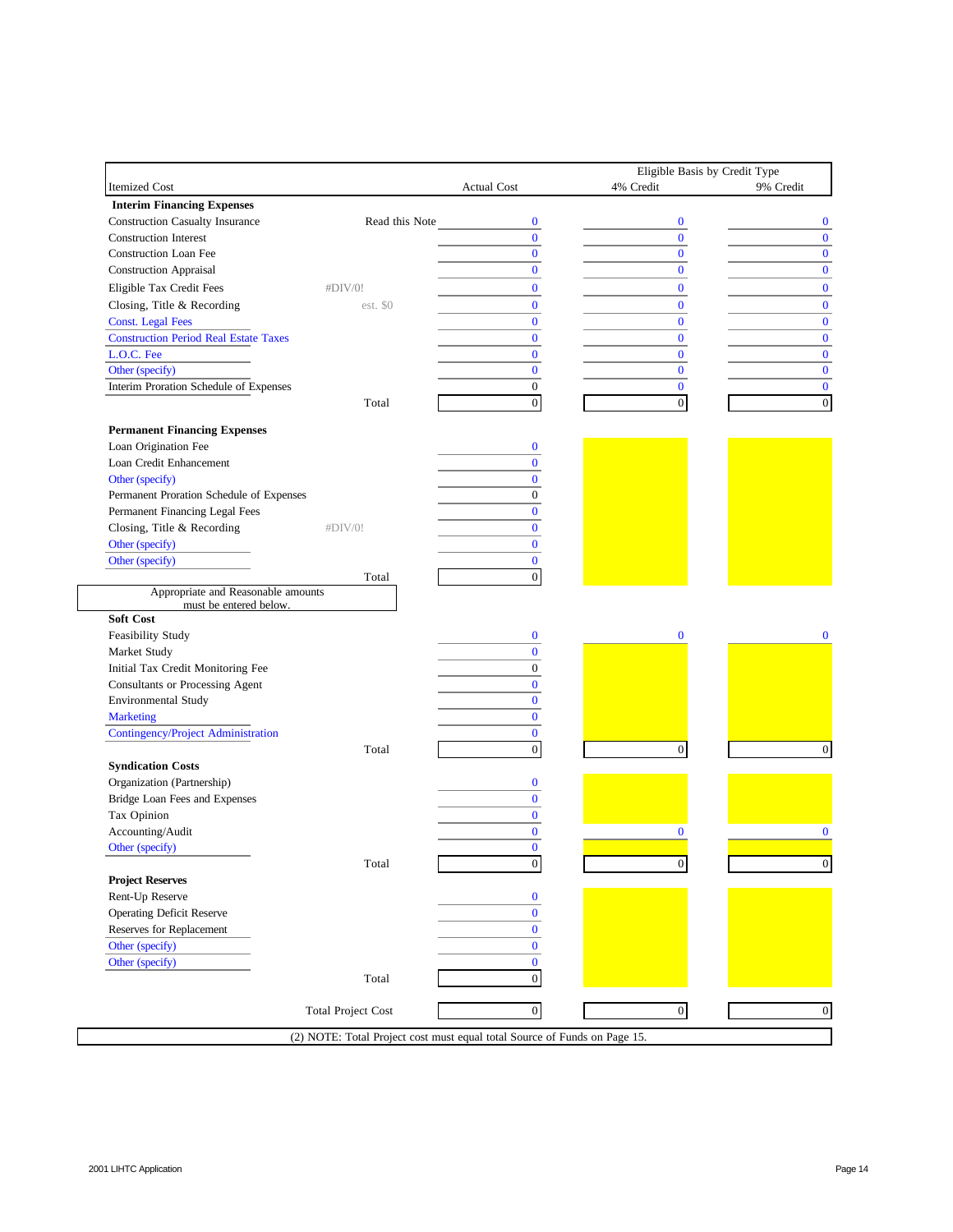| <b>Tax Credit Calculation</b>                                                                                                    |                                                            | 4%                 | 9%                 |
|----------------------------------------------------------------------------------------------------------------------------------|------------------------------------------------------------|--------------------|--------------------|
| <b>Total Project Eligible Costs:</b>                                                                                             |                                                            | $\boldsymbol{0}$   | $\mathbf{0}$       |
| Less Portion of Federal grants used to finance qualifying<br>development costs. List Grants with amounts. Total to the left.     |                                                            |                    |                    |
|                                                                                                                                  |                                                            | $\bf{0}$           | 0                  |
| Less amount of amenities that are optionally available to tenants on a fee basis                                                 |                                                            | 0                  | $\bf{0}$           |
| Less amount of nonqualified, nonrecourse financing                                                                               |                                                            | $\bf{0}$           | $\mathbf{0}$       |
| Less nonqualifying units of higher quality                                                                                       |                                                            | 0                  | 0                  |
| Less nonqualifying excess portion of higher quality units                                                                        |                                                            | $\bf{0}$           | $\bf{0}$           |
| Less Historic Tax Credit (Residential Portion Only - Attach Detail)                                                              |                                                            | $\bf{0}$           | $\bf{0}$           |
| <b>Total Eligible Basis</b>                                                                                                      |                                                            | $\overline{0}$     | $\boldsymbol{0}$   |
| Multiplied by the Applicable Fraction<br>(% of LIHTC Units or Square Footage, whichever is less)<br><b>Total Qualified Basis</b> | #####                                                      | #DIV/0!<br>#DIV/0! | #DIV/0!<br>#DIV/0! |
| HUD Hard to Develop Area or Designated Census Tract?<br>Yes                                                                      | $\mathbf X$<br>N <sub>o</sub>                              |                    | 100.00%            |
|                                                                                                                                  | <b>Total</b>                                               | #DIV/0!            | #DIV/0!            |
| Multiplied by the Applicable Percentage (Call UHC for Current Rates)                                                             |                                                            | 3.55%              | 8.30%              |
| Total Amount of Tax Credit:                                                                                                      |                                                            | #DIV/0!            | #DIV/0!            |
|                                                                                                                                  | Total Tax Credits based on Qualified Basis $(4\% + 9\%)$ : | #DIV/0!            |                    |
| (Project Max. Credit Reservation is \$740,000 per phase)                                                                         | <b>Tax Credits Requested:</b>                              | #DIV/0!            |                    |
| Maximum Potential Credit Reservation is \$740,000 per year per developer.                                                        |                                                            |                    |                    |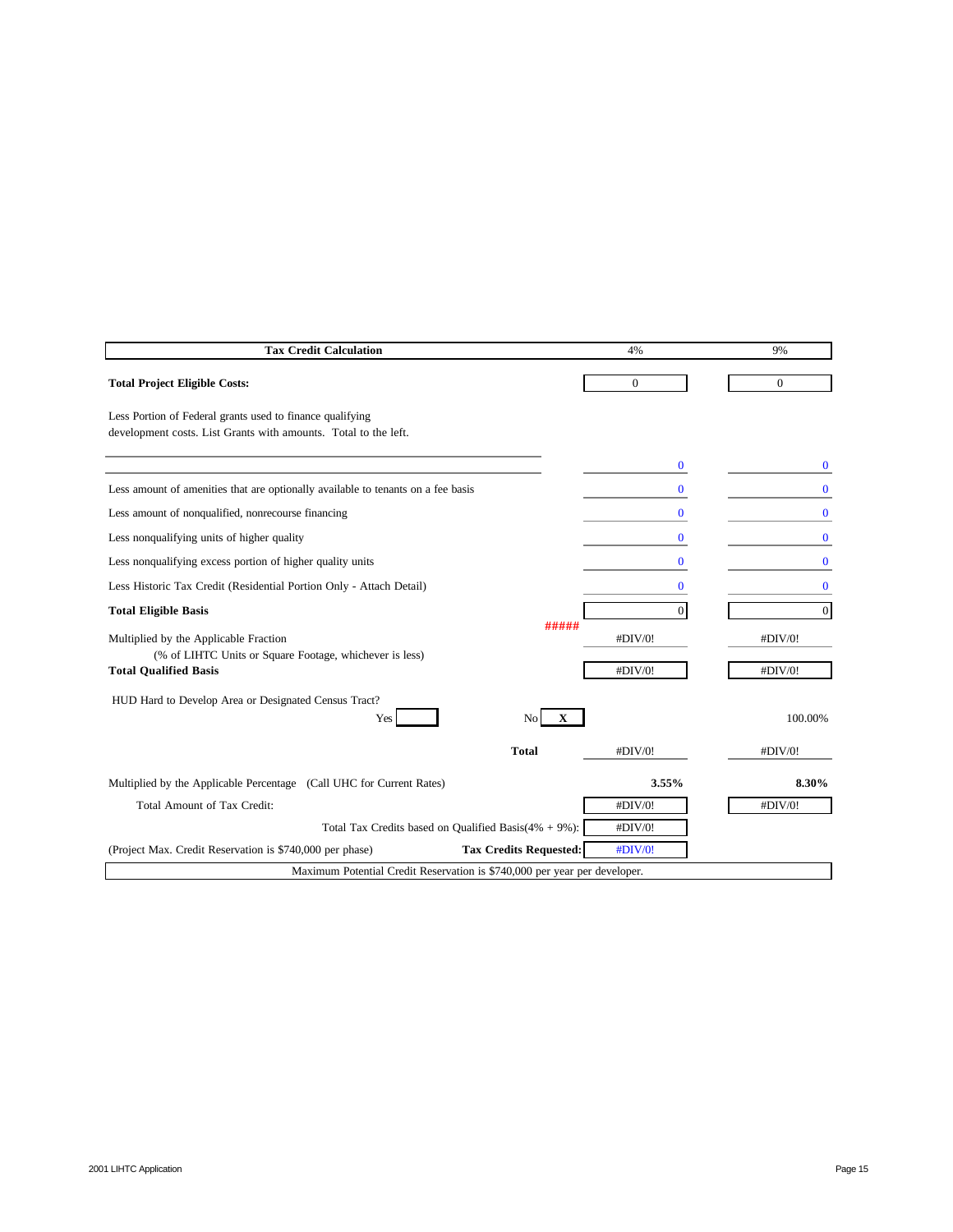# **Tax Credits Proceeds Information**

Provide information concerning the syndication and estimated proceeds expected from tax credit investors.

|                                | Annual amount of Low-income Housing Tax Credits Requested: |                      | #DIV/0!<br>\$              |                      |
|--------------------------------|------------------------------------------------------------|----------------------|----------------------------|----------------------|
|                                | <b>Syndication Rate:</b>                                   |                      | \$0.000 per credit dollar. |                      |
|                                | Gross proceeds from Tax Credit sale:                       | #DIV/0!              |                            |                      |
|                                | Net proceeds to project:                                   | #DIV/0!              |                            |                      |
| When will these funds be paid? | Percent Paid in                                            | <b>Estmated Date</b> |                            | <b>Trigger Event</b> |
|                                | 0 % at:                                                    | 1/0/1900             |                            |                      |
|                                | $0 \%$ at:                                                 |                      |                            |                      |
|                                | 0 % at:                                                    |                      |                            |                      |
|                                | 0 % at:                                                    |                      |                            |                      |
|                                | 0 % at:                                                    |                      |                            |                      |
|                                | Letter of Interest Attached                                | Type of Offering     | Public                     | Private              |
|                                | Commitment Letter Attached                                 | Type of Investors    | Individuals                | Corporations         |
| Investor or Syndicator         |                                                            |                      |                            |                      |
| Address                        |                                                            |                      |                            |                      |
| City                           |                                                            |                      | <b>State</b>               | Zip                  |
| Contact                        |                                                            |                      | Tel.                       | Fax                  |

# **Sources of Funds (Construction Financing)**

| Construction                                       | Amount of |                        |   |  | Name and Telephone Number |  |
|----------------------------------------------------|-----------|------------------------|---|--|---------------------------|--|
| Source of Funds                                    |           | Funds                  |   |  | of Contact Persons        |  |
|                                                    |           |                        |   |  |                           |  |
|                                                    | \$        |                        | ٠ |  |                           |  |
|                                                    |           |                        |   |  |                           |  |
|                                                    |           |                        |   |  |                           |  |
|                                                    |           |                        |   |  |                           |  |
|                                                    |           |                        |   |  |                           |  |
|                                                    | S         |                        |   |  |                           |  |
|                                                    |           |                        |   |  |                           |  |
|                                                    |           |                        |   |  |                           |  |
| Total Funds for Construction: \$                   |           |                        |   |  |                           |  |
| Construction package been submitted to the lender? |           | $\mathbf{n}\mathbf{o}$ |   |  |                           |  |
| If not, estimated date:                            |           | $0$ -Jan- $00$         |   |  |                           |  |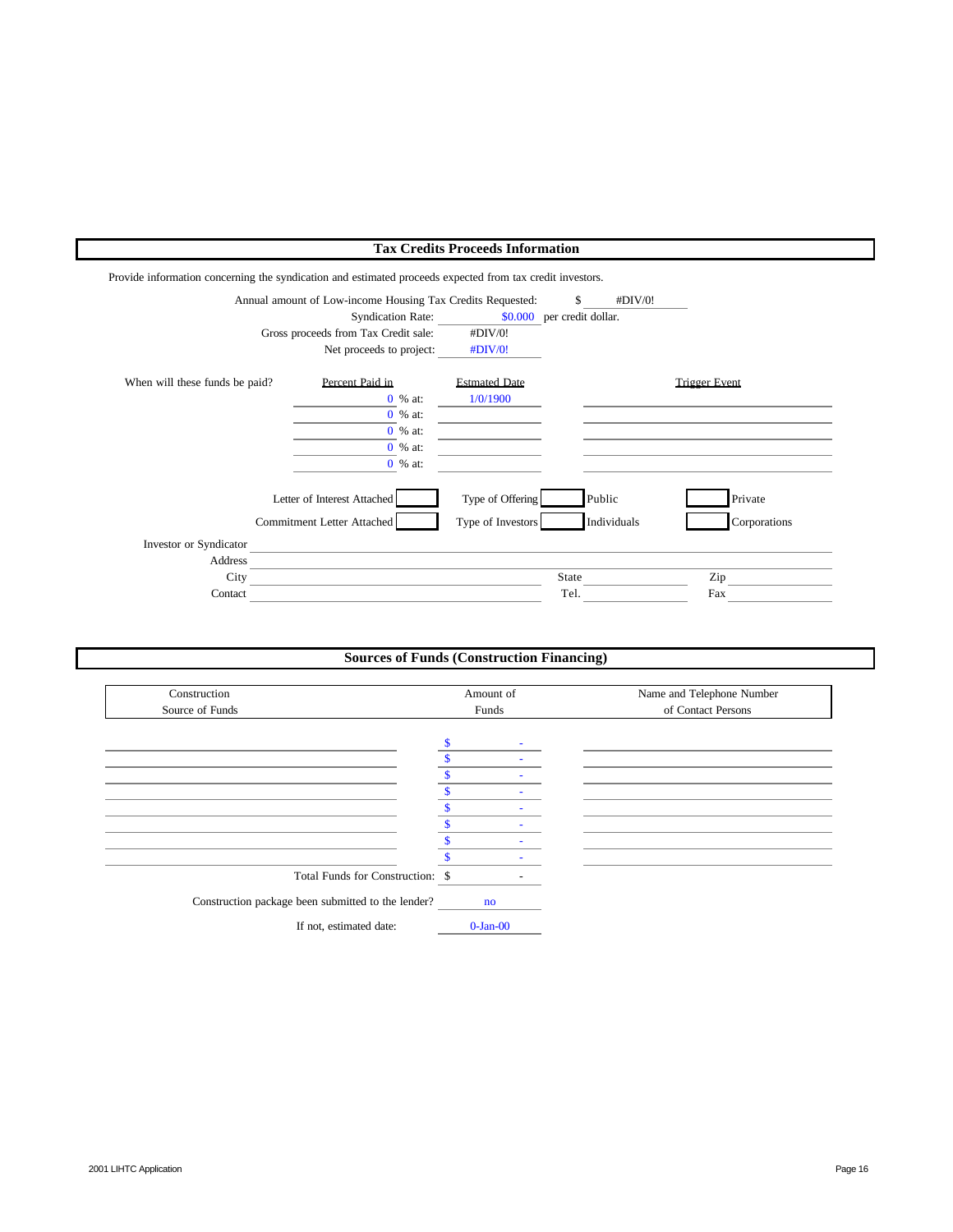# **LIHTC Source of Funds (Permanent Financing)**

|                     | Financing<br>Source                                                                                                                  |              |                                    | Loan<br>Amount                                                                                                                                                                                                                                                                                                           |                          | Annual<br>Debt Service                           | Rate of<br>Interest $(8.5$ etc.) | Term<br>(mos.)               | Amort.<br>Period(mos.)<br>Cash flow/Zero Pay<br>Enter Zero |        |
|---------------------|--------------------------------------------------------------------------------------------------------------------------------------|--------------|------------------------------------|--------------------------------------------------------------------------------------------------------------------------------------------------------------------------------------------------------------------------------------------------------------------------------------------------------------------------|--------------------------|--------------------------------------------------|----------------------------------|------------------------------|------------------------------------------------------------|--------|
|                     | Debt Financing                                                                                                                       |              |                                    |                                                                                                                                                                                                                                                                                                                          |                          |                                                  |                                  |                              |                                                            |        |
| $\mathbf{1}$        |                                                                                                                                      |              | \$                                 |                                                                                                                                                                                                                                                                                                                          | \$                       |                                                  | 0.000                            | $\bf{0}$                     | $\bf{0}$                                                   |        |
| $\overline{c}$<br>3 | the control of the control of the control of                                                                                         |              | $\overline{\$}$<br>$\overline{\$}$ | ÷.                                                                                                                                                                                                                                                                                                                       | \$<br>$\mathbb{S}$       |                                                  | 0.000<br>0.000                   | $\mathbf{0}$<br>$\mathbf{0}$ | $\mathbf{0}$<br>$\mathbf{0}$                               |        |
| 4                   |                                                                                                                                      |              | $\overline{\$}$                    | $\omega$                                                                                                                                                                                                                                                                                                                 | $\overline{\$}$          |                                                  | 0.000                            | $\mathbf{0}$                 | $\bf{0}$                                                   |        |
|                     | 5 Deferred Developer's Fee                                                                                                           |              | \$                                 | $\omega$                                                                                                                                                                                                                                                                                                                 | $\overline{\$}$          | $\sim$                                           | 0.000                            | $\mathbf{0}$                 | $\mathbf{0}$                                               |        |
| 6                   | Salt Lake City                                                                                                                       | <b>HOME</b>  | $\overline{\mathcal{S}}$           |                                                                                                                                                                                                                                                                                                                          | $\overline{\mathcal{L}}$ |                                                  | 0.000                            | $\mathbf{0}$                 | $\mathbf{0}$                                               |        |
| 7                   | County                                                                                                                               |              | $\mathbb{S}$                       | $\omega$ .                                                                                                                                                                                                                                                                                                               | $\overline{\$}$          |                                                  | 0.000                            | $\mathbf{0}$                 | $\mathbf{0}$                                               |        |
| 8                   | AOG/Other                                                                                                                            | $\mathbf{u}$ | $rac{1}{s}$                        | $\overline{\phantom{a}}$                                                                                                                                                                                                                                                                                                 | $rac{1}{s}$              |                                                  | 0.000                            | $\mathbf{0}$                 | $\mathbf{0}$                                               |        |
|                     | 9 DCED Deferred                                                                                                                      |              |                                    | $\omega_{\rm{max}}$                                                                                                                                                                                                                                                                                                      |                          | $\sim$                                           | 0.000                            | $\bf{0}$                     | $\bf{0}$                                                   |        |
|                     | 10 DCED Loan                                                                                                                         |              | $\overline{s}$                     |                                                                                                                                                                                                                                                                                                                          | $\overline{\mathbf{s}}$  |                                                  | 0.000                            | 360                          | 360                                                        |        |
|                     | <b>Equity Financing</b>                                                                                                              |              |                                    |                                                                                                                                                                                                                                                                                                                          |                          |                                                  |                                  |                              |                                                            |        |
|                     | 1 To be Determined                                                                                                                   |              |                                    | #DIV/0!                                                                                                                                                                                                                                                                                                                  |                          |                                                  | Financing Comments:              |                              |                                                            |        |
| 2                   | Federal LITHC                                                                                                                        |              |                                    |                                                                                                                                                                                                                                                                                                                          |                          |                                                  |                                  |                              |                                                            |        |
|                     | <b>Utah LITHC</b>                                                                                                                    |              |                                    |                                                                                                                                                                                                                                                                                                                          |                          |                                                  |                                  |                              |                                                            |        |
| 3                   |                                                                                                                                      |              | \$                                 |                                                                                                                                                                                                                                                                                                                          |                          |                                                  |                                  |                              |                                                            |        |
|                     |                                                                                                                                      |              |                                    |                                                                                                                                                                                                                                                                                                                          |                          |                                                  |                                  |                              |                                                            |        |
| Grants              |                                                                                                                                      |              |                                    |                                                                                                                                                                                                                                                                                                                          |                          |                                                  |                                  |                              |                                                            |        |
|                     |                                                                                                                                      |              |                                    |                                                                                                                                                                                                                                                                                                                          |                          |                                                  |                                  |                              |                                                            |        |
| 1<br>$\overline{2}$ | <u> 1989 - Johann Barn, mars an t-Amerikaansk kommunister (</u>                                                                      |              | $\overline{\$}$                    | $\omega_{\rm{eff}}$                                                                                                                                                                                                                                                                                                      |                          |                                                  |                                  |                              |                                                            |        |
| 3                   | the control of the control of the control of                                                                                         |              | $\overline{\$}$                    |                                                                                                                                                                                                                                                                                                                          |                          |                                                  |                                  |                              |                                                            |        |
| 4                   |                                                                                                                                      |              | $\boldsymbol{\mathsf{s}}$          |                                                                                                                                                                                                                                                                                                                          |                          |                                                  |                                  |                              |                                                            | ###### |
|                     |                                                                                                                                      |              |                                    |                                                                                                                                                                                                                                                                                                                          |                          |                                                  |                                  |                              |                                                            |        |
|                     |                                                                                                                                      |              |                                    |                                                                                                                                                                                                                                                                                                                          |                          |                                                  |                                  |                              |                                                            |        |
|                     | <b>DCR</b><br>#DIV/0!                                                                                                                |              |                                    | #DIV/0!                                                                                                                                                                                                                                                                                                                  |                          | \$0                                              |                                  | Sources-Uses GAP:            | #DIV/0!                                                    |        |
|                     |                                                                                                                                      |              |                                    |                                                                                                                                                                                                                                                                                                                          |                          | <b>Source of Funds (Grants and Other Monies)</b> |                                  |                              |                                                            |        |
|                     | Is any portion of the Sources of Funds, including proposed HOME funds, financed directly or indirectly with Federal, State or Local? |              |                                    |                                                                                                                                                                                                                                                                                                                          |                          |                                                  |                                  |                              |                                                            |        |
|                     | Government Funds?                                                                                                                    | $\mathbf{X}$ | Yes                                |                                                                                                                                                                                                                                                                                                                          | No                       |                                                  |                                  |                              |                                                            |        |
|                     | Federal Financing (Please indicate rate)                                                                                             |              |                                    |                                                                                                                                                                                                                                                                                                                          |                          |                                                  | <b>Federal Grants</b>            |                              |                                                            |        |
|                     |                                                                                                                                      |              |                                    |                                                                                                                                                                                                                                                                                                                          | <b>Interest Rate</b>     |                                                  |                                  |                              |                                                            |        |
|                     | <b>DCED HOME Financing</b>                                                                                                           |              | \$                                 | $\Delta \sim 100$                                                                                                                                                                                                                                                                                                        | 3%                       |                                                  | <b>HOME Grant</b>                |                              | $S$ and $S$                                                |        |
|                     | <b>CDBG</b> Financing                                                                                                                |              | $\mathbf{\hat{s}}$                 | and the state of the                                                                                                                                                                                                                                                                                                     | 0%                       |                                                  | <b>CDBG</b> Grant                |                              | $\mathbf{s}$<br><b>Contractor</b>                          |        |
|                     | HoDAG Financing                                                                                                                      |              | $\mathbf{\$}$                      | $\Delta \sim 100$                                                                                                                                                                                                                                                                                                        | 0%                       |                                                  | SPG Grant                        |                              | \$                                                         |        |
|                     | FmHA 515 Financing                                                                                                                   |              | \$.                                |                                                                                                                                                                                                                                                                                                                          | 0%                       |                                                  | HoDAG Grant                      |                              | $\mathbf{s}$                                               |        |
|                     |                                                                                                                                      |              |                                    |                                                                                                                                                                                                                                                                                                                          | 0%                       |                                                  |                                  |                              |                                                            |        |
|                     | <b>County HOME Financing</b>                                                                                                         |              |                                    | $\int$ $\frac{1}{2}$ $\int$ $\frac{1}{2}$ $\int$ $\frac{1}{2}$ $\int$ $\frac{1}{2}$ $\int$ $\frac{1}{2}$ $\int$ $\frac{1}{2}$ $\int$ $\frac{1}{2}$ $\int$ $\frac{1}{2}$ $\int$ $\frac{1}{2}$ $\int$ $\frac{1}{2}$ $\int$ $\frac{1}{2}$ $\int$ $\frac{1}{2}$ $\int$ $\frac{1}{2}$ $\int$ $\frac{1}{2}$ $\int$ $\frac{1}{$ |                          |                                                  | Other Fed grant                  |                              | $\frac{\text{S}}{\text{S}}$                                |        |
|                     | <b>City HOME Financing</b>                                                                                                           |              | $\sqrt{\frac{2}{5}}$               | $\mathcal{L}^{\mathcal{L}}(\mathcal{L}^{\mathcal{L}})$ and $\mathcal{L}^{\mathcal{L}}(\mathcal{L}^{\mathcal{L}})$ . In the $\mathcal{L}^{\mathcal{L}}(\mathcal{L}^{\mathcal{L}})$                                                                                                                                        | 0%                       |                                                  | Other Fed grant                  |                              | $\mathbf{s}$                                               |        |
|                     | Local or State Non-federal below market rate financing or grants                                                                     |              |                                    |                                                                                                                                                                                                                                                                                                                          |                          |                                                  |                                  |                              |                                                            |        |
|                     | <b>Local Financing</b>                                                                                                               |              | $\boldsymbol{\mathsf{S}}$          |                                                                                                                                                                                                                                                                                                                          | 0%                       |                                                  | <b>City Financing</b>            |                              |                                                            |        |
|                     |                                                                                                                                      |              |                                    |                                                                                                                                                                                                                                                                                                                          |                          |                                                  |                                  |                              | $\frac{1}{\sqrt{2}}$                                       |        |
|                     | <b>DCED</b> Trust Funds<br>Private Foundation below market financing or grants (not from federal sources)                            |              |                                    |                                                                                                                                                                                                                                                                                                                          | 3%                       |                                                  | Fee Waivers/Land Grant           |                              | $\frac{1}{\sqrt{2}}$                                       |        |
|                     | <b>FHLB</b> Financing                                                                                                                |              | $\sqrt{5}$                         | and the control of the                                                                                                                                                                                                                                                                                                   | 0%                       |                                                  | <b>FHLB Grant</b>                |                              | $\mathbf{s}$                                               |        |
|                     | Other                                                                                                                                |              | $\mathbb S$                        | $\Delta \sim 10^4$                                                                                                                                                                                                                                                                                                       | 0%                       |                                                  | Other                            |                              | \$                                                         |        |
|                     |                                                                                                                                      |              |                                    |                                                                                                                                                                                                                                                                                                                          |                          |                                                  |                                  |                              |                                                            |        |
|                     | Is Taxable Bond Financing Used?                                                                                                      |              |                                    |                                                                                                                                                                                                                                                                                                                          | Yes                      |                                                  | No                               |                              | Amount: \$                                                 |        |
|                     | If Tax-exempt financed Enter Amount:<br>List any type of permanent loan credit enhancement:                                          |              |                                    |                                                                                                                                                                                                                                                                                                                          |                          |                                                  | ######                           | Amount: \$                   |                                                            |        |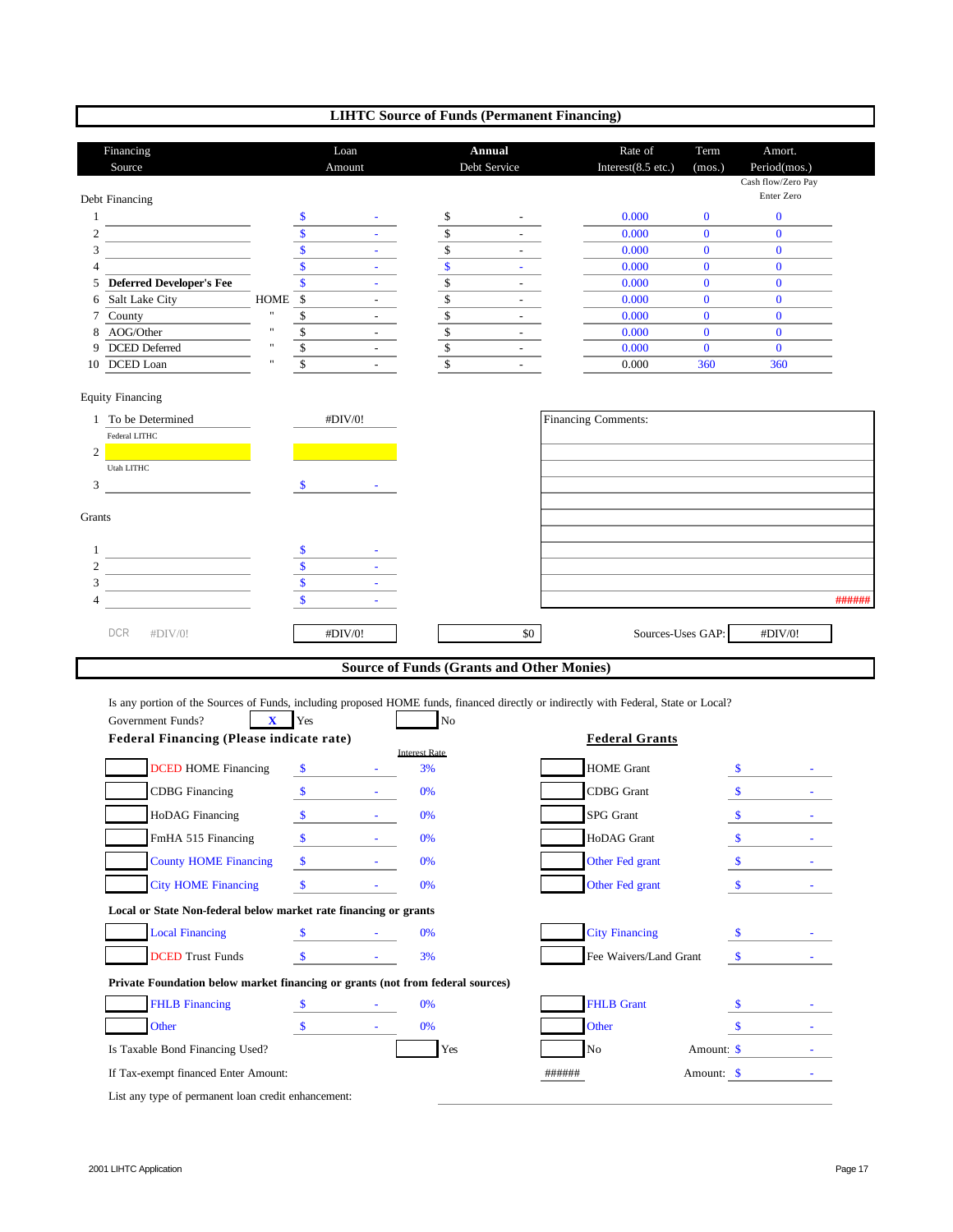| Section 221(d)(3) BMIR                                                                                                | Section 236                                     | Section 8 Rent Supplement or Assistance                                                   |
|-----------------------------------------------------------------------------------------------------------------------|-------------------------------------------------|-------------------------------------------------------------------------------------------|
| Is HUD Approval for Transfer of Physical Assets Required?                                                             |                                                 | Yes<br>$\rm No$                                                                           |
| Does HAP contract allow for annual increases?                                                                         |                                                 | Yes<br>No                                                                                 |
| HAP expiration date:                                                                                                  | Renewal Period:                                 | yrs.                                                                                      |
|                                                                                                                       | <b>Long Term Financing Sources and Contacts</b> |                                                                                           |
| List in order of lien priority ALL sources of funding and contact names, addresses and telephone numbers:             |                                                 |                                                                                           |
| Company / Institution                                                                                                 | *Status                                         | Contact Person & Title                                                                    |
| Name & Complete Address                                                                                               | Date                                            | Telephone and Fax Numbers                                                                 |
| <b>Debt Financing</b>                                                                                                 |                                                 |                                                                                           |
| <u> 1980 - Johann Barbara, martxa alemaniar a</u>                                                                     |                                                 | the control of the control of the control of the control of the control of the control of |
| the control of the control of the control of the control of the control of                                            |                                                 |                                                                                           |
|                                                                                                                       |                                                 |                                                                                           |
|                                                                                                                       |                                                 |                                                                                           |
| <u> 1989 - Johann Stein, mars an deutscher Stein († 1952)</u>                                                         |                                                 |                                                                                           |
|                                                                                                                       |                                                 |                                                                                           |
|                                                                                                                       |                                                 |                                                                                           |
| <u> 1989 - Johann Barn, mars ann an t-Amhain an t-Amhain an t-Amhain an t-Amhain an t-Amhain an t-Amhain an t-Amh</u> |                                                 |                                                                                           |
|                                                                                                                       |                                                 |                                                                                           |
|                                                                                                                       |                                                 |                                                                                           |
|                                                                                                                       |                                                 |                                                                                           |
| <u> 1980 - Andrea Andrew Maria (h. 1980).</u>                                                                         |                                                 |                                                                                           |
|                                                                                                                       |                                                 |                                                                                           |
| the control of the control of the control of the control of the control of the control of                             |                                                 |                                                                                           |
|                                                                                                                       |                                                 |                                                                                           |
| <u> 1980 - Johann Barn, fransk politik (d. 1980)</u>                                                                  |                                                 |                                                                                           |
|                                                                                                                       |                                                 |                                                                                           |
|                                                                                                                       |                                                 |                                                                                           |
| Equity Financing (Other than LIHTC)                                                                                   |                                                 |                                                                                           |
| <u> 1989 - Johann Harry Harry Harry Harry Harry Harry Harry Harry Harry Harry Harry Harry Harry Harry Harry Harry</u> |                                                 |                                                                                           |
|                                                                                                                       |                                                 |                                                                                           |
|                                                                                                                       |                                                 |                                                                                           |
| <b>Grant and Other Monies</b>                                                                                         |                                                 |                                                                                           |
| <u> 1989 - Johann John Stone, Amerikaansk politiker († 1908)</u>                                                      |                                                 |                                                                                           |
|                                                                                                                       |                                                 |                                                                                           |
|                                                                                                                       |                                                 |                                                                                           |
| <u> 1989 - Andrea Stadt Britain, fransk politik (d. 1989)</u>                                                         |                                                 |                                                                                           |
|                                                                                                                       |                                                 |                                                                                           |
|                                                                                                                       |                                                 |                                                                                           |
| <u> 1989 - Andrea State Barbara, Amerikaansk politiker (</u>                                                          |                                                 |                                                                                           |
|                                                                                                                       |                                                 |                                                                                           |

**\*Status codes: LOI=Letter of Intent, NA=No formal action taken; A=Application formally submitted; C=Commitment received. Attach proof of status.**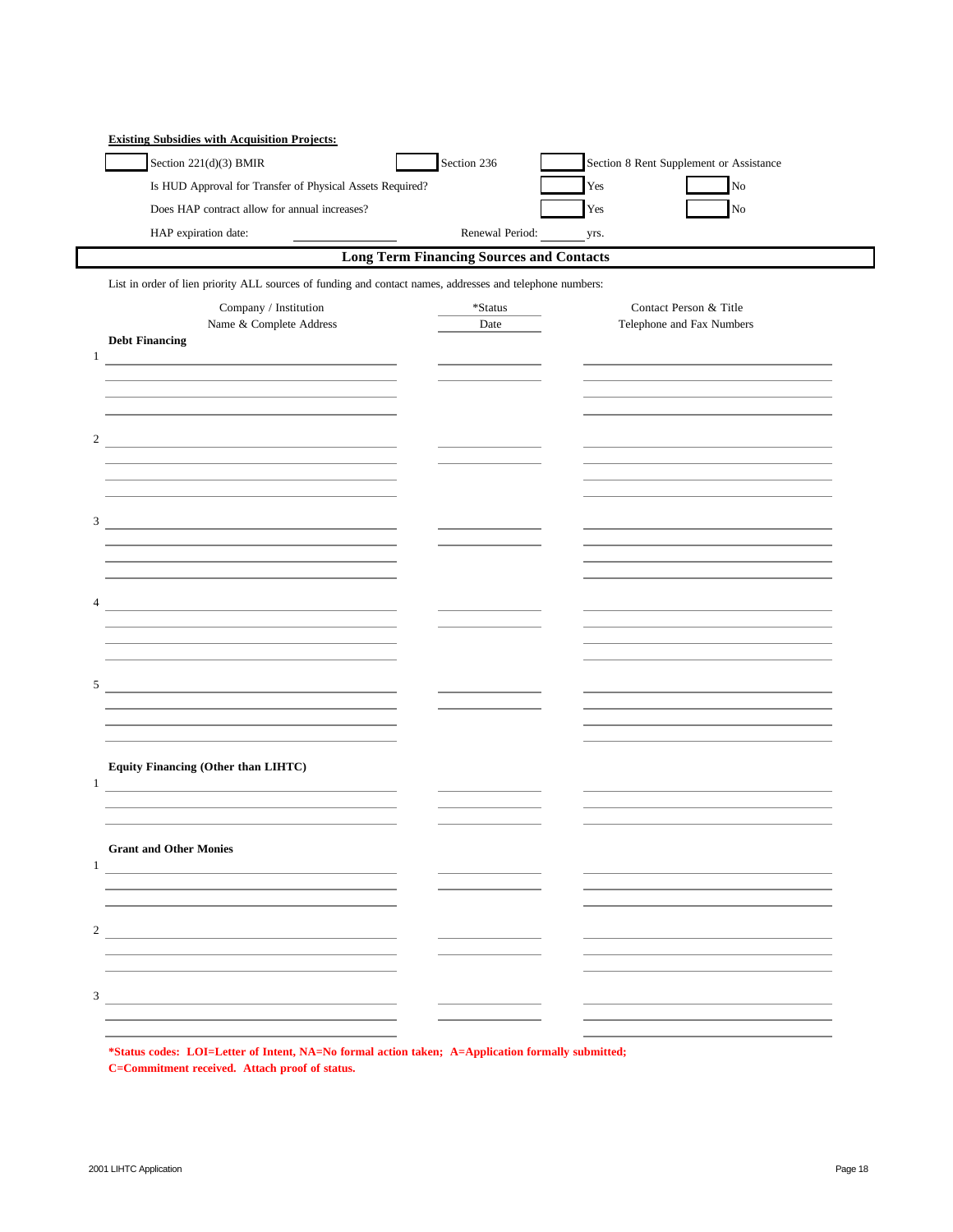| Dishwasher<br>Kitch. Exhaust<br>Laundry Fac.<br>Washer/Dryer Hookups<br>W/D Hookups on new units<br>Energy and Equipment Information in low-income units<br>Type of System<br><b>Energy Equipment</b><br>(GFWA, Hot Water, etc.)<br>Rating<br>Heating<br><b>GFWA</b><br>$0\%$ | $0\%$<br>Air Conditioning<br><b>HVAC</b> | Domestic Hot Water<br>$0\%$<br>Gas |  |
|-------------------------------------------------------------------------------------------------------------------------------------------------------------------------------------------------------------------------------------------------------------------------------|------------------------------------------|------------------------------------|--|
|                                                                                                                                                                                                                                                                               |                                          |                                    |  |
|                                                                                                                                                                                                                                                                               |                                          |                                    |  |
|                                                                                                                                                                                                                                                                               |                                          |                                    |  |
|                                                                                                                                                                                                                                                                               |                                          |                                    |  |
|                                                                                                                                                                                                                                                                               |                                          |                                    |  |
|                                                                                                                                                                                                                                                                               |                                          |                                    |  |
|                                                                                                                                                                                                                                                                               |                                          |                                    |  |
|                                                                                                                                                                                                                                                                               |                                          |                                    |  |
|                                                                                                                                                                                                                                                                               |                                          |                                    |  |
|                                                                                                                                                                                                                                                                               |                                          |                                    |  |
|                                                                                                                                                                                                                                                                               |                                          |                                    |  |
|                                                                                                                                                                                                                                                                               |                                          |                                    |  |
| Equipment Included with Units (Market-rate Units)                                                                                                                                                                                                                             |                                          |                                    |  |
|                                                                                                                                                                                                                                                                               |                                          |                                    |  |
| Range<br>Refrigerator<br>Disposal<br>Air Conditioning                                                                                                                                                                                                                         |                                          |                                    |  |
|                                                                                                                                                                                                                                                                               |                                          |                                    |  |

|  |  |  | <b>Monthly Utility Allowance Calculations</b> |
|--|--|--|-----------------------------------------------|
|--|--|--|-----------------------------------------------|

|      |                  |                               |                      |          | ENTER allowance (PAID by TENANT) by Unit type |          |   |          |
|------|------------------|-------------------------------|----------------------|----------|-----------------------------------------------|----------|---|----------|
| Type | <i>Utilities</i> | List only<br>UtilitiesPaid By | <b>SRO</b><br>Studio |          | 2                                             | 3        | 4 | 5        |
| G    | Heating          | Tenant                        |                      |          |                                               |          |   |          |
| E    | Cooking          | Tenant                        |                      |          |                                               |          |   |          |
| E    | Lighting         | Tenant                        |                      |          |                                               |          |   |          |
| G    | Hot Water        | Tenant                        |                      |          |                                               |          |   |          |
| E    | Air Conditioning | Tenant                        |                      |          |                                               |          |   |          |
|      | Sewer            | Tenant                        |                      |          |                                               |          |   |          |
|      | Water            | Tenant                        |                      |          |                                               |          |   |          |
|      | Trash            | Tenant                        |                      |          |                                               |          |   |          |
|      | Dispatch         | Tenant                        |                      |          |                                               |          |   |          |
|      |                  | Total Utility Allowance:      | $\theta$             | $\Omega$ | $\Omega$                                      | $\Omega$ | 0 | $\theta$ |

Type: E=Electric, G=Gas, P=Propane, etc.

Source of Utility Allowance Calculation (Documentation of Utility Calculations must be included)



Local PHA Utility Co.



Housing Authority or other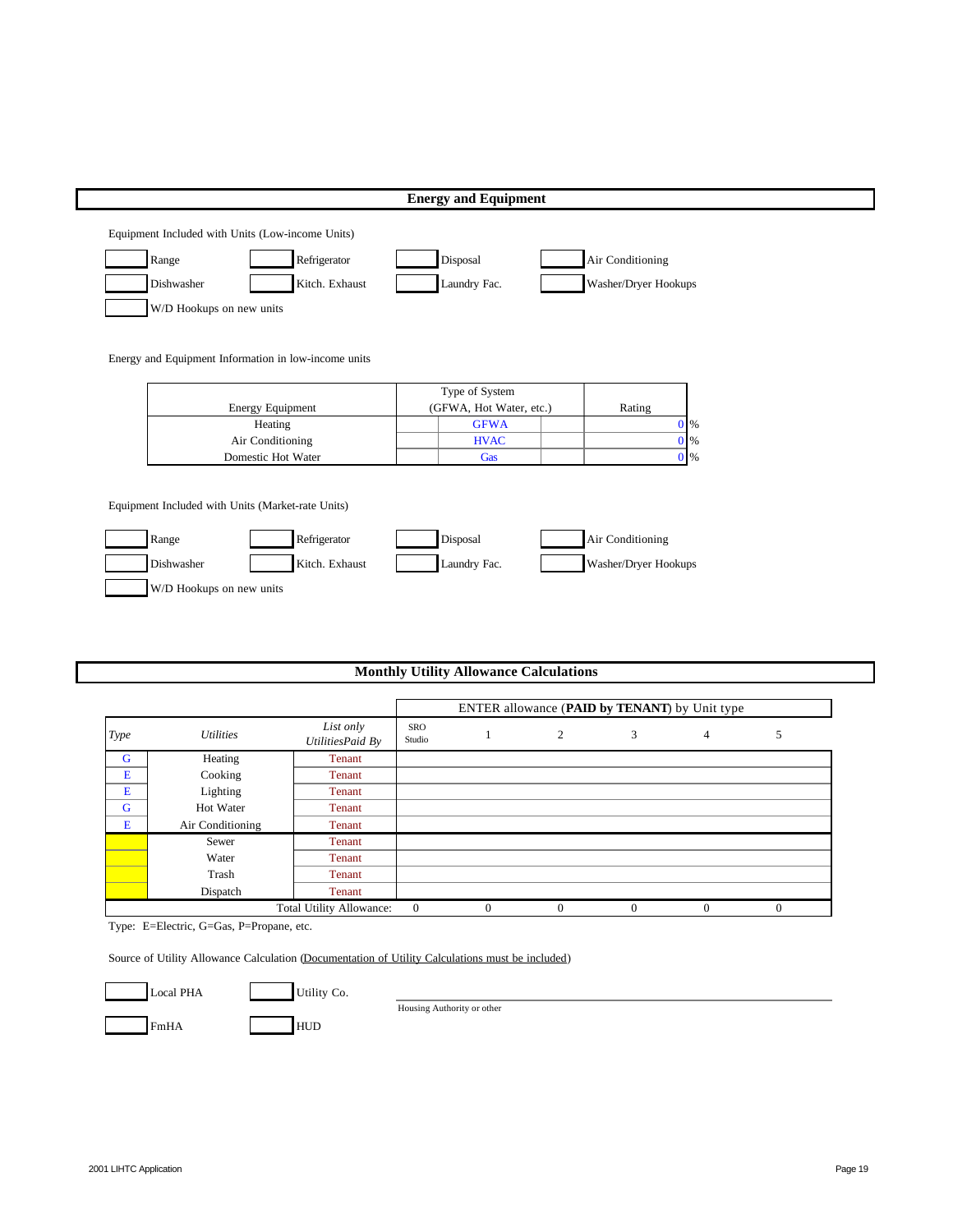# **COMMON AREA PERSONNEL UNIT(S) ELECTION:** Maximum Units based on project size: 2

Projects may elect to set-aside personnel units. These may float and vary in size. These units must not be included below.

Manager Unit: Maintenance Unit: Other (Specify) (See *Compliance Plan* Exhibit "F" Request Form)

## **Income and Expense Calculations**

Project Rents (Note: actual rents plus the amount of utilities paid by tenants cannot exceed low-income rent levels.

| List the applicable County Low-Income Rents | <b>SRO</b>         |           |         | <b>Bedrooms</b> |         |       |         |
|---------------------------------------------|--------------------|-----------|---------|-----------------|---------|-------|---------|
| from the attached schedule.                 |                    | Studio    |         |                 |         |       |         |
| 50% of AMI Maximum Limit                    | Utilities Included | . ##### ' | #VALUE! | #####           | #VALUE! | ##### | #VALUE! |
| 60% of AMI Maximum Limit                    | Utilities Included | #####     | #VALUE! | #####           | #VALUE! | ##### | #VALUE! |

#### **PROJECTED PROFORMA - Low-Income Units Only**

| Unit Type                                               |                                                                                                                    |                                                                 |              |                         |                                          |                  |
|---------------------------------------------------------|--------------------------------------------------------------------------------------------------------------------|-----------------------------------------------------------------|--------------|-------------------------|------------------------------------------|------------------|
|                                                         | <b>Total Bathrooms</b>                                                                                             |                                                                 | AMI          | Monthly base rent       | <b>Total Monthly Base</b>                | Average          |
| SRO/Studio                                              | $.25/.75/1$ or multiples                                                                                           | Number of Units                                                 | Target       | per unit                | rent by unit type                        | Sq. Ft. per Unit |
| <b>Studio</b>                                           | 0.00                                                                                                               | $\bf{0}$                                                        | 0%           | $\boldsymbol{0}$        | $\boldsymbol{0}$                         | $\bf{0}$         |
| <b>SRO</b>                                              | 0.00                                                                                                               | $\mathbf{0}$                                                    | 0%           | $\overline{0}$          | $\boldsymbol{0}$                         | $\mathbf{0}$     |
| $\mathbf{1}$                                            | 0.00                                                                                                               | $\bf{0}$                                                        | 0%           | $\boldsymbol{0}$        | $\mathbf{0}$                             | $\bf{0}$         |
|                                                         | 0.00                                                                                                               | $\mathbf{0}$                                                    | 0%           | $\overline{0}$          | $\overline{0}$                           | $\mathbf{0}$     |
|                                                         | 0.00                                                                                                               | $\bf{0}$                                                        | 0%           | $\boldsymbol{0}$        | $\boldsymbol{0}$                         | $\bf{0}$         |
|                                                         | 0.00                                                                                                               | $\mathbf{0}$                                                    | 0%           | $\overline{0}$          | $\overline{0}$                           | $\mathbf{0}$     |
|                                                         | 0.00                                                                                                               | $\mathbf{0}$                                                    | 0%           | $\mathbf{0}$            | $\mathbf{0}$                             | $\mathbf{0}$     |
|                                                         | 0.00                                                                                                               | $\mathbf{0}$                                                    | 0%           | $\mathbf{0}$            | $\mathbf{0}$                             | $\bf{0}$         |
|                                                         | 0.00                                                                                                               | $\mathbf{0}$                                                    | 0%           | $\overline{0}$          | $\overline{0}$                           | $\mathbf{0}$     |
|                                                         | 0.00                                                                                                               | $\overline{0}$                                                  | 0%           | $\overline{0}$          | $\overline{0}$                           | $\mathbf{0}$     |
|                                                         |                                                                                                                    | Other income per unit:                                          |              | $\mathbf{0}$            | $0$ Sq.Ft.                               | $\theta$         |
| $AMI = 0.00\%$<br>$DCR = #DIV/0!$<br>Cash Flow= #DIV/0! |                                                                                                                    |                                                                 |              | Total low-income rents: | $\boldsymbol{0}$                         |                  |
| Inc. Score: 0                                           |                                                                                                                    |                                                                 | Less Vacancy | $7\%$                   | $\boldsymbol{0}$                         |                  |
|                                                         |                                                                                                                    | Enter the estimated annual percentage increase in annual income |              |                         | 3 %                                      |                  |
|                                                         | <b>PROJECTED PROFORMA - Market-Rate Units Only</b><br>List the estimated monthly income for the market-rate units. |                                                                 |              |                         | Total market-rate units:<br>$\mathbf{0}$ |                  |
|                                                         |                                                                                                                    |                                                                 |              |                         |                                          |                  |
|                                                         | <b>Total Bathrooms</b>                                                                                             |                                                                 |              | Monthly base rent       | <b>Total Monthly Base</b>                | Average          |
| Unit Type<br>SRO/Studio                                 | $.25/.75/1$ or multiples                                                                                           | Number of Units                                                 |              | per unit                | rent by unit type                        | Sq. Ft. per Unit |
| $\bf{0}$                                                | 0.00                                                                                                               | $\mathbf{0}$                                                    |              | $\bf{0}$                | $\boldsymbol{0}$                         | $\bf{0}$         |
|                                                         |                                                                                                                    |                                                                 |              |                         | $\overline{0}$                           |                  |
|                                                         |                                                                                                                    |                                                                 |              |                         | $\boldsymbol{0}$                         |                  |
|                                                         |                                                                                                                    |                                                                 |              |                         | $\overline{0}$                           |                  |
|                                                         |                                                                                                                    |                                                                 |              |                         | $\overline{0}$                           |                  |
|                                                         |                                                                                                                    |                                                                 |              |                         | $\mathbf{0}$                             |                  |
|                                                         |                                                                                                                    |                                                                 |              |                         | $\overline{0}$                           |                  |
|                                                         |                                                                                                                    | Other income per unit:                                          |              | $\mathbf{0}$            | $0$ Sq. Ft.                              | $\overline{0}$   |
|                                                         |                                                                                                                    |                                                                 |              | Total low-income rents: | $\boldsymbol{0}$                         |                  |
|                                                         |                                                                                                                    |                                                                 | Less Vacancy | $7\%$                   | $\mathbf{0}$                             |                  |
|                                                         |                                                                                                                    |                                                                 |              | Total Monthly Income:   | $\overline{0}$                           |                  |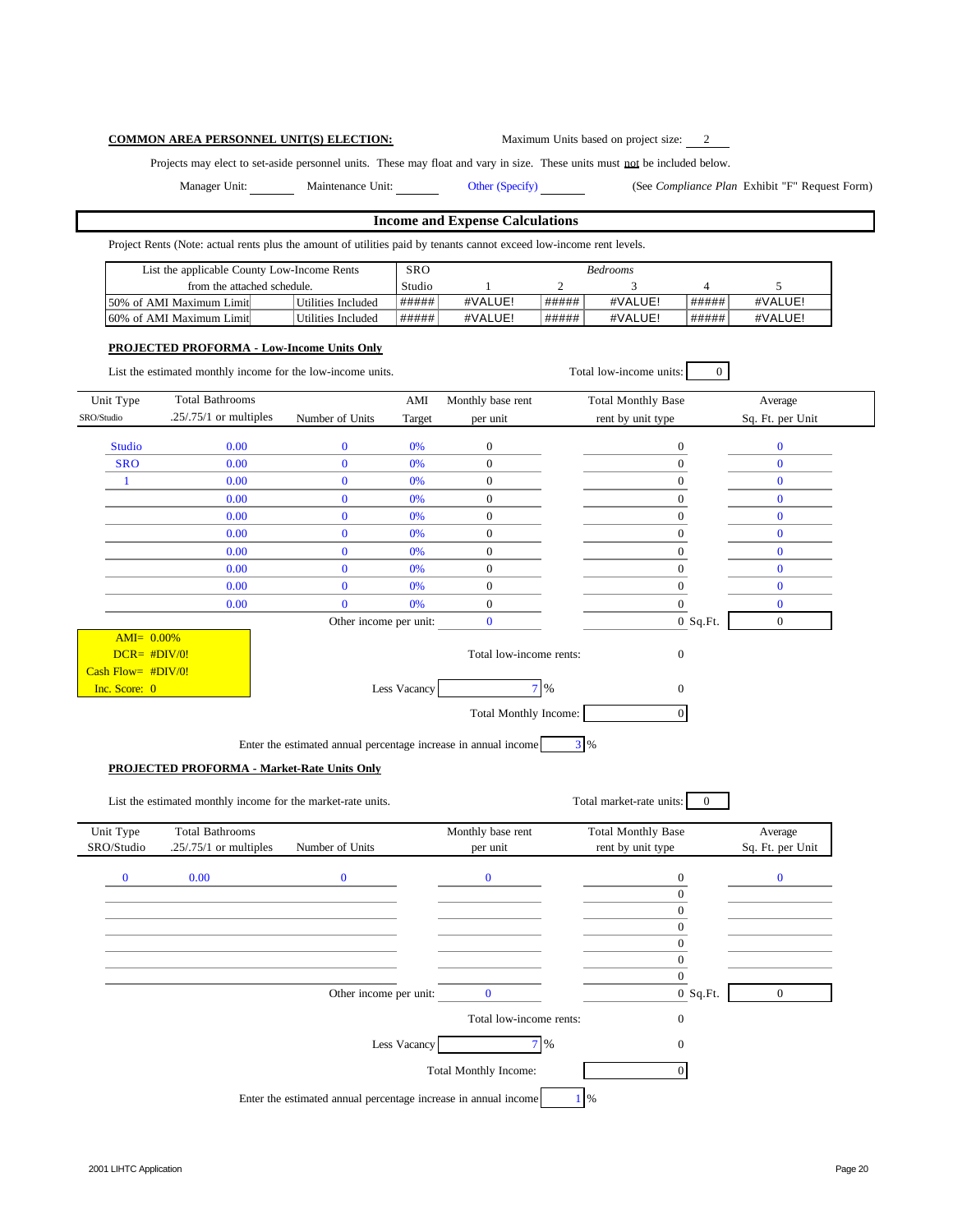|                   |                            |                                                    | <b>Annual Expense Information</b> |                                              |                              |        |
|-------------------|----------------------------|----------------------------------------------------|-----------------------------------|----------------------------------------------|------------------------------|--------|
|                   |                            |                                                    |                                   |                                              | <b>Tenant Unit Utilities</b> |        |
| I. Administrative |                            |                                                    | III. Operating Costs              |                                              | Paid by Project Owner        |        |
|                   | 1 Advertising              | $\bf{0}$                                           | 1 Elevator                        | $\bf{0}$                                     |                              |        |
| 2                 | Management                 | $\mathbf{0}$                                       | 2 Lighting                        | $\Omega$                                     | $\bf{0}$                     |        |
| 3                 | Legal                      | $\Omega$                                           | 3 Water/Sewer                     | $\Omega$                                     | $\Omega$                     |        |
|                   | 4 Partnership              | $\Omega$                                           | 4 Gas                             | $\Omega$                                     | $\Omega$                     |        |
| 5                 | Accounting/Audit           | $\overline{0}$                                     | 5 Trash Removal                   | $\bf{0}$                                     | $\Omega$                     |        |
| 6                 | City Bus. Licence Fee      | $\Omega$                                           | 6 Payroll                         | $\mathbf{0}$                                 | $\Omega$                     |        |
|                   | Total Administrative Cost: | $\Omega$                                           | <b>Management Salaries</b>        | $\Omega$                                     |                              |        |
|                   |                            |                                                    | Office/Accounting                 | $\mathbf{0}$                                 |                              |        |
| II. Maintenance   |                            |                                                    | Salaries (Other)                  | $\Omega$                                     |                              |        |
|                   | Interior Maint.            | $\bf{0}$                                           | 7 Payroll Taxes                   | $\mathbf{0}$                                 |                              |        |
| $\overline{2}$    | Int/Ext. Repairs           | $\Omega$                                           | 8 Property Insurance              | $\overline{0}$                               |                              |        |
| 3                 | Exterminating              | $\Omega$                                           | 9 Snow Removal                    | $\Omega$                                     |                              |        |
| 4                 | Landscaping                | $\overline{0}$                                     | Contingencies                     | $\Omega$                                     |                              |        |
| 5.                | Paving/Grounds             | $\mathbf{0}$                                       | <b>Total Operating Costs:</b>     | $\Omega$                                     |                              |        |
| 6                 | Other (explain)            | $\mathbf{0}$                                       |                                   | Total Expenses:                              | $\Omega$                     |        |
|                   | Total Maintenance Cost:    | $\mathbf{0}$                                       |                                   | IV. Real Estate Taxes                        | <sup>\$</sup>                |        |
|                   |                            | < Capital Replacement Reserves Below Safe Harbor > |                                   | TOTAL ANNUAL OPERATING EXPENSES: \\$         |                              |        |
|                   | Replacement Reserve/Unit:  | $\bf{0}$                                           |                                   | Total Annual Capital Replacement Reserve: \$ |                              |        |
|                   |                            | Percentage increase in annual expenses             | $3\%$                             | Expenses w/o Reserves:                       | #DIV/0!                      | / unit |
|                   |                            | HOW WERE EXPENSES AND RESERVES DETERMINED?         |                                   |                                              | <b>#DIV/0!</b>               |        |

|  |  | <b>INCOME ANALYSIS SUMMARY</b> |
|--|--|--------------------------------|
|  |  |                                |

| Gross scheduled annual base rents                  |                              |             |
|----------------------------------------------------|------------------------------|-------------|
| Other Income                                       |                              |             |
| Operating Subsidies - Specify*<br>RD 515/Section 8 |                              |             |
| Less vacancy                                       |                              |             |
| <b>Total Operating Income</b>                      |                              |             |
| <b>Less Operating Expenses</b>                     | ######                       |             |
| Less annual Capital Replacement Reserves           | ######                       | $\#$ DIV/0! |
| Net Operating Income                               |                              |             |
| Less Annual Debt Service                           | Net Income per Unit:         | #DIV/0!     |
| <b>NOI Before Taxes</b>                            |                              |             |
|                                                    | Debt Service Coverage Ratio: | #DIV/0!     |
|                                                    |                              |             |

**#DIV/0!**

\* Operating Subsidies include Rural Development Service 515, HUD 236, 221(d)(3), etc. If the project is subject to "Mark to Market" the project should operate within UHC Safe Harbor guidelines without subsidies (1.15 DCR, unless soft financing is included). HUD projects retaining their subsidies should contact the UHC for further guidance.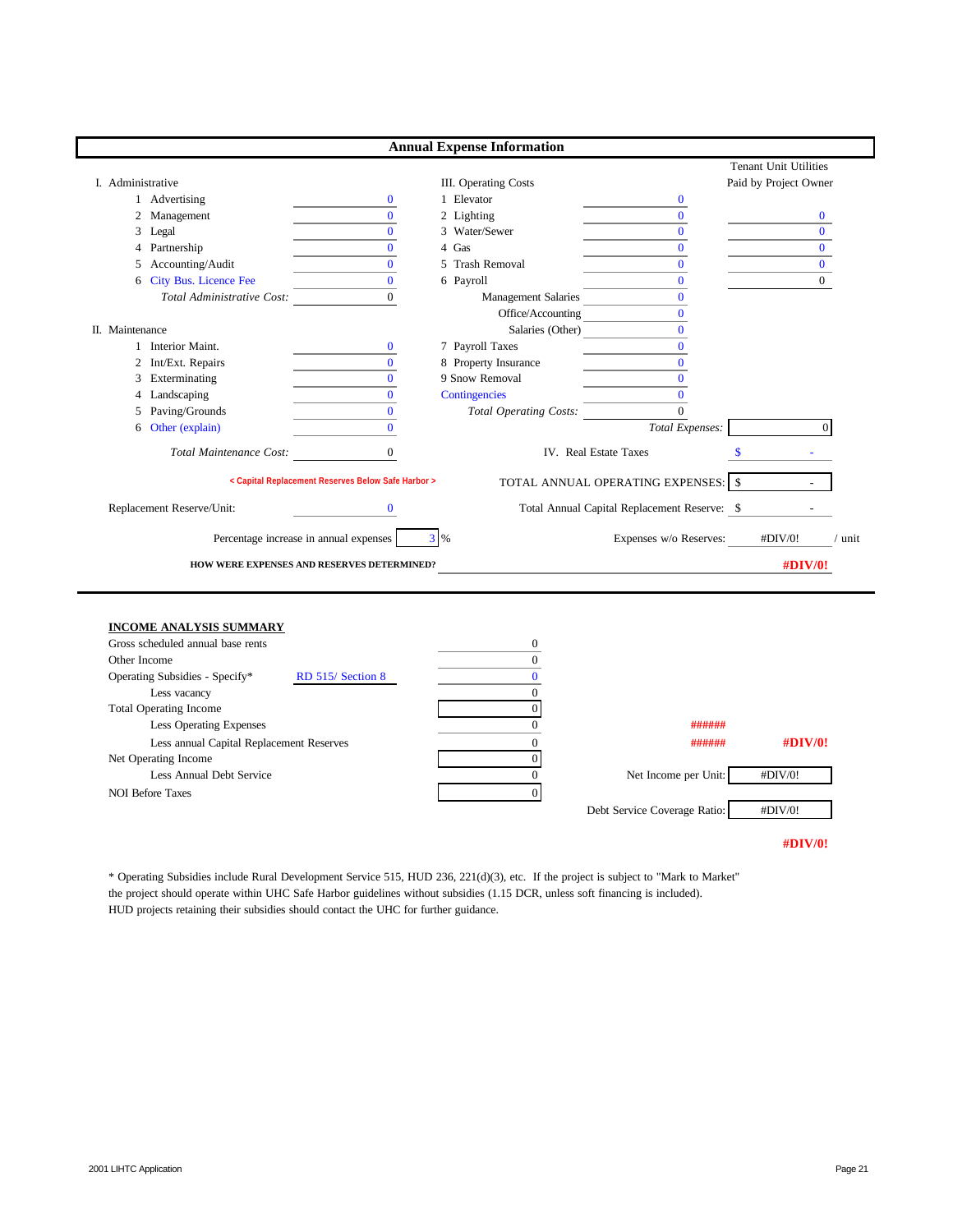## **PROGRAM GOAL EXPLANATION**

The goals of the Low-income Housing Tax Credit Program include the production of the largest number of affordable housing units, at the lowest possible cost, reserved for the longest period of time, with rents targeted toward the lowest possible income levels. Please explain, in detail, how this application addresses the above objectives in the topic areas noted below. Please use actual data from this application to illustrate your explanation.

1 Profit and Overhead Limitations:

2 Development Cost Efficiencies:

### 3 Financing Innovations:

4 Maximizing Proceeds to the project from the Tax Credit Allocation:

5 Maximizing the longevity of buildings and improvements while maintaining appeal and affordability: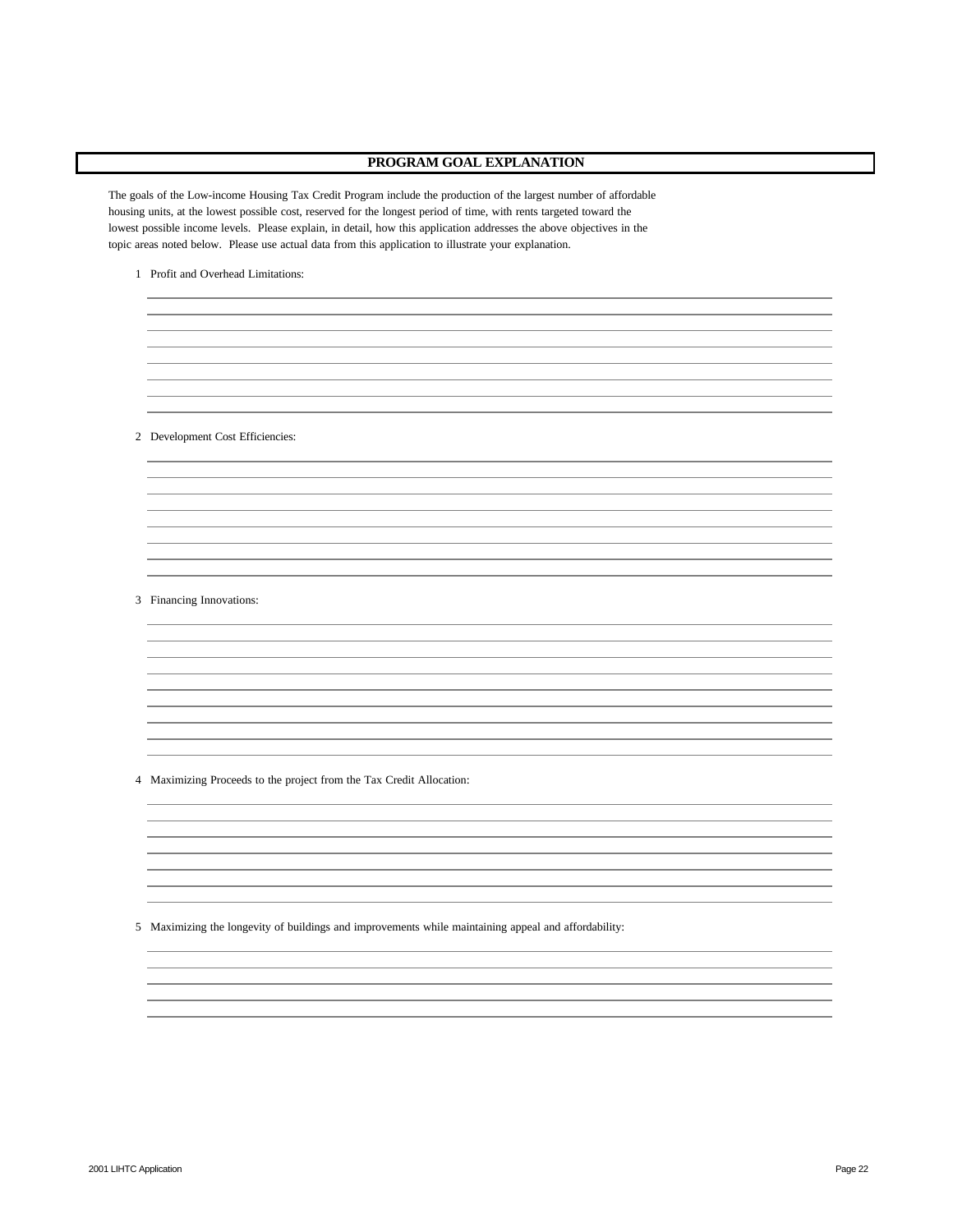# **Project Quality and Design Commitment**

Specify the PROJECT construction quality and durability features in the list provided. Indicate if your are designing to code, or upgrading and why. Additional explanation may be added by expanding the number of lines in the document.

|                                    | Description | Rated Life |
|------------------------------------|-------------|------------|
| Appliances provided                |             |            |
|                                    |             |            |
|                                    |             |            |
| Exterior finish materials          |             |            |
|                                    |             |            |
| Fencing                            |             |            |
|                                    |             |            |
|                                    |             |            |
| Windows                            |             |            |
|                                    |             |            |
| Plumbing materials<br>and fixtures |             |            |
|                                    |             |            |
|                                    |             |            |
| Roof Quality                       |             |            |
|                                    |             |            |
| ${\rm HVAC}$                       |             |            |
|                                    |             |            |
|                                    |             |            |
| Security Systems                   |             |            |
|                                    |             |            |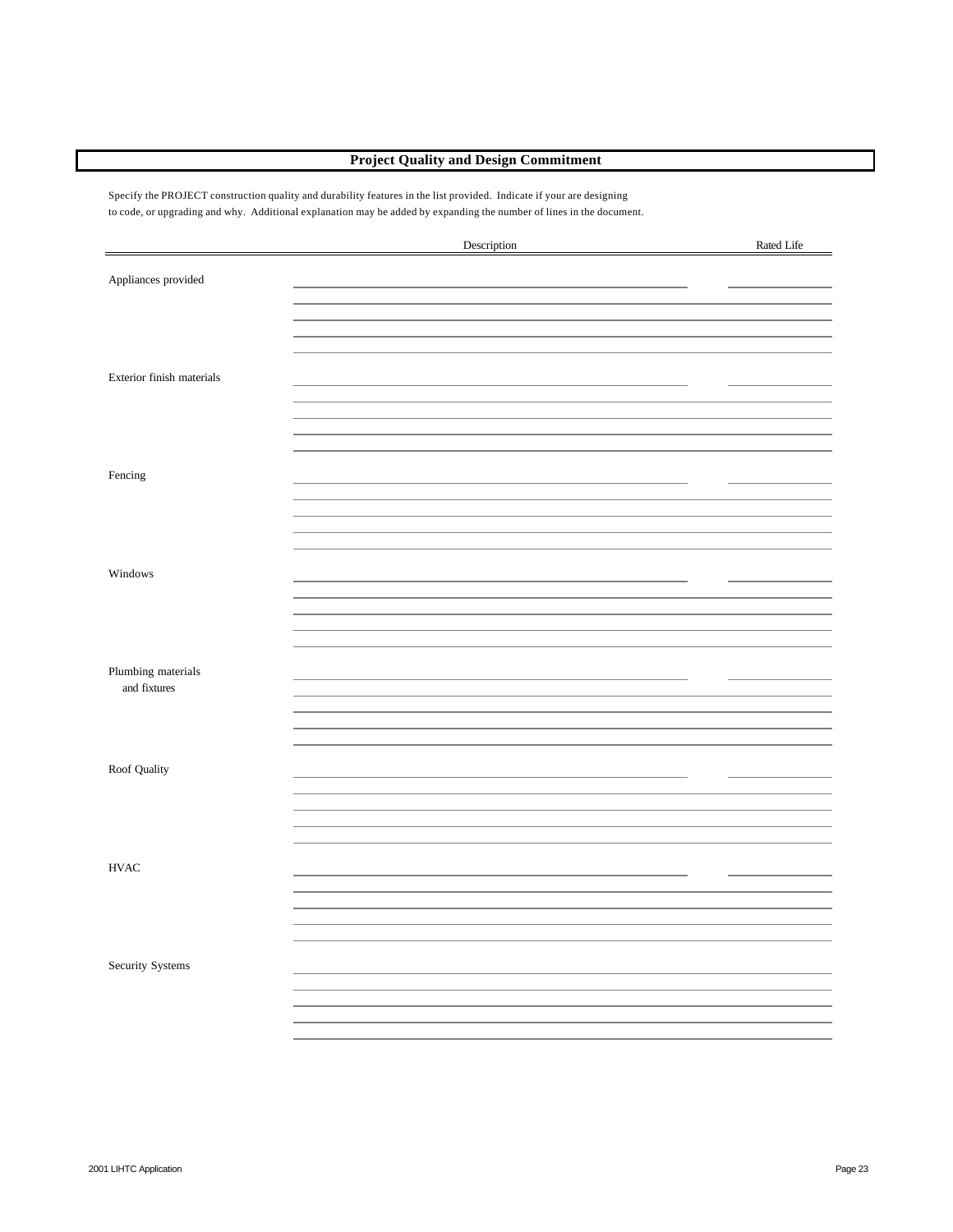|                         | Description |
|-------------------------|-------------|
| Energy Efficiency       |             |
|                         |             |
|                         |             |
|                         |             |
| ${\bf C}$ abinetry      |             |
|                         |             |
|                         |             |
|                         |             |
|                         |             |
| Insulation              |             |
|                         |             |
|                         |             |
|                         |             |
|                         |             |
| Landscaping             |             |
|                         |             |
|                         |             |
|                         |             |
|                         |             |
|                         |             |
| Design & Other          |             |
| <b>Quality Elements</b> |             |
|                         |             |
|                         |             |
|                         |             |
| Parking innovations     |             |
| and garages             |             |
|                         |             |
|                         |             |
|                         |             |
| Site layout and         |             |
| unit density            |             |
|                         |             |
|                         |             |
|                         |             |
| Other                   |             |
|                         |             |
|                         |             |
|                         |             |
| Other                   |             |
|                         |             |
|                         |             |
|                         |             |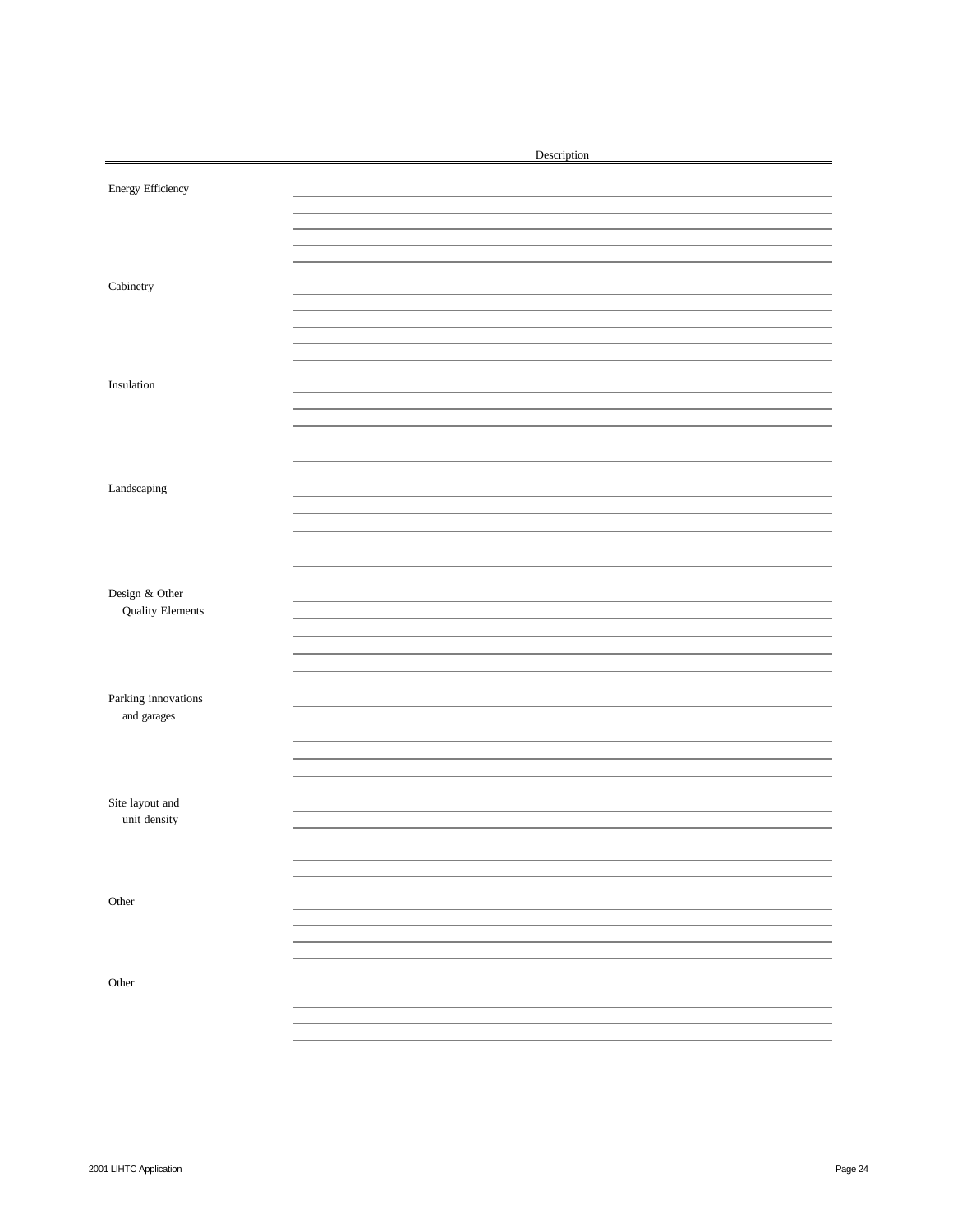## **State of Utah Low-Income Housing Credit Calculation**

State of Utah Tax Credits are available to projects at time of federal LIHTC application. See Administrative Procedures, Section 23. (You may want to simplify the number of rent tiers at different rents/unit types to avoid confusion in managing the project.)

## **LIHTC Application Proposal with State Tax Credits**

| Unit<br>Type | Number<br>of Units | Target<br>AMI | Net Rents | Unit<br>Type | Changed Number of<br>Units | New<br>Target | Reduction in<br><b>Monthly Rents</b> | Total Monthly<br><b>Income Reduction</b> |
|--------------|--------------------|---------------|-----------|--------------|----------------------------|---------------|--------------------------------------|------------------------------------------|
| Studio       |                    | 0%            |           | Studio       |                            | 0%            |                                      |                                          |
| <b>SRO</b>   |                    | 0%            |           | <b>SRO</b>   |                            | 0%            |                                      |                                          |
|              |                    | 0%            |           |              |                            | 0%            |                                      |                                          |
| $\theta$     |                    | 0%            |           | $\theta$     |                            | 0%            |                                      |                                          |
| $\theta$     |                    | 0%            |           | $\theta$     |                            | 0%            |                                      |                                          |
| $\theta$     |                    | 0%            |           | $\Omega$     |                            | 0%            |                                      |                                          |
| $\theta$     |                    | 0%            |           | $\Omega$     |                            | 0%            |                                      |                                          |
| $\theta$     |                    | 0%            |           | $\theta$     |                            | 0%            |                                      |                                          |
| $\Omega$     | $\Omega$           | 0%            |           | $\theta$     |                            | 0%            |                                      |                                          |
|              |                    | 0%            |           | 0            |                            | 0%            |                                      |                                          |

d Monthly ne Reduction Total Reduction in Project Income: \$

State Tax Credit Cap per Project: #DIV/0! \*Capitalized value of rent reduction: \$ - Generally, rent reductions should not exceed 10% of AMI. STC Purchase Rate: \$  $\bullet$  - \* Capitalized at the first mortgage terms. STC Allocation Amount: \$0

|                                          |                   | Source of Funds after adding State of Utah Tax Credits |                                             |                  |                        |  |
|------------------------------------------|-------------------|--------------------------------------------------------|---------------------------------------------|------------------|------------------------|--|
| Financing<br>Source                      | Loan<br>Amount    | Annual<br>Debt Service                                 | Rate of<br>Interest(8.5 etc.)               | Term<br>(mos.)   | Amort.<br>Period(mos.) |  |
| Debt Financing                           |                   |                                                        |                                             |                  |                        |  |
| 1                                        | $\boldsymbol{0}$  | $\boldsymbol{0}$                                       | 0.000                                       | $\boldsymbol{0}$ | $\boldsymbol{0}$       |  |
| $\overline{c}$                           | $\mathbf{0}$      | $\boldsymbol{0}$                                       | 0.000                                       | $\overline{0}$   | $\overline{0}$         |  |
| 3                                        | $\mathbf{0}$      | $\boldsymbol{0}$                                       | 0.000                                       | $\overline{0}$   | $\boldsymbol{0}$       |  |
| 4                                        | $\Omega$          | $\mathbf{0}$                                           | 0.000                                       | $\mathbf{0}$     | $\overline{0}$         |  |
| Deferred Developer's Fee<br>5            | $\Omega$          | $\mathbf{0}$                                           | 0.000                                       | $\mathbf{0}$     | $\Omega$               |  |
| Salt Lake City<br>6                      | $\mathbf{0}$      | $\boldsymbol{0}$                                       | 0.000                                       | $\boldsymbol{0}$ | $\overline{0}$         |  |
| County<br>7                              | $\mathbf{0}$      | $\boldsymbol{0}$                                       | 0.000                                       | $\overline{0}$   | $\overline{0}$         |  |
| AOG/Other<br>8                           | $\mathbf{0}$      | $\mathbf{0}$                                           | 0.000                                       | $\mathbf{0}$     | $\overline{0}$         |  |
| DCED Deferred<br>9                       | $\mathbf{0}$      | $\mathbf{0}$                                           | 0.000                                       | $\mathbf{0}$     | $\overline{0}$         |  |
| DCED Loan<br>10                          | $\Omega$          | $\overline{0}$                                         | 0.000                                       | 360              | 360                    |  |
| <b>Equity Financing</b>                  |                   |                                                        |                                             |                  |                        |  |
| 1 To be Determined                       | #DIV/0!           |                                                        | Financing Comments Using State Tax Credits: |                  |                        |  |
| Federal LITHC                            |                   |                                                        |                                             |                  |                        |  |
| 2 To be Determined                       | $\boldsymbol{0}$  |                                                        |                                             |                  |                        |  |
| State Tax Credit Investor                |                   |                                                        |                                             |                  |                        |  |
| 3                                        | $\boldsymbol{0}$  |                                                        |                                             |                  |                        |  |
| Grants                                   |                   |                                                        |                                             |                  |                        |  |
| 1                                        | $\boldsymbol{0}$  |                                                        |                                             |                  |                        |  |
| $\overline{c}$                           | $\overline{0}$    |                                                        |                                             |                  |                        |  |
| 3                                        | $\Omega$          |                                                        |                                             |                  |                        |  |
| 4                                        | $\mathbf{0}$      |                                                        |                                             |                  |                        |  |
| Totals:                                  | #DIV/0!           | $\mathbf{0}$                                           | Sources-Uses GAP:                           |                  | #DIV/0!                |  |
| INCOME ANALYSIS SUMMARY                  |                   |                                                        |                                             |                  |                        |  |
| Gross scheduled annual base rents        |                   | $\boldsymbol{0}$                                       |                                             |                  |                        |  |
| Other Income                             |                   | $\mathbf{0}$                                           |                                             |                  |                        |  |
| Operating Subsidies - Specify*           | RD 515/ Section 8 | $\mathbf{0}$                                           |                                             |                  |                        |  |
| Less vacancy                             |                   | $\overline{0}$                                         | Net Income per Unit:                        |                  | #DIV/0!                |  |
| <b>Total Operating Income</b>            |                   | $\boldsymbol{0}$                                       |                                             |                  |                        |  |
| Less Operating Expenses                  |                   | $\boldsymbol{0}$                                       |                                             | DCR:             | #DIV/0!                |  |
| Less annual Capital Replacement Reserves |                   | $\boldsymbol{0}$                                       |                                             |                  |                        |  |
| Net Operating Income                     |                   | $\mathbf{0}$                                           |                                             |                  |                        |  |
| Less Annual Debt Service                 |                   | $\mathbf{0}$                                           |                                             |                  |                        |  |
| <b>NOI Before Taxes</b>                  |                   | $\overline{0}$                                         |                                             |                  |                        |  |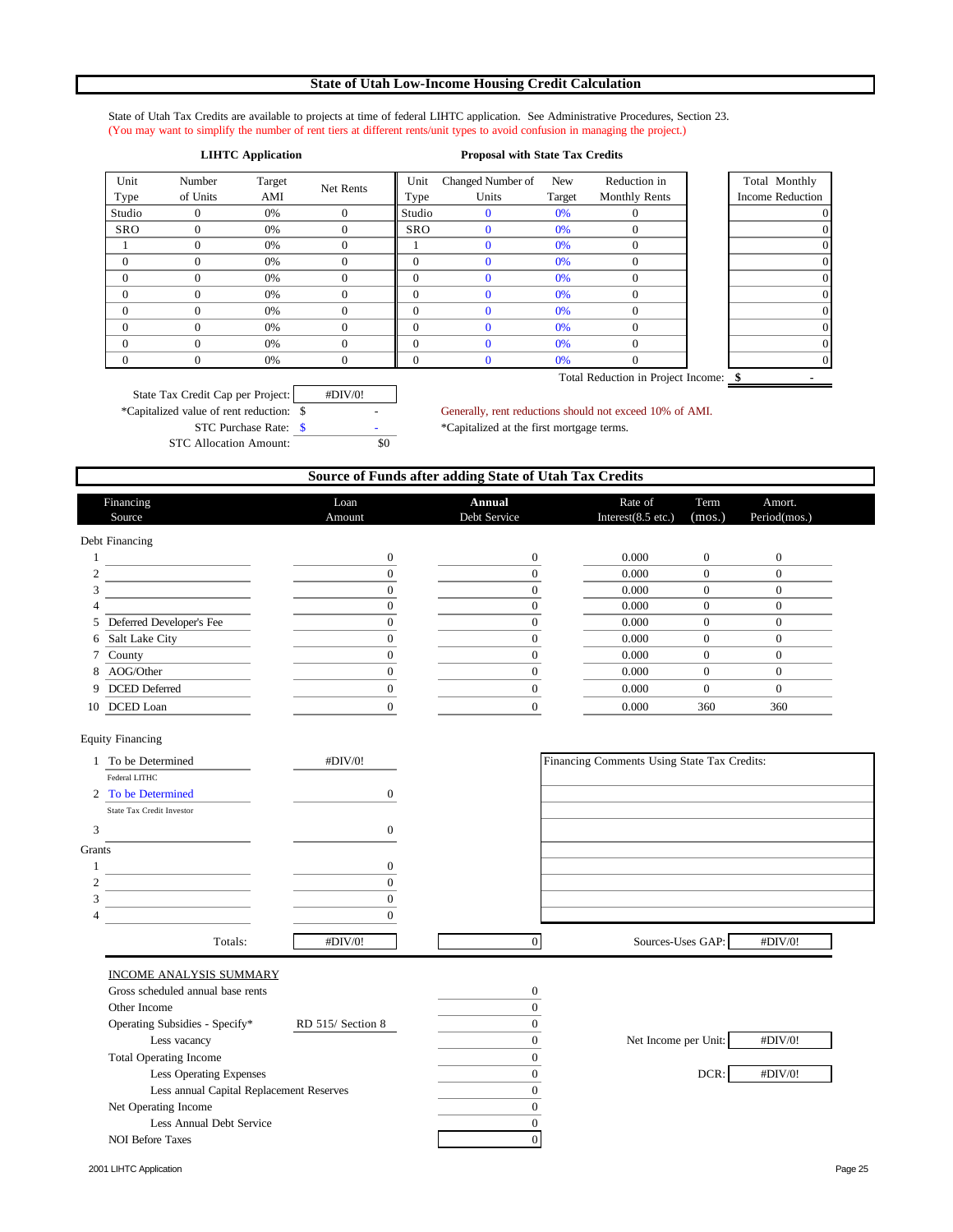# **Project Development Schedule**

To be Completed with this application and submitted to the UHC in April and October each year until completed

|    |                               |                               | <b>Scheduled Date</b>            |
|----|-------------------------------|-------------------------------|----------------------------------|
|    |                               | <b>ACTIVITY</b>               | mm/DD/yy                         |
| A. | <b>Site</b>                   |                               |                                  |
|    |                               | Option/Contract               | $0$ -Jan- $00$                   |
|    |                               | Site Analysis                 | $0$ -Jan- $00$                   |
|    |                               | Site Acquisition              | $0$ -Jan- $00$                   |
|    |                               | Zoning FINAL Approval         | $0$ -Jan- $00$                   |
|    |                               |                               |                                  |
|    | <b>B.</b> Financing           |                               |                                  |
|    |                               |                               |                                  |
|    | 1. Construction Loan          |                               |                                  |
|    |                               | Application                   | $0$ -Jan- $00$                   |
|    |                               | <b>Conditional Commitment</b> | $0$ -Jan- $00$                   |
|    |                               | Firm Commitment               | $0$ -Jan- $00$                   |
|    | 2. Permanent Loan             |                               |                                  |
|    |                               | Application                   | $0$ -Jan- $00$                   |
|    |                               | <b>Conditional Commitment</b> | $0$ -Jan- $00$                   |
|    |                               | Firm Commitment               | $0$ -Jan- $00$                   |
|    | 3. Other Sources of Funds     |                               |                                  |
|    |                               | Type & Source                 | <b>City Impact Fee Deferrals</b> |
|    |                               | Application                   | $0$ -Jan- $00$                   |
|    |                               | Award                         | $0$ -Jan- $00$                   |
|    |                               |                               |                                  |
|    |                               | Type & Source                 | <b>City Impact Fee Deferrals</b> |
|    |                               | Application                   |                                  |
|    |                               | Award                         |                                  |
|    |                               |                               |                                  |
|    |                               | Type & Source                 | <b>City Impact Fee Deferrals</b> |
|    |                               | Application<br>Award          |                                  |
|    |                               |                               |                                  |
|    | C. Plans and Specs            |                               |                                  |
|    |                               | <b>Working Drawings</b>       | $0$ -Jan- $00$                   |
|    |                               |                               |                                  |
|    | D. Closing/Site Transfer      |                               | $0$ -Jan- $00$                   |
|    |                               |                               |                                  |
|    | <b>E.</b> Construction Begins |                               | $0$ -Jan- $00$                   |
|    |                               |                               |                                  |
|    | F. Occupancy Certificate      |                               | $0$ -Jan- $00$                   |
|    |                               |                               |                                  |
|    | G. Lease-Up                   |                               | $0$ -Jan- $00$                   |
|    |                               |                               |                                  |
|    | H. Placed in Service Date     |                               | $0$ -Jan- $00$                   |
|    |                               |                               |                                  |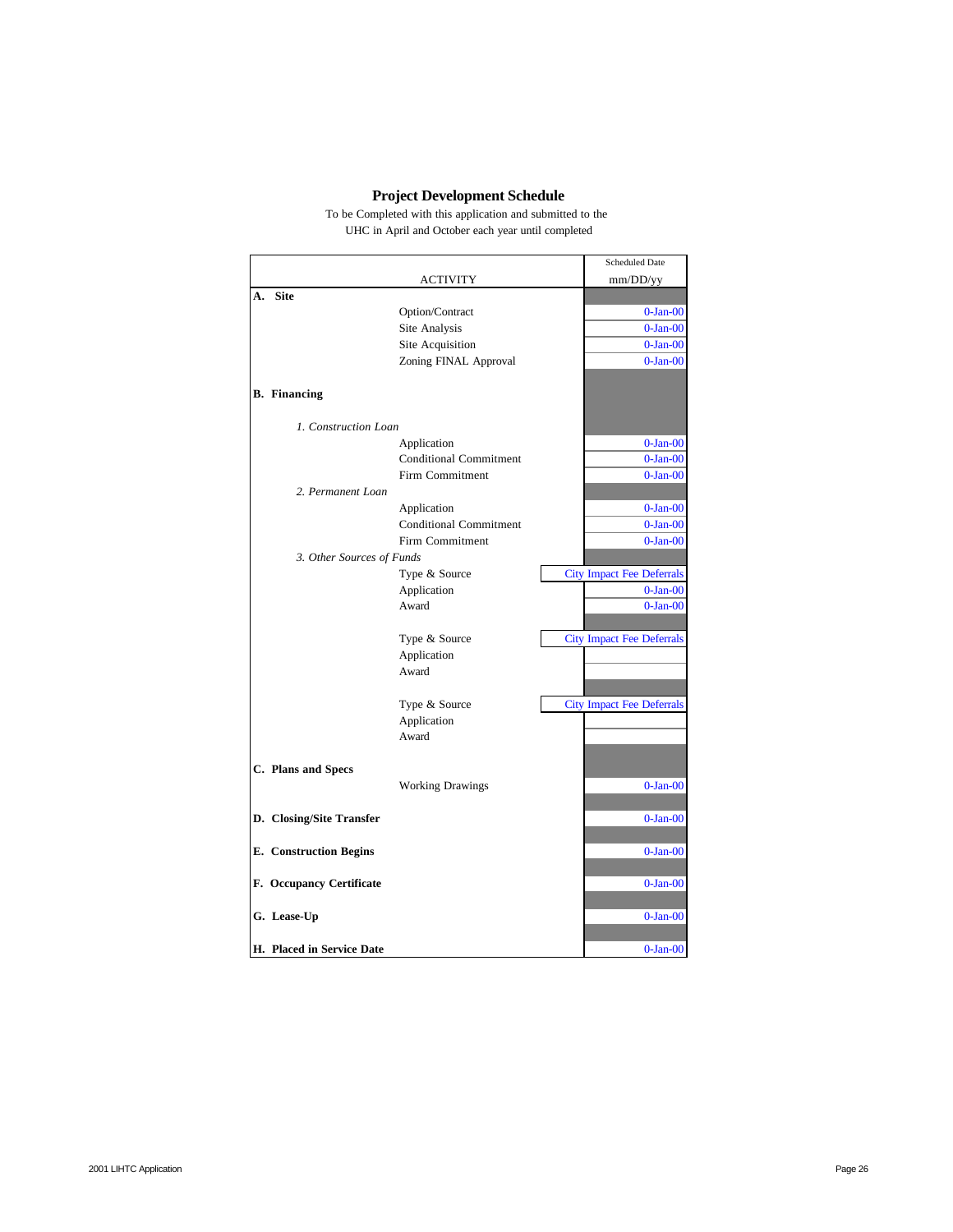# **Tax Credit Fees**

| <b>APPLICATION FEE:</b>              |                                                                                                                                |                                                                                                                  |         |              |
|--------------------------------------|--------------------------------------------------------------------------------------------------------------------------------|------------------------------------------------------------------------------------------------------------------|---------|--------------|
|                                      | Total Amount of Annual Tax Credit Requested                                                                                    |                                                                                                                  | #DIV/0! |              |
|                                      |                                                                                                                                |                                                                                                                  |         |              |
| <b>Application Fee:</b>              |                                                                                                                                |                                                                                                                  |         | \$0          |
|                                      |                                                                                                                                | (1% of Tax Credit Request or \$1,500, whichever is more. Projects with less                                      |         |              |
|                                      |                                                                                                                                | than 10 units will be assessed \$150 per unit. Same Cycle year resubmissions are \$200.                          |         |              |
|                                      | The applicant understands that the NON-Refundable Application Fee must accompany the<br>LIHTC Application Form when submitted. |                                                                                                                  |         |              |
|                                      | Make all checks payable to: Utah Housing Corporation                                                                           |                                                                                                                  |         |              |
|                                      |                                                                                                                                | Please indicate on the check "Application Fee: along with the name of the project.                               |         |              |
| <b>EXTENDED APPLICATION FEE:</b>     |                                                                                                                                |                                                                                                                  |         |              |
|                                      |                                                                                                                                | The Applicant further understands that the Applicant will be assessed a \$500 fee on January 1, for each year    |         |              |
|                                      |                                                                                                                                | that the reservation remains active, but for which the project has not, as of that date, been placed in service. |         |              |
|                                      | This generally applies to carry-over reservations.                                                                             |                                                                                                                  |         |              |
|                                      |                                                                                                                                |                                                                                                                  |         |              |
| <b>ALLOCATION FEE:</b>               |                                                                                                                                |                                                                                                                  |         | #DIV/0!      |
|                                      |                                                                                                                                | The applicant understands that an Allocation Fee equal to the Greater of \$3,000 or 3% of the final Annual       |         |              |
|                                      |                                                                                                                                | Credit Amount will be payable by the Applicant before copies of the IRS Form 8609 are provided.                  |         |              |
|                                      | Projects with less than 10 units will be charged an allocation fee of \$300 per unit.                                          |                                                                                                                  |         |              |
|                                      |                                                                                                                                |                                                                                                                  |         |              |
| INITIAL COMPLIANCE FEE:              |                                                                                                                                |                                                                                                                  |         |              |
|                                      |                                                                                                                                | Total amount due for Compliance Monitoring AT THE TIME THE 8609 IS ISSUED is calculated as follows:              |         |              |
|                                      | Number of Units                                                                                                                |                                                                                                                  |         | \$<br>$\sim$ |
|                                      | $1-10$ units                                                                                                                   | <b>NONE</b>                                                                                                      |         |              |
|                                      | $11-30$ units                                                                                                                  | \$500 plus \$50 per unit one time fee                                                                            |         |              |
|                                      | $31-50$ units                                                                                                                  | \$1,000 plus \$50 per unit one time fee                                                                          |         |              |
|                                      | over 50 units                                                                                                                  | \$2,000 plus \$50 per unit one time fee                                                                          |         |              |
| compliance reviews conducted by UHC. |                                                                                                                                | Additional Compliance Fees may be charged in future years as is necessary to cover the cost of annual            |         |              |
|                                      |                                                                                                                                |                                                                                                                  |         |              |
|                                      | SUBSIDY LAYERING REVIEWS DELEGATED TO UHC:                                                                                     |                                                                                                                  |         |              |
|                                      |                                                                                                                                | HUD 911 SUBSIDY LAYERING REVIEWS HAVE BEEN DELEGATED TO THE CORPORATION ALL Tax-Exempt                           |         |              |
|                                      |                                                                                                                                | bond financed projects are subject to this review process. Projects receiving HUD Housing Assistance are also    |         |              |
|                                      |                                                                                                                                | subject to this review process. A \$1,200 review fee is payable with the HUD 2880 form (available from UHC)      |         |              |
|                                      | immediately after the Tax Credit Reservation has been made by UHC.                                                             |                                                                                                                  |         |              |
|                                      |                                                                                                                                |                                                                                                                  |         |              |
|                                      |                                                                                                                                |                                                                                                                  |         |              |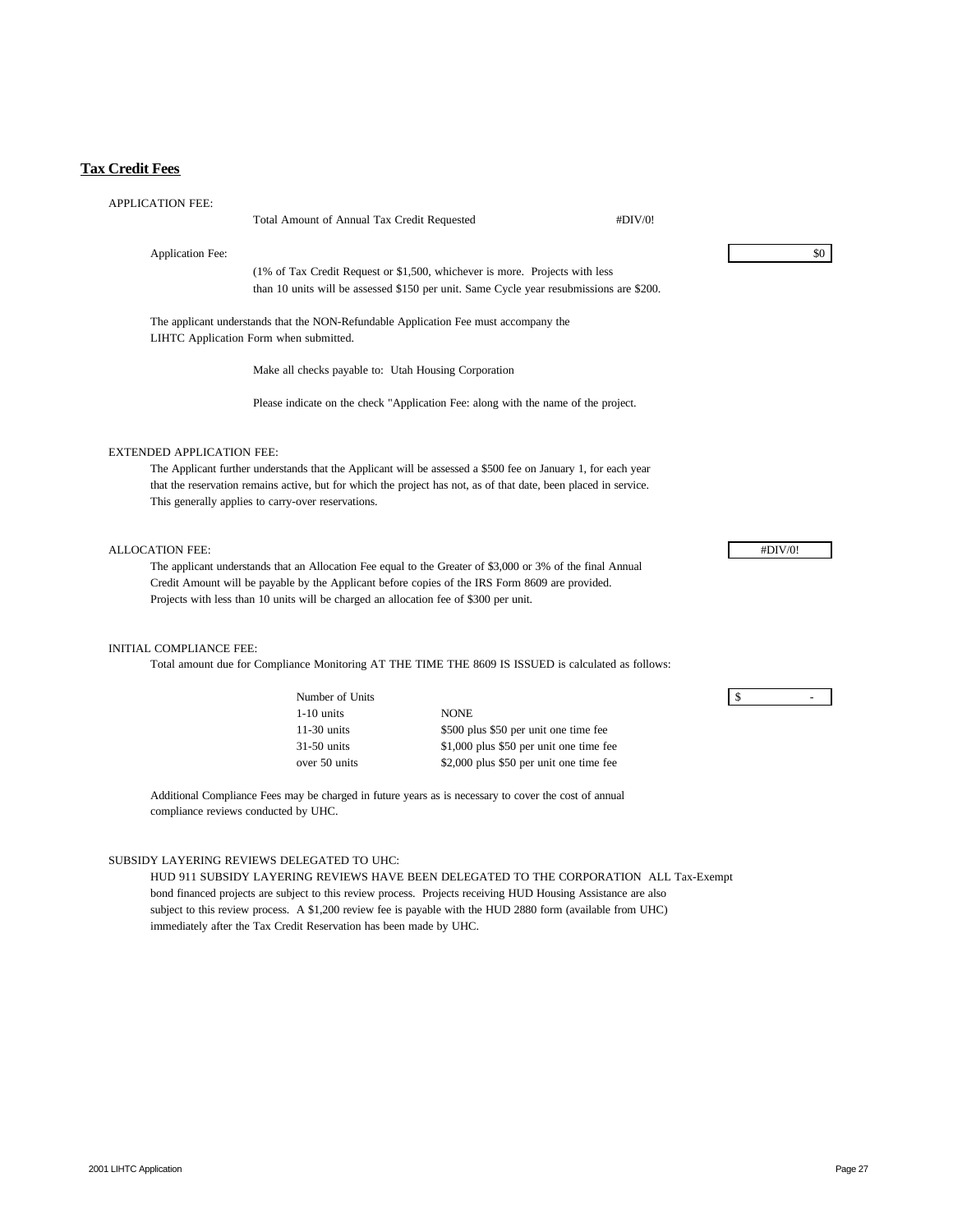#### Certifications and Representations:

The undersigned is responsible for ensuring that the project consists or will consist of a qualified low-income building or buildings as defined in the Internal Revenue Code, Section 42, and will satisfy all applicable requirements of federal tax law in the acquisition, rehabilitation or construction and operation of the project to received the low-income housing credit.

The undersigned is responsible for all calculation and figures relating to the determination of the eligible basis for the building and understands and agrees that the amount of the credit is calculated by reference to the figures submitted with this Application, as to the eligible basis and qualified basis of the project and individual buildings.

The undersigned hereby makes Application to the State of Utah. The undersigned agrees that the Utah Housing Corporation will at all times be indemnified and held harmless against all losses, costs, damages, expenses and liabilities whatsoever nature of kind (including, but not limited to attorney's fees, litigation and court costs, amounts paid in settlement, and amounts paid to discharge judgment, any loss from judgment from Internal Revenue Service" directly or indirectly resulting from, arising out of, or related to acceptance, consideration and approval or disapproval of such allocation request.

The undersigned authorizes the Utah Housing Corporation to disclose or provide copies of this application,as may be amended, or copies of any allocation agreement or Forms 8609 issued with respect to the proposed project to the Rural Development Service, Department of Community and Economic Development and other government funding sources, including the Department of Housing and Urban Development as necessary to comply with state or federal law on the review of financial assistance provided to the project. I have read the minimum "Required Documentation Checklist", and understand that applications lacking the listed documents will be considered non-conforming and returned without consideration.

Owner and Applicant(s) represent that they have read and understand the content of the Application Packet.

I have read Section 9 of the Administration Procedures entitled "Carry-overs of Tax Credits", and understand that in the case of a Carry-over allocation of Tax Credits the Project is required to be placed in service by December 1,of the second calendar year following the calendar year of the Carry-over allocation. If the Project is not placed in service by such date, the credits allocated shall automatically be revoked and will be deemed recaptured by and returned to UHC as of such date.

The undersigned, being duly authorized, hereby represents and certifies that the foregoing information, to the bestof his/her knowledge, is true, complete and accurately describes the proposed project.

IN WITNESS WHEREOF, the owner has caused this document to be duly executed in its name on 22-Oct-01 .

|     | Legal Name of Owner                                   |
|-----|-------------------------------------------------------|
| By: | C. Fred Cornforth                                     |
|     | Name                                                  |
|     |                                                       |
|     | Signature                                             |
|     | Manager, Pine View Developments, LLC, general partner |
|     | Title                                                 |

2001 LIHTC Application **Page 28**